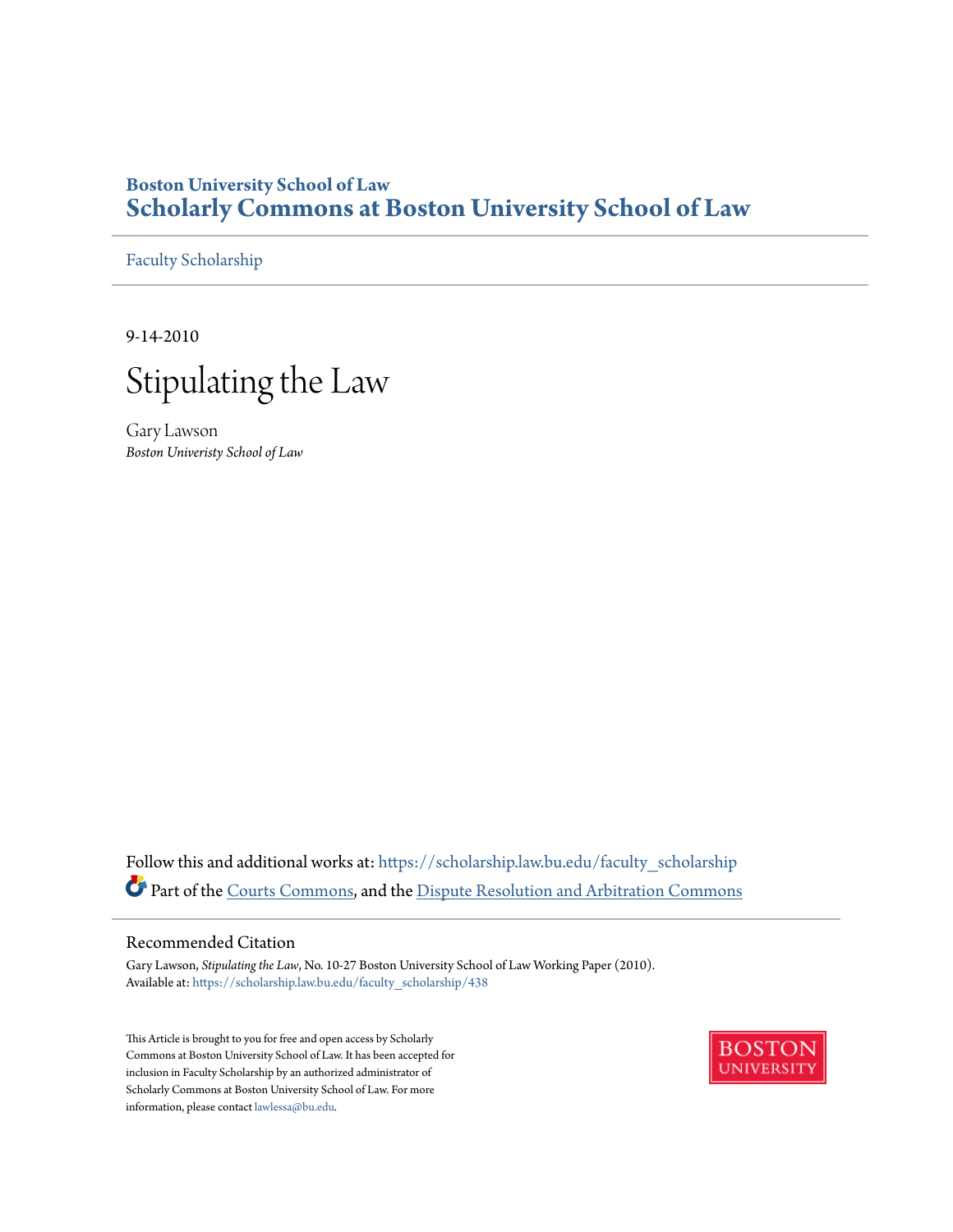

# **STIPULATING THE LAW**

109 Mich. L. Rev. \_\_ forthcoming Boston University School of Law Working Paper No. 10-27 (September 14, 2010)

Gary Lawson

This paper can be downloaded without charge at:

http://www.bu.edu/law/faculty/scholarship/workingpapers/2010.html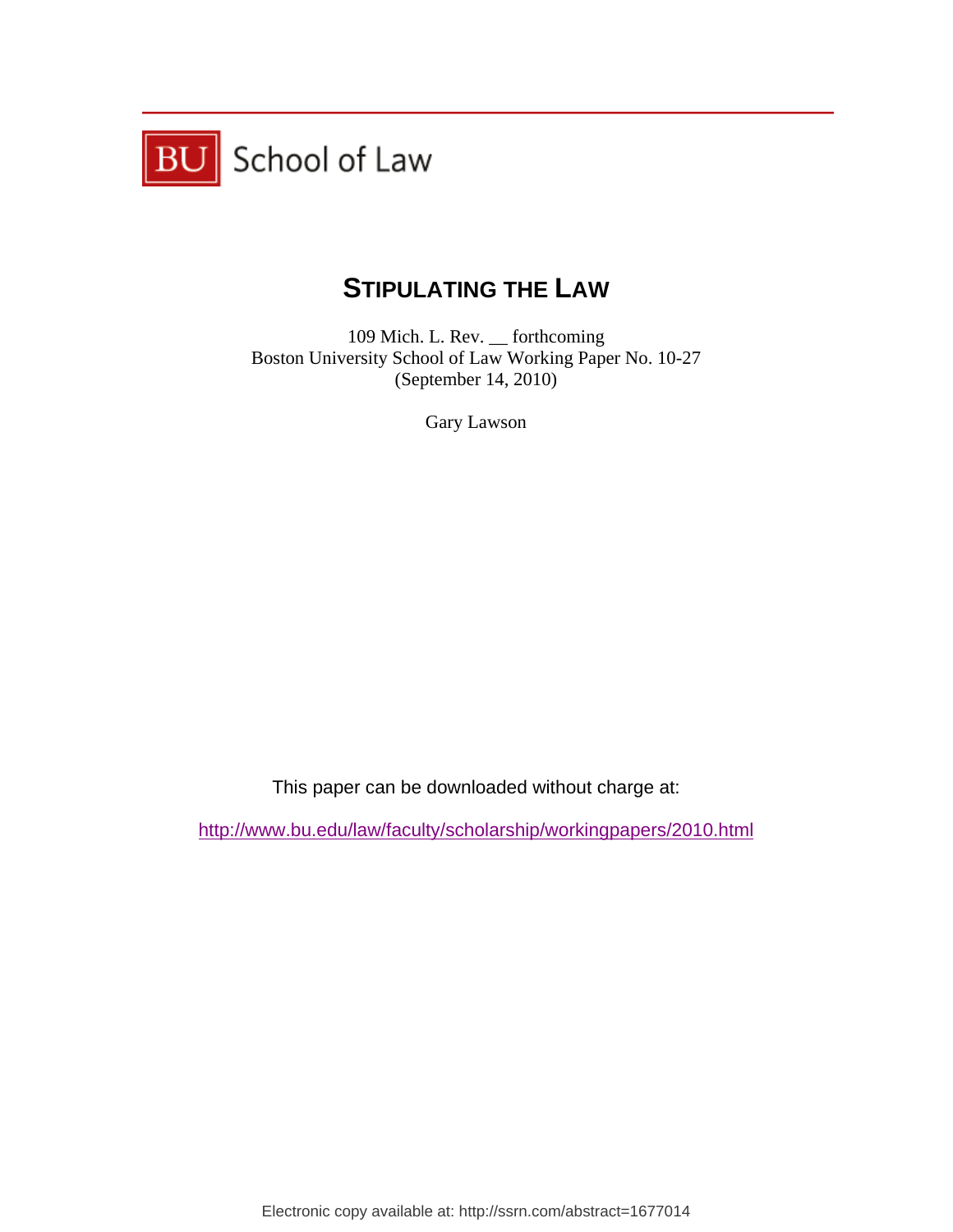#### STIPULATING THE LAW

Gary Lawson\*

109 MICH. L. REV. ---- (forthcoming)

*Free Enterprise Fund v. Public Company Accounting Oversight Board<sup>1</sup>* -- the very last decision announced by the Supreme Court during the October 2009 term -- was one of the most anticipated separation-of-powers cases in modern times. Judge Brett Kavanaugh, dissenting in the lower court, called *Free Enterprise Fund* "the most important separation-of-powers case regarding the President's appointment and removal powers to reach the courts in the last 20 years."<sup>2</sup> Fourteen organizations and groups of individuals filed amicus curiae briefs on the merits in the Supreme Court. Yet perhaps the most important issue presented by the case was not briefed by any of the parties or amici and has nothing to do with the Constitution's rules regarding appointment and removal of federal personnel. The deepest issue lurking in *Free Enterprise Fund* concerns the very nature of adjudication.

The Public Company Accounting Oversight Board ("PCAOB" or "the Board") is a federal agency created by the Sarbanes-Oxley Act of  $2002<sup>3</sup>$  to exercise sweeping regulatory authority over the financial audits of publicly traded companies. Under the terms of the statute, the PCAOB members are appointed by the Securities and Exchange Commission ("SEC" or "the

<sup>\*</sup> Professor, Boston University School of Law. I am grateful to the Abraham and Lillian Benton Fund for financial support and to Larry Alexander, Amanda Frost, and Patty Lawson for invaluable advice.

 $1\quad 561 \text{ U.S.} - (2010).$ 

<sup>&</sup>lt;sup>2</sup> Free Enterprise Fund v. Public Company Accounting Oversight Board, 537 F.3d 667, 685 (D.C. Cir. 2008) (Kavanaugh, J., dissenting). The 20-year-old case to which Judge Kavanaugh referred was, of course, *Morrison v. Olson*, 487 U.S. 654 (1988).

<sup>&</sup>lt;sup>3</sup> Pub. L. No. 107-204, 116 Stat. 745 (2002) (codified at scattered sections of 11, 15, 18, 28, and 29 U.S.C.).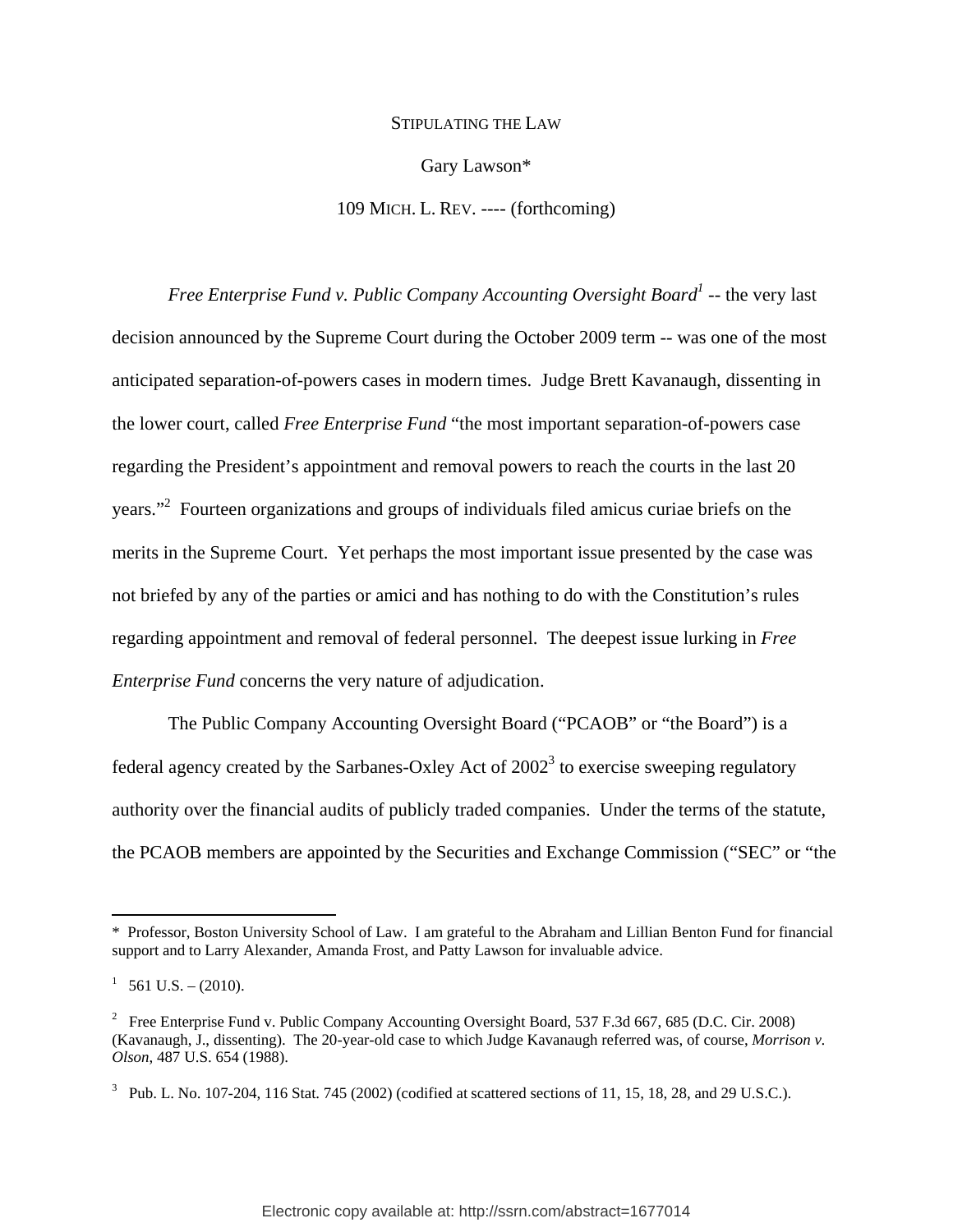Commission")<sup>4</sup> and are removable by the Commission only for narrowly specified causes.<sup>5</sup> Free Enterprise Fund and one of its member companies challenged both the appointment and removal provisions for the Board on constitutional grounds. The Supreme Court unanimously rejected the various Appointments Clause challenges<sup>6</sup> but, in a sharply split decision, held that the removal provisions for PCAOB members unduly limit the President's power to control the administration of the laws. The five-Justice majority maintained that the statute imposed an impermissible restriction on presidential supervision by establishing a "double-for-cause" removal framework, under which the PCAOB members could be removed only for cause by the members of the SEC who themselves are removable only for cause by the President.<sup>7</sup> Four dissenters insisted that the statute was a reasonable congressional accommodation of the twin needs for agency independence and accountability and was consistent with long-established precedent approving for-cause removal provisions for federal agency officials.<sup>8</sup>

In resolving these crucial questions of structural constitutionalism, the majority and dissenting opinions fractured along a number of recognizable, and perhaps predictable, jurisprudential divides: formalism versus functionalism,  $\frac{9}{10}$  originalism versus non-originalism,  $\frac{10}{10}$ 

- 6 *See* 561 U.S. at --.
- 7 *See id*. at --.
- 8 *See id*. at --.

<sup>10</sup> Citations to founding-era figures: majority -- 13, dissent -- 1 (not counting three citations to *McCulloch v*. *Maryland*, 17 U.S. (4 Wheat.) 316 (1819)).

 4 *See* 15 U.S.C. § 7211(e)(4) (2000).

<sup>5</sup> *See infra* --.

 $^9$  *Cf. id.* at – (beginning the opinion by declaring that the "Constitution divided 'the powers of the new Federal Government into three defined categories, Legislative, Executive, and Judicial' ") (quoting *INS v. Chadha*, 462 U.S. 919, 951 (1983), and concluding that "multilevel protection from removal is contrary to Article II's vesting of the executive power in the President") *with id*. at – (Breyer, J., dissenting) (emphasizing "the importance of examining how a particular provision, taken in context, is likely to function" and insisting that "we should decide the constitutional question in light of the provision's practical functioning in context").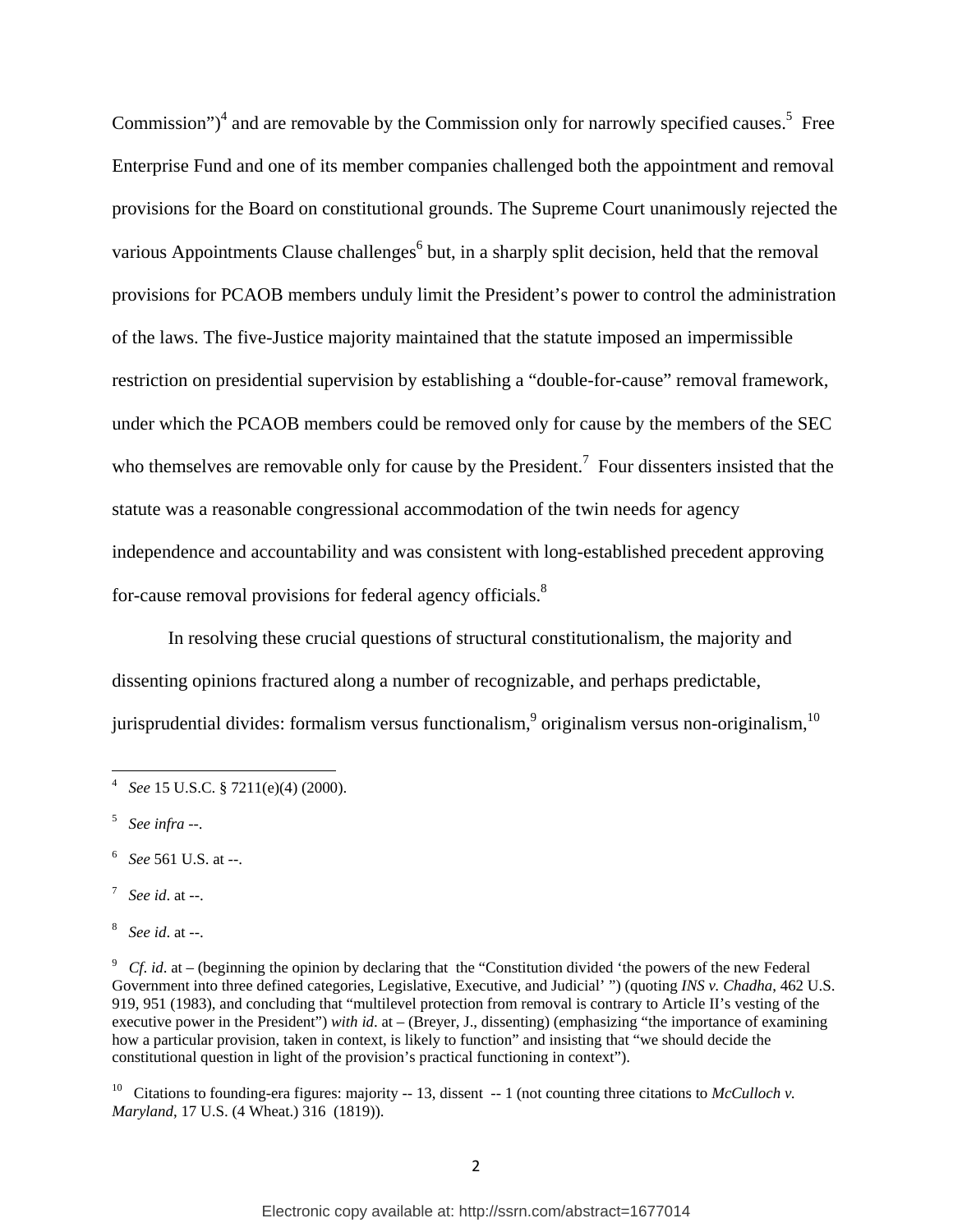and precedent-as-a-side-constraint versus precedent-as-law.11 All of these divides in the context of *Free Enterprise Fund* deserve careful attention, and I am sure that they will all receive that attention elsewhere. But in this Article, I want to focus on a subtler, though in the end even more fundamental, divide that largely flew beneath the radar as the case was litigated and decided.

The majority's holding that a double-for-cause removal provision is unconstitutional is based on the premise that the relevant statutes in fact (or, more precisely, in law) set up a doublefor-cause removal provision. Congress unambiguously meant for the PCAOB members to be subject only to for-cause removal under the plain terms of the Sarbanes-Oxley Act, but what about the members of the SEC? As Justice Breyer pointed out both at oral argument<sup>12</sup> and in his dissent, $13$  the Securities Exchange Act imposes no express statutory restrictions on the removability of members of the SEC. That is not at all surprising, as it is virtually certain that no such restrictions were meant to exist in 1934 when the Securities Exchange Act was passed. At that time, the governing precedent on removability of federal officers was *Myers v. United States*,<sup>14</sup> which seemed to hold broadly that the President had constitutional power to remove at

Citations to  $20^{th}$  or  $21^{st}$  century legal scholars: majority -- 0, dissent -- 22.

Citations to *non-originalist* 20<sup>th</sup> and 21<sup>st</sup> century legal scholars: majority -- 0, dissent -- 21 (controvertibly classifying Larry Lessig as "non-originalist"; otherwise the score is 0-18).

<u> 1989 - Johann Stein, marwolaethau a gweledydd a ganlad y ganlad y ganlad y ganlad y ganlad y ganlad y ganlad</u>

<sup>14</sup> 272 U.S. 52 (1926).

<sup>&</sup>lt;sup>11</sup> This is difficult to pin down with specific citations, but: The majority, following the lead of Judge Kavanaugh in the D.C. Circuit, appeared to take its existing precedents upholding removal restrictions as limitations on what might otherwise be a more sweeping presidential removal power derived from original meaning. The majority accepted its precedents but reasoned around them rather than from them. The dissent, by contrast, was willing to draw inferences from the removal precedents to extend them to new situations.

<sup>12</sup> *See* Tr. of Oral Argument at 17-20, *Free Enterprise Fund* (Dec. 7, 2009) (No. 08-861).

<sup>13</sup> *See* 561 U.S. at -- (Breyer, J., dissenting).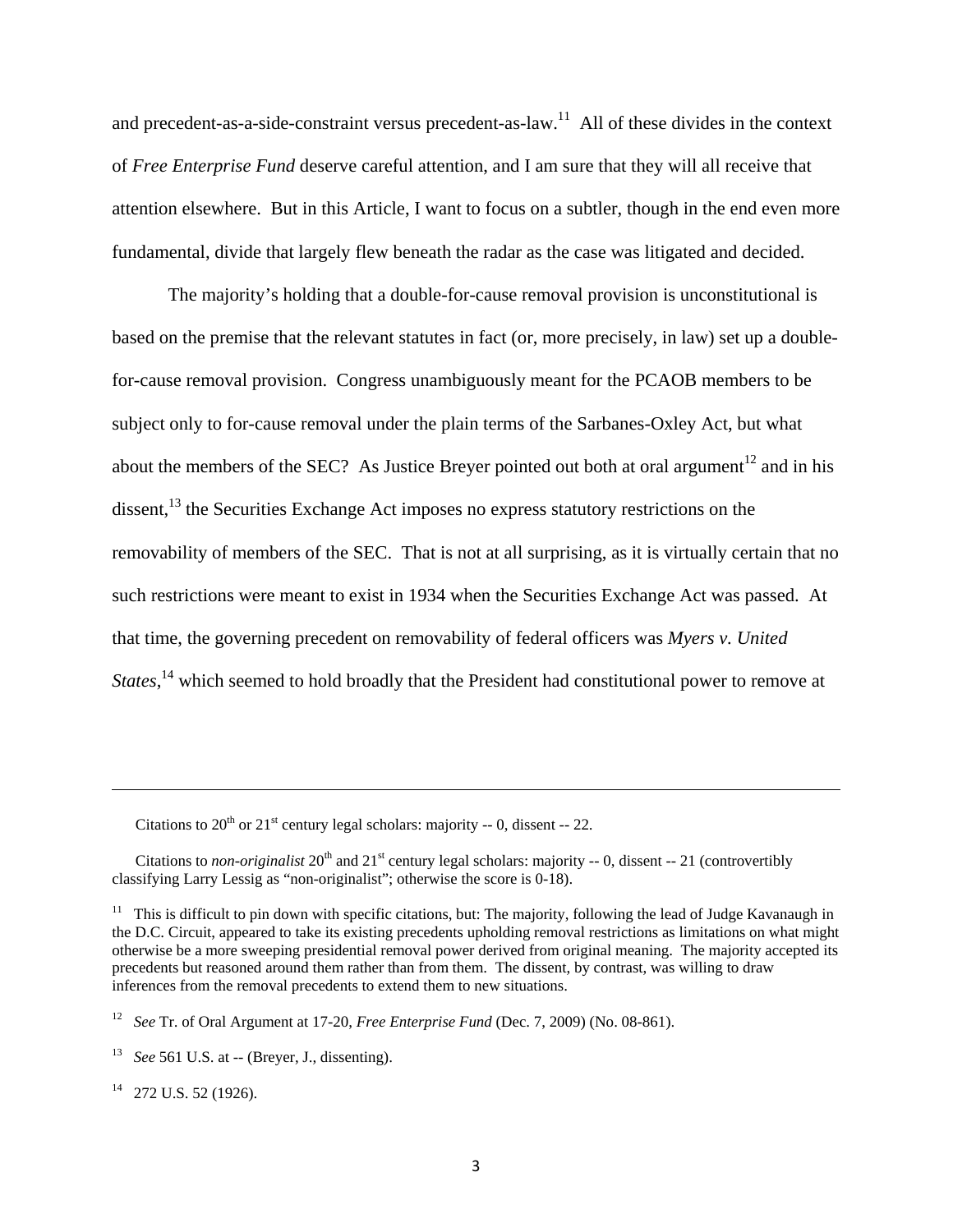will all executive officials.<sup>15</sup> *Humphrey's Executor v. United States*,<sup>16</sup> with its novel constitutional validation of the "independent agency" whose head is removable by the President only for cause, was still a year away. While Congress is under no general obligation to conform its actions to governing Supreme Court precedent, it would make sense that Congress in 1934 would not bother trying to impose removal restrictions of doubtful constitutionality, especially on a President of its own party.17

Nonetheless, it has long been universally assumed that Commission members are removable only for cause. All of the parties in *Free Enterprise Fund* proceeded on that assumption,<sup>18</sup> as had all of the judges in the lower court<sup>19</sup> as well as parties and courts in previous cases.20 The five Justices in the majority in *Free Enterprise Fund* went along with the parties' agreed view of the law regarding removal of Commission members without conducting an independent inquiry into the matter:

<sup>&</sup>lt;sup>15</sup> *See* 561 U.S. at – (Breyer, J., dissenting) ("Congress created the SEC at a time when, under this Court's precedents, it would have been *unconstitutional* to make the Commissioners removable only for cause").

<sup>16 295</sup> U.S. 602 (1935).

<sup>17</sup> *See* STEVEN G. CALABRESI & CHRISTOPHER S. YOO, THE UNITARY EXECUTIVE: PRESIDENTIAL POWER FROM WASHINGTON TO BUSH 283 (2008) ("[J]ust as Congress did not include any restrictions on presidential removals when it created the . . . [Federal Power Commission] in 1927, it also failed to include any such restrictions when it created the Securities and Exchange Commission and the Federal Communications Commission. Apparently, with one minor exception, in the aftermath of the Supreme Court's decision in *Myers*, Congress did not believe that such restrictions were worth the effort.") (footnotes omitted). *See also* Peter L. Strauss, *The Place of Agencies in Government: Separation of Powers and the Fourth Branch*, 84 COLUM. L. REV. 573, 610 (1984) (noting that in the aftermath of *Myers*, Congress "ceas[ed] to provide removal protections in statutes creating new government agencies").

<sup>18</sup> *See infra* --.

<sup>19</sup> *See* 537 F.3d at 680; *id*. at 686-87 (Kavanaugh, J., dissenting).

<sup>&</sup>lt;sup>20</sup> *See, e.g.,* SEC v. Blinder, Robinson & Co., 855 F.2d 677, 681 (10<sup>th</sup> Cir. 1988) ("The [Securities Exchange] Act does not expressly give to the President the power to remove a commissioner. However, for the purposes of this case, we accept appellants' assertions in their brief, that it is commonly understood that the President may remove a commissioner only for 'inefficiency, neglect of duty or malfeasance in office.' ").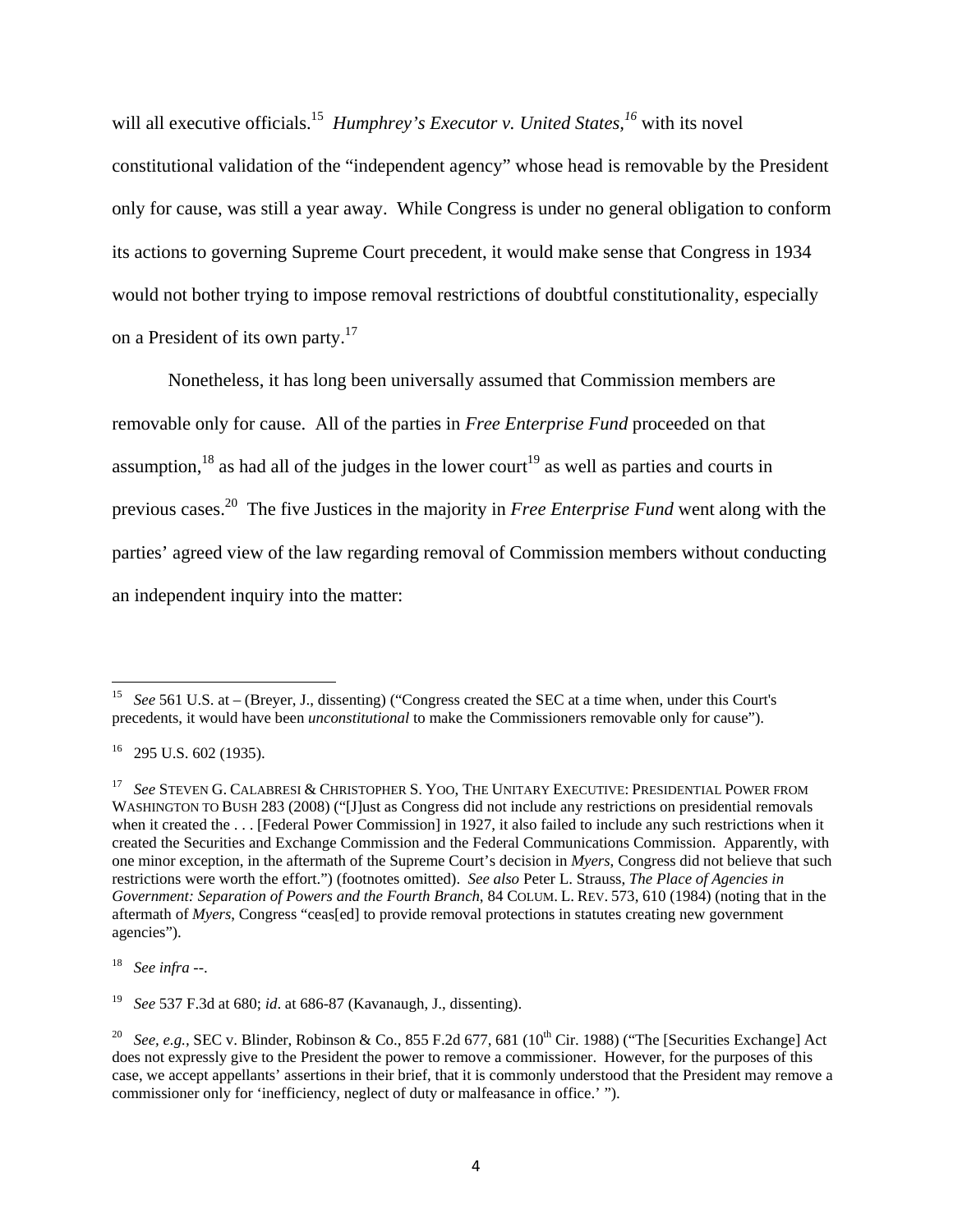The parties agree that the Commissioners cannot themselves be removed by the President except under the *Humphrey's Executor* standard of "inefficiency, neglect of duty, or malfeasance in office," 295 U.S., at 620, 55 S.Ct. 869 (internal quotation marks omitted); *see* Brief for Petitioners 31; Brief for United States 43; Brief for Respondent Public Company Accounting Oversight Board 31 (hereinafter PCAOB Brief); Tr. Of Oral Arg. 47, *and we decide the case with that understanding*. 21

In his dissenting opinion, Justice Breyer strongly challenged the majority's willingness to

accept what amounts to stipulations by the parties about the applicable law governing the

removability of SEC commissioners:

One last question: How can the Court simply *assume* without deciding that the SEC Commissioners themselves are removable only "for cause?" \* \* \* Unless the Commissioners themselves are *in fact* protected by a "for cause" requirement, the Accounting Board statute, on the Court's own reasoning, is not constitutionally defective. I am not aware of any other instance in which the Court has similarly (on its own or through stipulation) *created* a constitutional defect in a statute and then relied on that defect to strike a statute down as unconstitutional \* \* \* .

It is certainly not obvious that the SEC Commissioners enjoy "for cause" protection. Unlike the statutes establishing \* \* \* [48 other agencies]*,* the statute that established the Commission says nothing about removal. It *is silent* on the question. As far as its text is concerned, the President's authority to remove the Commissioners is no different from his authority to remove the Secretary of State or the Attorney General \* \* \* .

The Court then, by assumption, reads *into* the statute books a "for cause removal" phrase that does not appear in the relevant statute and which Congress probably did not intend to write. And it does so in order to strike down, not to uphold, another statute. This is not a statutory construction that seeks to avoid a constitutional question, but its opposite  $***$ .<sup>22</sup>

Professor Tuah Samohon made a similar point after the oral argument in *Free Enterprise* 

*Fund* but before the decision was issued, asking: "Since when can parties stipulate to different

 <sup>21</sup> 561 U.S. at – (emphasis added).

<sup>&</sup>lt;sup>22</sup> *Id.* at – (Breyer, J., dissenting).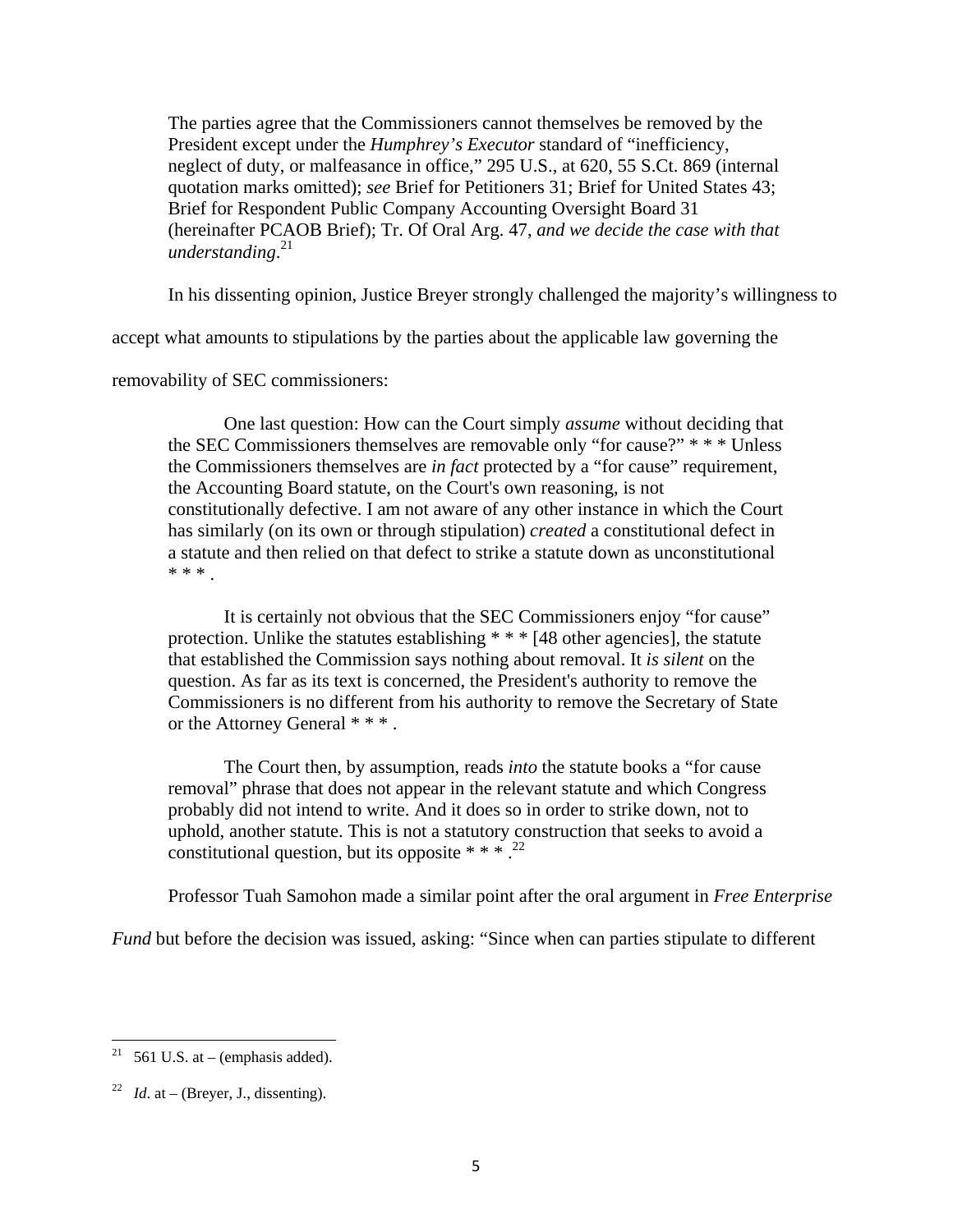statutory language than that which was duly enacted and the Court go along with it?"<sup>23</sup> Professor Samohon pointed out that "there is a textual option that avoids the need to assume and lays the problem at the feet of the democratic process. The Court could conclude that the SEC commissioners are removable at will because the statute does not say otherwise and conclude that there is only one removal firewall. To be sure, Congress could react to the Court's statutory interpretation and create good cause tenure for such commissioners, but that's the democratically and institutionally appropriate role of Congress."<sup>24</sup>

Justice Breyer and Professor Samohon seem to have a point. Certainly, if the members of the SEC are removable at the will of the President, the majority's problem with the PCAOB would vanish, as there would be only one layer of for-cause removal separating the PCAOB members from the President.<sup>25</sup> Isn't it the height of judicial activism to declare a federal statute unconstitutional based on quite possibly false assumptions about the state of the law? Wouldn't judicial modesty counsel investigation of the actual law concerning the removal of SEC commissioners before announcing broad constitutional rules that depend on that law? Aren't these particularly telling questions given the straight conservative-liberal split on the 5-4 vote, with the conservative Justices forming the seemingly "activist" majority? Perhaps at the end of the day, after an independent inquiry, the Court would decide that SEC commissioners are indeed removable only for cause and proceed with its analysis, but aren't Justice Breyer and Professor Samohon right that such an inquiry is appropriate, if not jurisprudentially mandatory?

<sup>&</sup>lt;sup>23</sup> http://www.concurringopinions.com/archives/2010/03/a-whopper-of-an-assumption-in-free-enterprise-fund-vpcaob.html.

<sup>24</sup> *Id*.

<sup>25</sup> That is not to say that the constitutional problems would objectively vanish. It is quite possible that *no* layers of removal restrictions are permissible under a correct reading of the Constitution. For present purposes, the correct answer is irrelevant.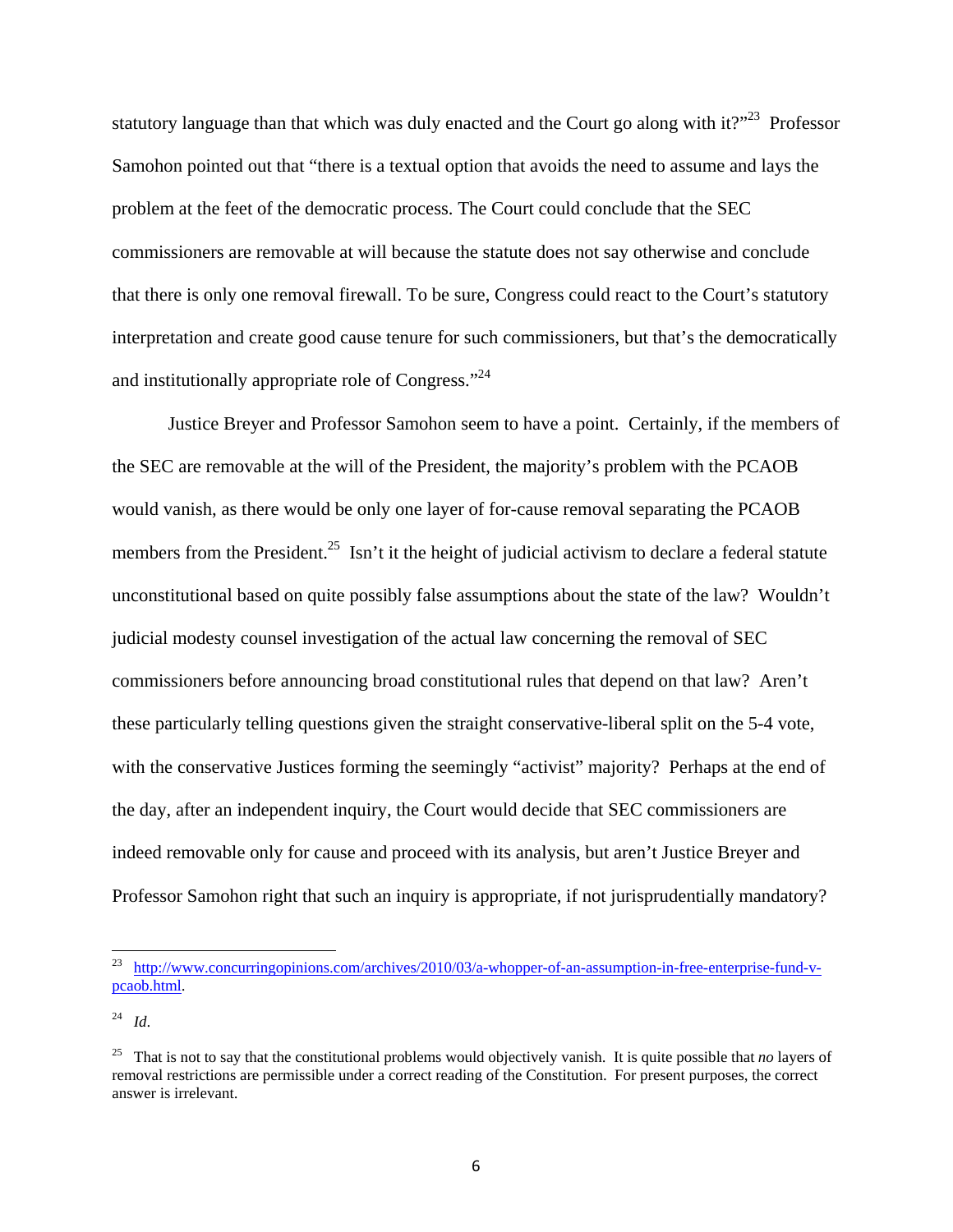As it happens, they are probably right from the standpoint of established practice but, I believe, are wrong from the standpoint of sound principles of adjudication. At a minimum, the majority's position rests on a coherent and defensible -- and in crucial respects quite modest and "restrained" -- vision of the role of courts in adjudication, though that vision is not remotely carried to its logical extreme either by the majority or by any other court under current doctrine. Determination of the appropriate adjudicative principles, however, rests on highly controversial foundational assumptions about the nature of law and the nature of courts that, if they truly underlie the majority's opinion, should have been articulated and defended.

By accepting the parties' stipulation about the law, the Court placed itself in the narrow role of an arbitrator of disputes, resolving only those specific questions put to it by the contending parties. Justice Breyer, by contrast, would have the Court act first and foremost as a declarer of objectively correct legal norms, with the disputes brought by the parties serving as vehicles for the performance of that declaratory function. Thus, the seemingly "activist" majority approach, which reaches out to decide an important constitutional question based on quite possibly false assumptions about the meaning of a statute, actually reflects a far more limited conception of the judicial role than does the seemingly "restrained" position championed by Justice Breyer.

This underlying controversy about the proper role of courts is familiar and longstanding.<sup>26</sup> Less familiar is the notion that judicial acceptance of legal stipulations by the parties goes to its heart. Justice Breyer is correct that standard American practice does not generally allow parties to stipulate to legal conclusions. My contention is that it should, and *Free Enterprise Fund* was therefore jurisprudentially right to take the state of the law as the parties jointly offered it.

<sup>26</sup> *See infra* --.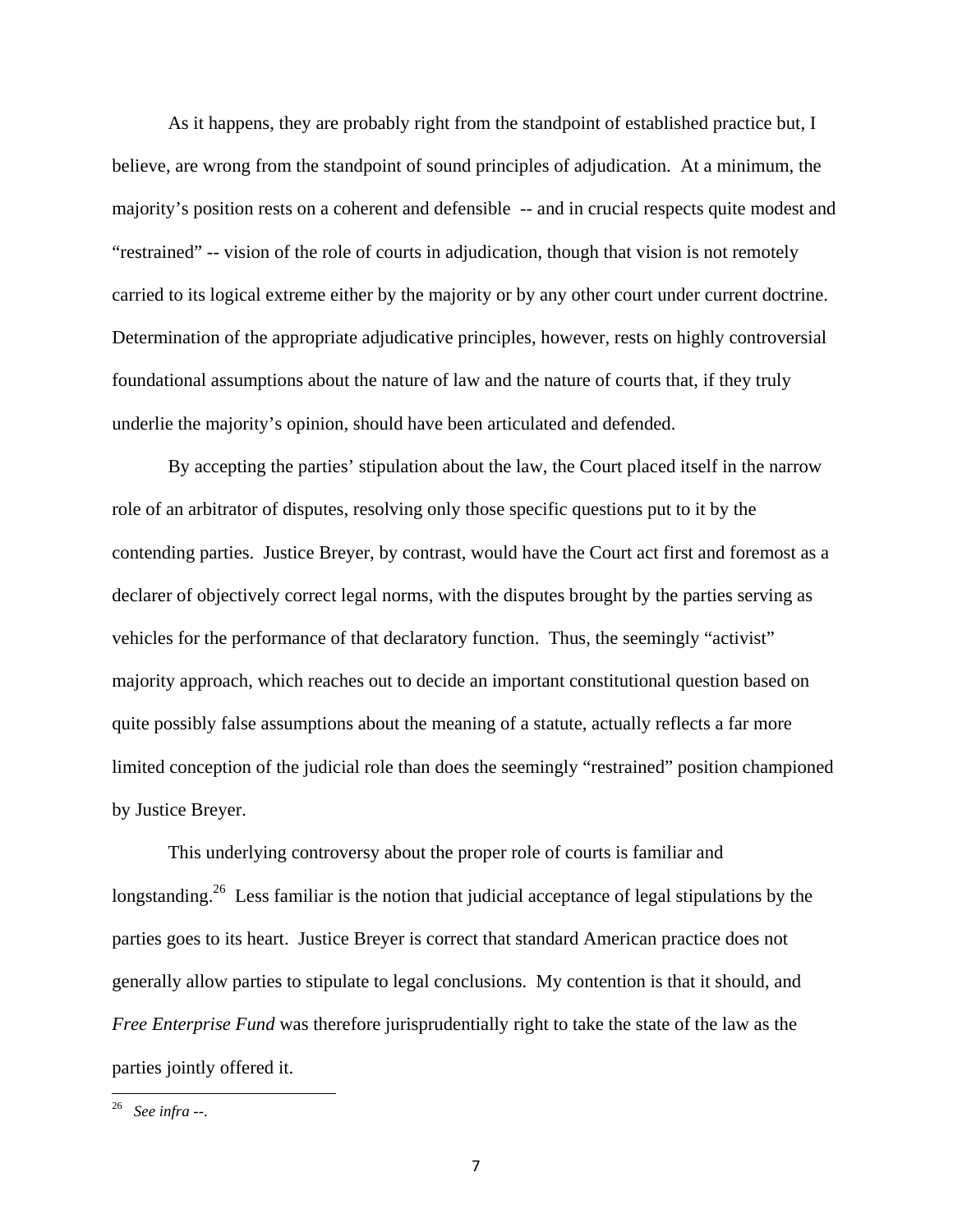Part I of this Article reviews the background of and decision in *Free Enterprise Fund* to illustrate how the case was consistently framed by the parties and the various judges involved to assume, without need for inquiry, that SEC commissioners are subject only to for-cause removal. The parties, in essence, successfully stipulated to a crucial element of the law governing their case. Part II surveys the American legal system's ordinary practices regarding stipulations, showing that in many respects, including most prominently stipulations about governing law, those practices do not give parties anything close to complete control over the contours of the disputes that they bring before courts. Based on current doctrine, Justice Breyer's position was at least prima facie correct, and if the majority wished to depart from it, the majority probably should have provided some explanation for its actions. Part III identifies the jurisprudential assumptions behind the current doctrine and practices and suggests an alternative set of assumptions that argues in favor of more party control of litigation. A detailed analysis and defense of those assumptions would require a lengthy book on jurisprudence. In particular, any theory about the extent of appropriate party control over the law applicable to their disputes must articulate an account of precedent that conforms to that theory, as the relationship between precedent and party control of legal norms proves to be complex and inescapable. I do not have the desire (nor the ability) to spell out here a comprehensive account of precedent, so my discussion is necessarily incomplete. Accordingly, my aim in this Article is only to highlight the key points that lie behind party-centered and court-centered views of adjudication of legal propositions in order to stimulate debate rather than to provide rigorous answers. I am more interested for the moment in pointing out the implications of various positions than in advancing those positions. Part IV contains concluding remarks about some possible consequences of adopting a party-centered view of adjudication of legal propositions, including some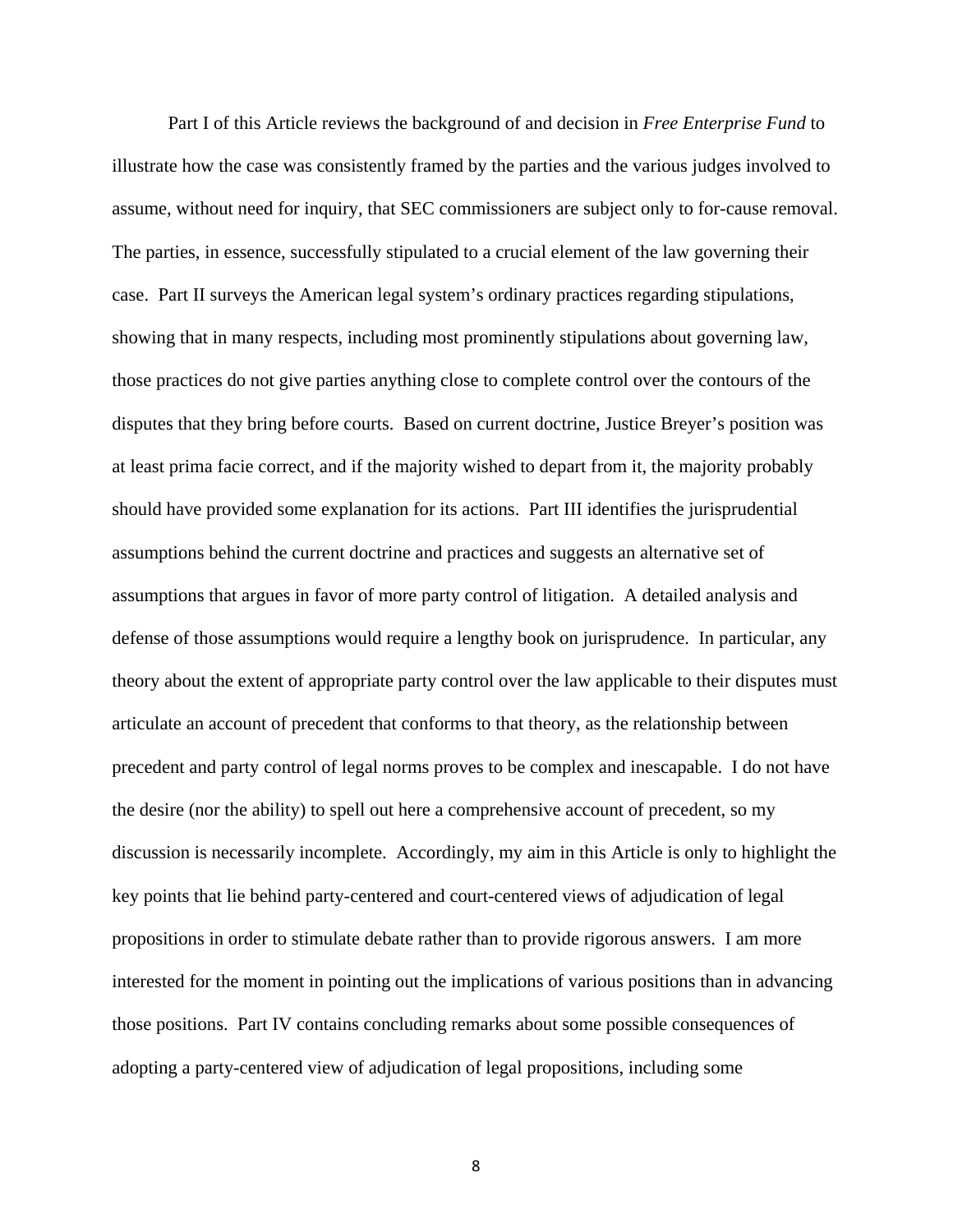consequences that might be of considerable interest to legal academics who participate as amicus curiae in litigation.

*Free Enterprise Fund* was widely seen as a major case about the structure of the Constitution. Perhaps it should have been viewed instead as a major case about the structure of litigation.

I

# A. *The Pre-Game Show*

The Sarbanes-Oxley Act of 2002 was passed in the wake of a series of accounting scandals that rocked the financial world in the 1990s. Title I of the Act created the PCAOB and vested it with broad authority to regulate and oversee the audit practices of accounting firms, including the authority to register, inspect, investigate, and sanction such firms.<sup>27</sup> "To this end, the Board may regulate every detail of an accounting firm's practice, including hiring and professional development, promotion, supervision of audit work, the acceptance of new business and the continuation of old, internal inspection procedures, professional ethics rules, and 'such other requirements as the Board may prescribe.' "<sup>28</sup>

The members of the PCAOB are appointed by the Securities and Exchange Commission to five-year terms<sup>29</sup> and "may be removed by the Commission, in accordance with section . . .

<sup>27</sup> *See* 15 U.S.C. § 7211(c), (f).

<sup>561</sup> U.S. at – (quoting 15 U.S.C. § 7213(a)(2)(B)).

<sup>29</sup> *See* 15 U.S.C. § 7211(e)(4).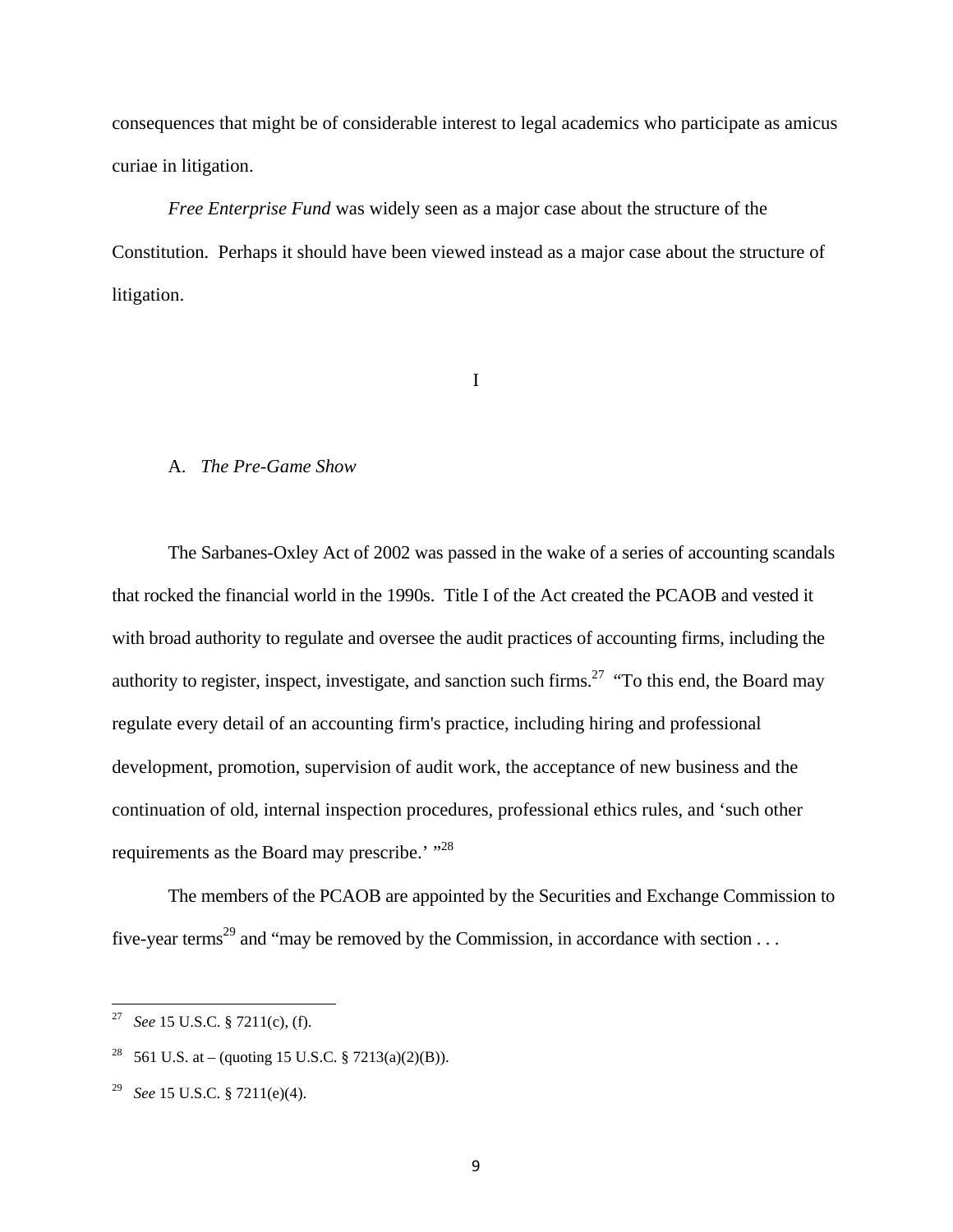7217(d)(3), for good cause shown."<sup>30</sup> Section 7217(d)(3), in turn, provides that the SEC may censure or remove PCAOB officials upon a finding by the Commission, after a formal hearing, that a member of the PCAOB "(**A**) has willfully violated any provision of this Act, the rules of the Board, or the securities laws; (**B**) has willfully abused the authority of that member; or (**C**) without reasonable justification or excuse, has failed to enforce compliance with any such provision or rule, or any professional standard by any registered public accounting firm or any associated person thereof."31 This provision provides *fewer* occasions for removing a Board member than is typical for federal officers subject to for-cause removals. $32$ 

In addition to removal authority, the SEC maintains considerable power over the operations

of the PCAOB. As the D.C. Circuit put it,

[T]he Commission approves all Board rules, 15 U.S.C. §§ 7211(g), 7217(b)(2), and may abrogate, delete, or add to them, *id*. § 7217(b)(5). All Board sanctions are subject to plenary review by the Commission, *id*. § 7217(c)(2); and the Commission "may enhance, modify, cancel, reduce, or require the remission of a sanction imposed by the Board," *id*. § 7217(c)(3) . . . . It also may impose limitations upon Board activities, *id*. § 7217(d)(2), and relieve the Board of its enforcement authority altogether, *id.* § 7217(d)(1).<sup>33</sup>

Nonetheless, there are important features of the Board's work over which the SEC does not have

direct authority. Specifically, the SEC has review power over the Board's rules and sanctions,

but it has no statutory power to direct, supervise, or review the Board's investigative and

<sup>30</sup> *Id*. § 7211(e)(6).

 $^{31}$  *Id.* § 7217(d)(3).

<sup>&</sup>lt;sup>32</sup> The standard removal restriction tracks the language governing removals of members of the Federal Trade Commission, which permits removal for "inefficiency, neglect of duty, or malfeasance in office." 15 U.S.C. § 41 (2000). As the majority in *Free Enterprise Fund* pointed out, there are various forms of "malfeasance" that do not appear to be grounds for removal of PCAOB members: "The Act does not even give the Commission power to fire Board members for violations of other laws that do not relate to the Act, the securities laws, or the Board's authority. The President might have less than full confidence in, say, a Board member who cheats on his taxes; but that discovery is not listed among the grounds for removal under  $\S7217(d)(3)$ ." 561 U.S. at ––.

<sup>33 537</sup> F.3d at 672.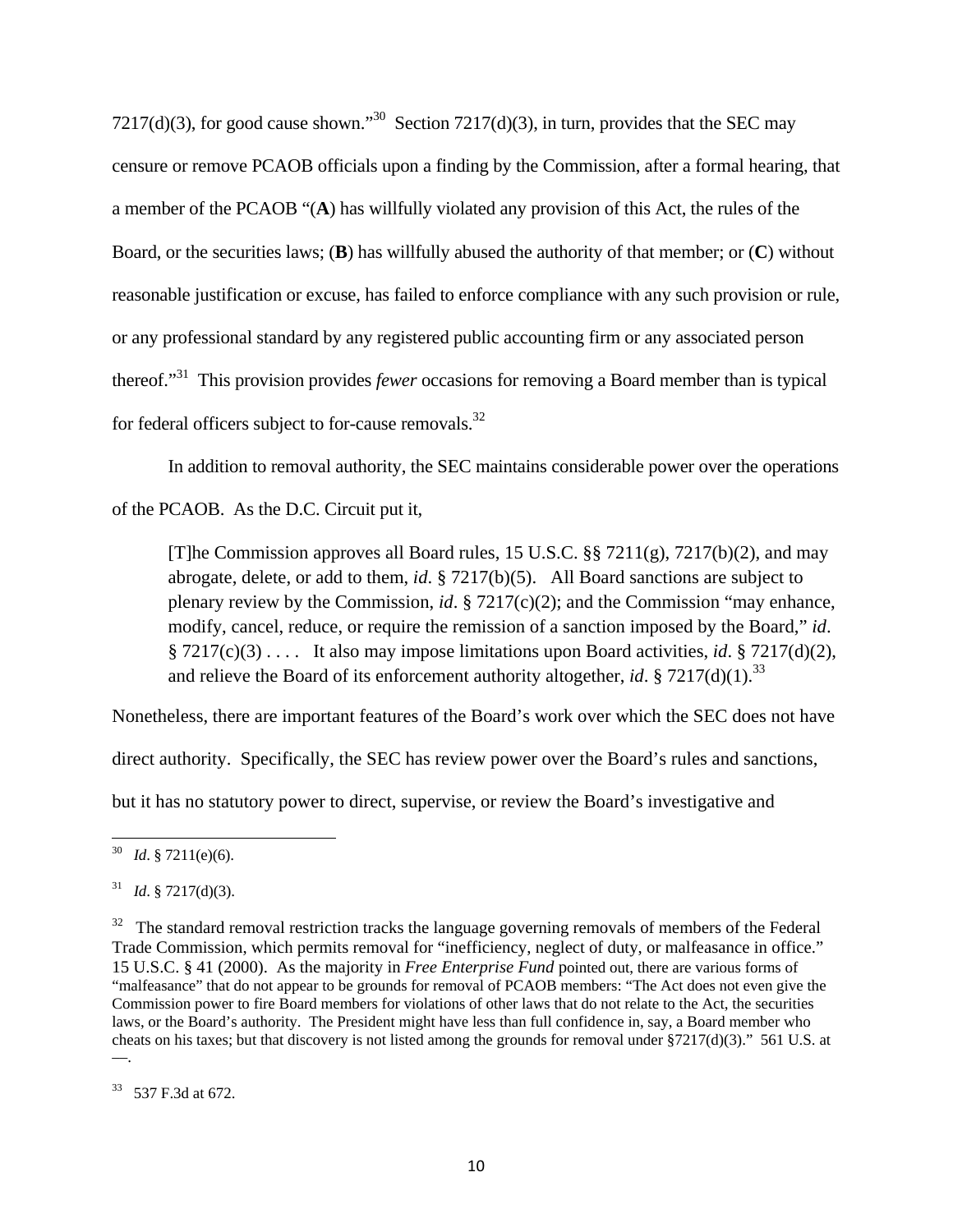enforcement decisions. Given this authority and the strict conditions under which Board members can be removed, it appears as though the PCAOB was structured as a so-called "independent agency"34 nestled within the SEC.

 Beckstead and Watts is an accounting firm "[s]pecializing in audits of small publiclytraded companies."<sup>35</sup> On September 28, 2005, the Board issued a report critical of the firm<sup>36</sup> and commenced a formal investigation. On February 7, 2006, the firm and the Free Enterprise Fund, of which the firm is a member, filed a complaint challenging the authority of the PCAOB to undertake investigations on the ground that the PCAOB was illegally constituted and therefore could perform no executive functions. The claimed constitutional defects involved both the appointment and removal of Board members.

 The Constitution's Appointments Clause provides that all officers of the United States shall be appointed by the President with the advice and consent of the Senate but allows Congress to "vest the Appointment of such inferior Officers, as they think proper, in the President alone, in the Courts of Law, or in the Heads of Departments."37 The Free Enterprise Fund's challenge to the Board under this provision was multifaceted, and the details are ancillary to this discussion and will not be addressed further here.<sup>38</sup> The petitioners also objected to the statute's double-for-cause

<sup>&</sup>lt;sup>34</sup> There is no universally accepted definition of an independent agency. *See* GARY LAWSON, FEDERAL ADMINISTRATIVE LAW 7 ( $5<sup>th</sup>$  ed. 2009). I use the term in a formal sense to describe an agency whose head is not removable at the will of the President, without regard for empirical facts about the congruence of agency decisions with presidential wishes. *Cf.* 561 U.S. at – (Breyer, J., dissenting) (defining independent agency status as turning on multiple legal and practical factors).

<sup>35</sup> http://www.becksteadwatts.com/.

<sup>&</sup>lt;sup>36</sup> For the report, including Beckstead and Watts's response to it, see . http://pcaobus.org/Inspections/Reports/Documents/2005\_Beckstead\_and\_Watts.pdf.

 $37 \text{ U.S.}$  CONST. art. II, § 2, cl. 2.

<sup>&</sup>lt;sup>38</sup> There were three parts to the Appointments Clause challenge: that because of the PCAOB's degree of independence from the SEC, the PCAOB's members are principal officers who can be appointed only by the President with Senate confirmation; that even if they are inferior officers, Congress can only vest their appointment in the President, the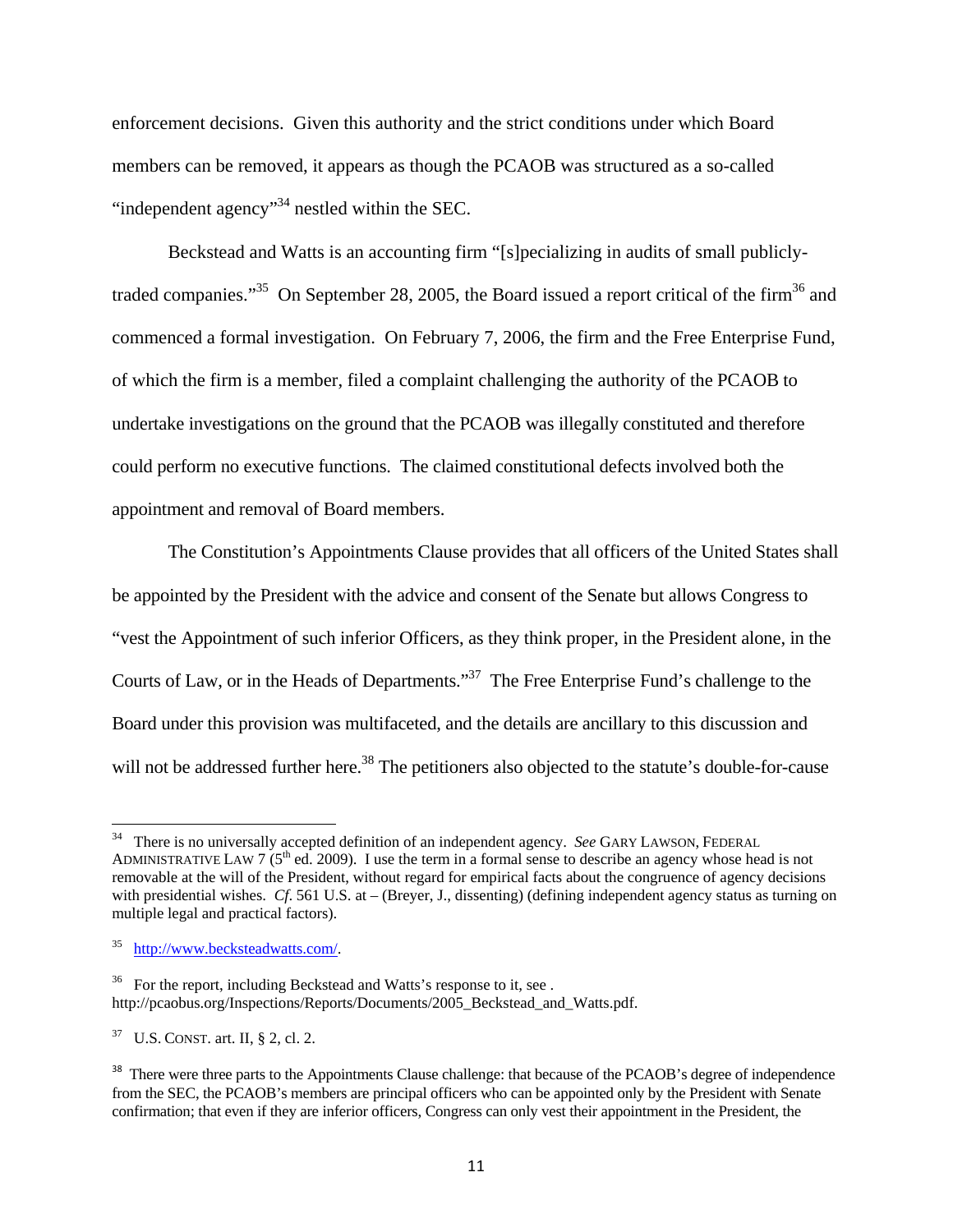removal arrangement, under which the President can only remove SEC commissioners for cause and SEC commissioners can only remove PCAOB members for cause, on the ground that it unconstitutionally insulates PCAOB members from presidential control. Obviously, a crucial predicate of this latter argument is the proposition that SEC commissioners can only be removed for cause. The complaint treated that proposition as settled law needing no argument or explanation. The government sought summary judgment on all claims without contesting the assertion that SEC commissioners were removable only for cause. On March 21, 2007, District Judge James Robertson granted the Board's motion for summary judgment in a very brief opinion that took as given, without discussion, that "SEC commissioners can be removed by the President for cause."<sup>39</sup>

#### B. *Shaping the Playing Field*

 A year and half later, in a not-nearly-so-brief split decision, the D.C. Circuit affirmed, rejecting all of the constitutional challenges to the Board's composition and operation. The court upheld the double-for-cause removal arrangement as consistent with governing Supreme Court precedent, especially given the availability of practical methods of presidential influence over the SEC and the Board other than removal or the threat of removal.<sup>40</sup> Importantly, the court, as had

<u> 1989 - Johann Stoff, amerikansk politiker (d. 1989)</u>

courts, or the "Heads of Departments," and the SEC is not a constitutional "Department[]"; and that even if the SEC is a "Department[]," the collective body of SEC commissioners, as opposed to an individual person such as the Commission's chairperson, cannot be a constitutional "Head[]" of a department. For more discussion of the Appointments Clause issues in the case, including an issue not addressed by the Court but which I think was dispositive, see Gary Lawson, *The "Principal" Reason Why the PCAOB Is Unconstitutional*, 62 VAND. L. REV. EN BANC 73 (2009).

<sup>39 2007</sup> WL 891675 (D.D.C. 2007), at 5.

<sup>40</sup> *See* 537 F.3d at 679-85.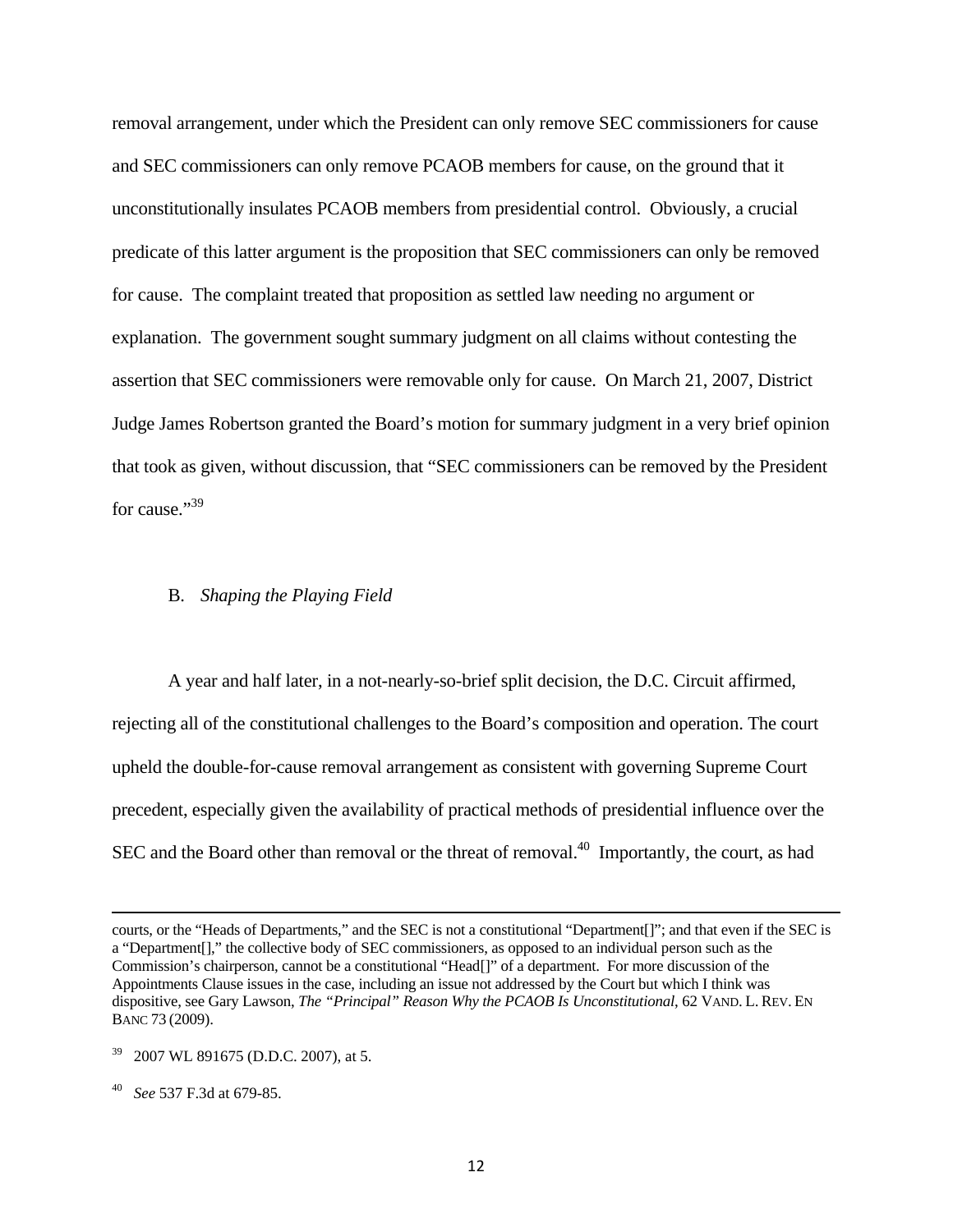the district court, simply took for granted that the SEC was an independent agency whose members could only be removed for cause.<sup>41</sup> No one contested that point.

 Judge Kavanaugh dissented because "neither the President nor a Presidential alter ego can remove the members of the PCAOB \* \* \*. Rather, the Board is removable only by the Securities and Exchange Commission, and only for cause. Put another way, the PCAOB is an independent agency appointed by and removable for cause by another independent agency.<sup>"42</sup> Judge Kavanaugh, as did the majority, effectively accepted as stipulated that SEC commissioners are removable only for cause.

The Supreme Court granted certiorari on May  $18, 2009, 43$  and the case was extensively briefed by three parties (the petitioners, the Solicitor General, and the PCAOB) and fourteen amici. All of the parties and amici agreed that, under existing law, the SEC commissioners could be removed by the President only for cause. The petitioners' brief noted that in the case of the PCAOB, "unlike with every other independent agency or entity executing federal law, the President is precluded – either directly or through an 'alter ego' removable at will – from appointing or removing Board members,"44 and it argued that the President could enforce an order to the SEC to fire a Board member "only if the Commissioner has a 'duty' to fire the Board member, such that the failure to do so is a 'neglect of duty' justifying Presidential removal of the Commissioner."45 The assumption that SEC commissioners are removable only for cause was a

<sup>41</sup> *See id*. at 679-80.

<sup>42</sup> *Id*. at 697.

<sup>43</sup> *See* 129 S.Ct. 2378 (2009).

<sup>44</sup> Brief for Pet. at 25, *Free Enterprise Fund* (No. 08-861).

<sup>45</sup> *Id.* at 31.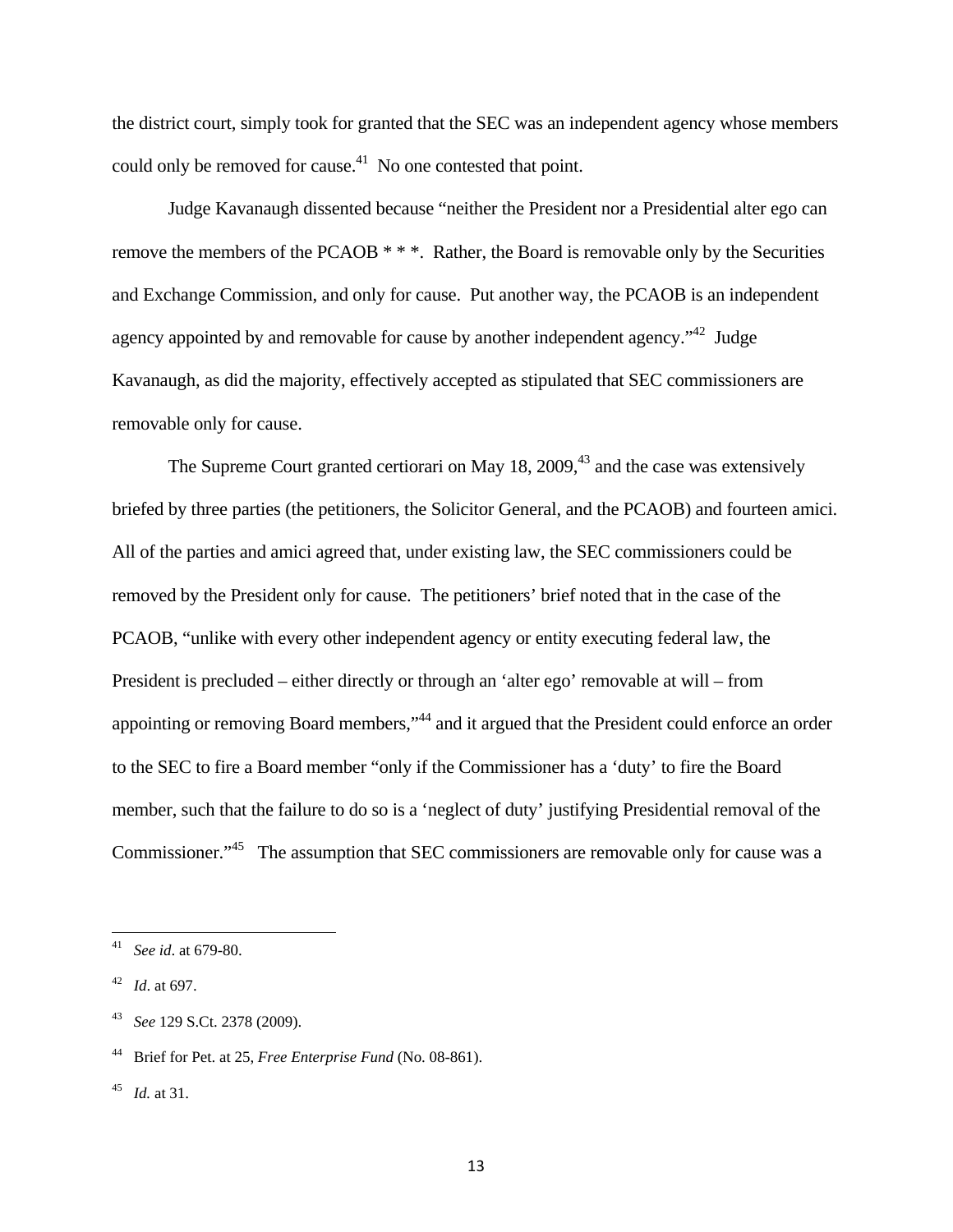linchpin of the petitioners' separation-of-powers argument against the for-cause limitation on removal of PCAOB members.

Neither the Solicitor General nor the PCAOB challenged that assumption about the removability of SEC commissioners. To the contrary, the Solicitor General's brief noted "the common understanding that 'the President may remove [an SEC] commissioner only for 'inefficiency, neglect of duty or malfeasance in office,' "46 though the brief did observe in a footnote that "[t]his understanding exists even though the provision of the Exchange Act establishing the Commission \* \* \* does not expressly limit the President's power of removal."<sup>47</sup> The PCAOB's brief similarly observed that SEC commissioners "are customarily understood to be removable only for 'inefficiency, neglect of duty or malfeasance in office \* \* \* ."48 All of the parties briefed the case as though a statutory for-cause limitation on removal of SEC commissioners was a given. No amicus brief challenged that assumption, though several amici challenged the constitutionality of those presumed for-cause removal limitations.<sup>49</sup>

On December 7, 2009, the Court heard oral argument in the case. Relatively early in his argument, petitioners' counsel Mike Carvin asserted that the SEC commissioners were not subject to plenary control by the President.<sup>50</sup> When Justice Breyer asked, "so why aren't they subject to the President's plenary control?,"<sup>51</sup> Mr. Carvin answered, "because of the removal provisions,

51 *Id*. at 17.

<sup>&</sup>lt;sup>46</sup> Brief for Resp. U.S. at 43 (quoting SEC v. Blinder, Robinson & Co., 855 F.2d 677, 681 ( $10^{th}$  Cir. 1988)).

*Id.* at 43 n.15.

Brief for Resp. PCAOB at 31.

<sup>49</sup> *See* Brief of Law Professors as Amici Curiae in Support of Petitioners, 2009 WL 2372919; Amicus Curiae Brief on the Merits of Mountain States Legal Foundation in Support of Petitioners, Free Enterprise Fund and Beckstead and Watts, 2009 WL 2406377.

 $50$  Tr. of Oral Arg. at 15.-16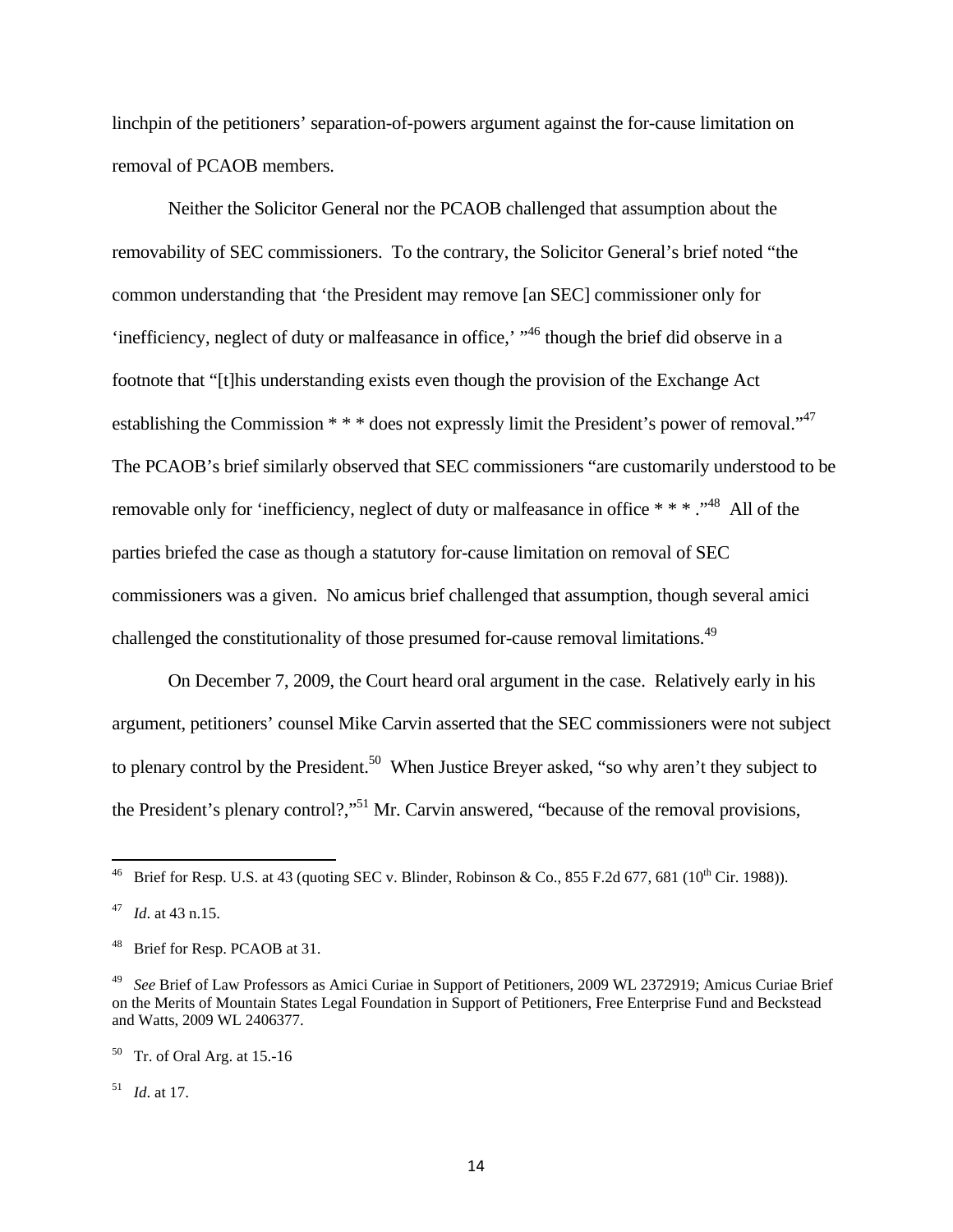which pose very serious removal restrictions on the President's ability to control the SEC."<sup>52</sup> Justice Breyer pointed out that there was in fact no statute expressly limiting the President's authority to remove SEC commissioners,<sup>53</sup> and Justice Scalia interjected, "I don't think the government will think it has achieved a great victory if it comes out of this with the proposition that the SEC is not an independent regulatory agency. And I don't think the government is arguing that position."54 Mr. Carvin agreed that "[t]hey have not taken that position."55 Justice Ginsburg thought that "everybody agrees"<sup>56</sup> that SEC commissioners are removable for cause even though the statute is silent, and after a bit more colloquy regarding the possibility of holding SEC commissioners to be removable at will, Justice Scalia noted, "This is not an argument that you have made anyway. Can we go on to the arguments that you've made?"<sup>57</sup>

The Justices pursued this line of questioning further during Solicitor General Elena Kagan's argument. Chief Justice Roberts asked point-blank, "Can the President pick up the phone and fire the SEC commissioners?",<sup>58</sup> to which Solicitor General Kagan responded, "The President can pick up the phone and fire the SEC commissioners for cause, however 'cause' has

56 *Id*. at 19.

57 *Id*. at 22.

58 *Id*. at 47.

 52 *Id*.

<sup>53</sup> *Id.* 

<sup>&</sup>lt;sup>54</sup> *Id.* It is an interesting commentary on the times that no one would think it a victory for the government to have the SEC placed under presidential control. It would not be a victory for the SEC or Congress, but it would be quite a victory for the President – if in fact the President was committed to a formalist view of separation of powers.

<sup>&</sup>lt;sup>55</sup> *Id*. When pressed further by Justice Breyer about the source of limitations on presidential removal of commissioners, Mr. Carvin invoked the five-year term of office granted to commissioners and the Supreme Court's 1958 decision in *United States v. Weiner*, 357 U.S. 349 (1958), in which the Court inferred a limitation on removal for members of the War Claims Commission even though the statute was silent on the point. Tr. of Oral Arg. at 18.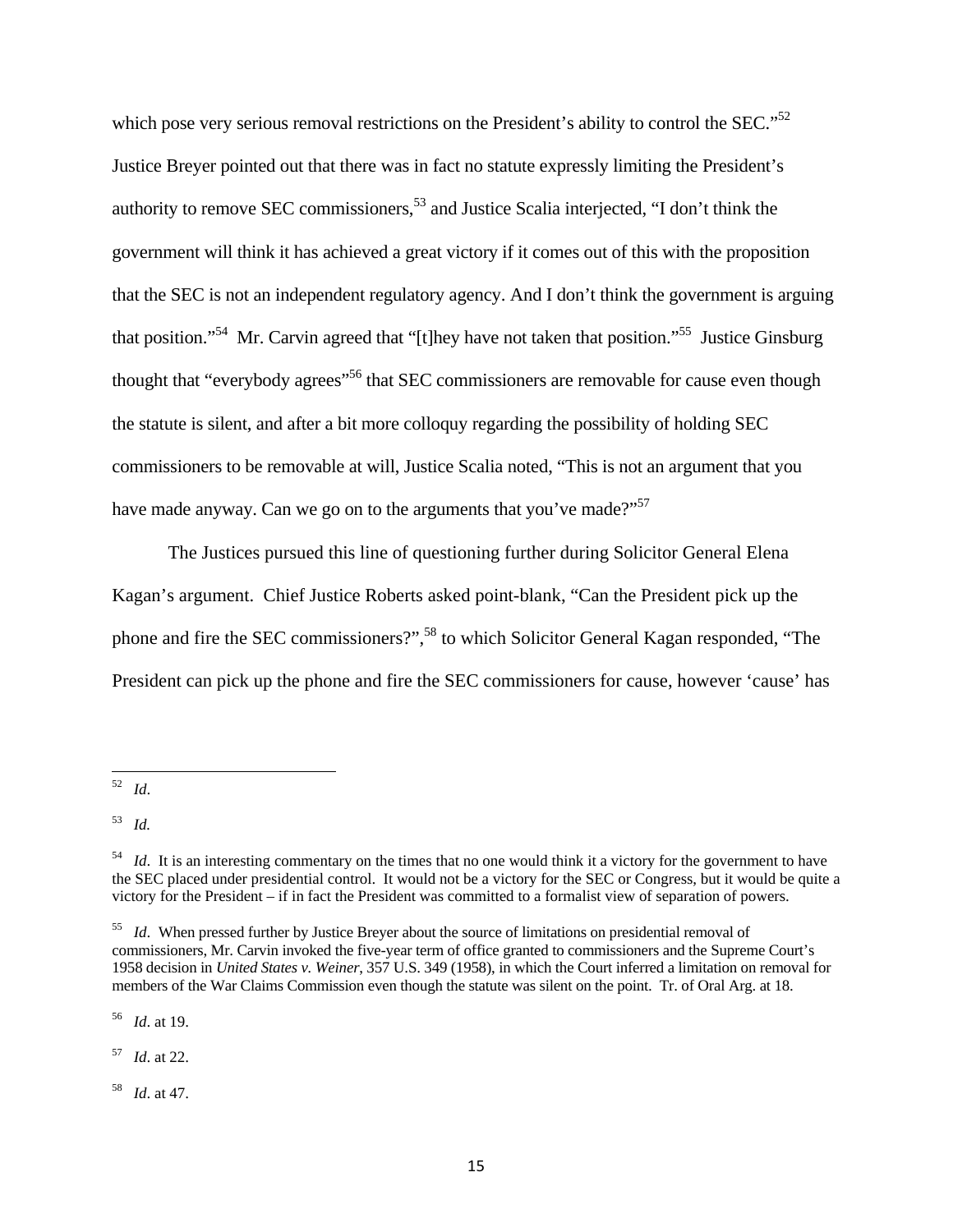been defined."<sup>59</sup> The government's position on the removability of SEC commissioners was made unmistakably clear in an extended exchange in which Solicitor General Kagan noted that "for many, many decades, everybody has assumed that the SEC commissioners are subject to the same for-cause removal provision [as FTC commissioners], and the government has not contested that in this case, nor has Mr. Carvin."<sup>60</sup>

Thus, all of the parties at oral argument agreed that SEC commissioners were removable only for cause, and all of the parties structured their legal arguments around that assumption.

#### C. *The Supreme Court Speaks*

June 28, 2010, the Supreme Court reversed the Court of Appeals. The majority held that the removal provisions for PCAOB members in the Sarbanes-Oxley Act were unconstitutional (and were severable from the rest of the statute). As noted earlier, the Court declared that "[t]he parties agree that the Commissioners cannot themselves be removed by the President except under the *Humphrey's Executor* standard of 'inefficiency, neglect of duty, or malfeasance in office,' *and we decide the case with that understanding*."61 Nor was that the only legal assumption made by the parties and accepted by the Court. While several amici urged the Court broadly to reconsider its past precedents upholding various congressional restrictions on presidential removal power,<sup>62</sup> the parties did not so urge, and the Court accordingly took the validity of those precedents as stipulated:

<sup>59</sup> *Id*.

*Id.* at 51-52.

<sup>61 561</sup> U.S. at – (emphasis added) (citations omitted).

<sup>62</sup> *See supra* note 54.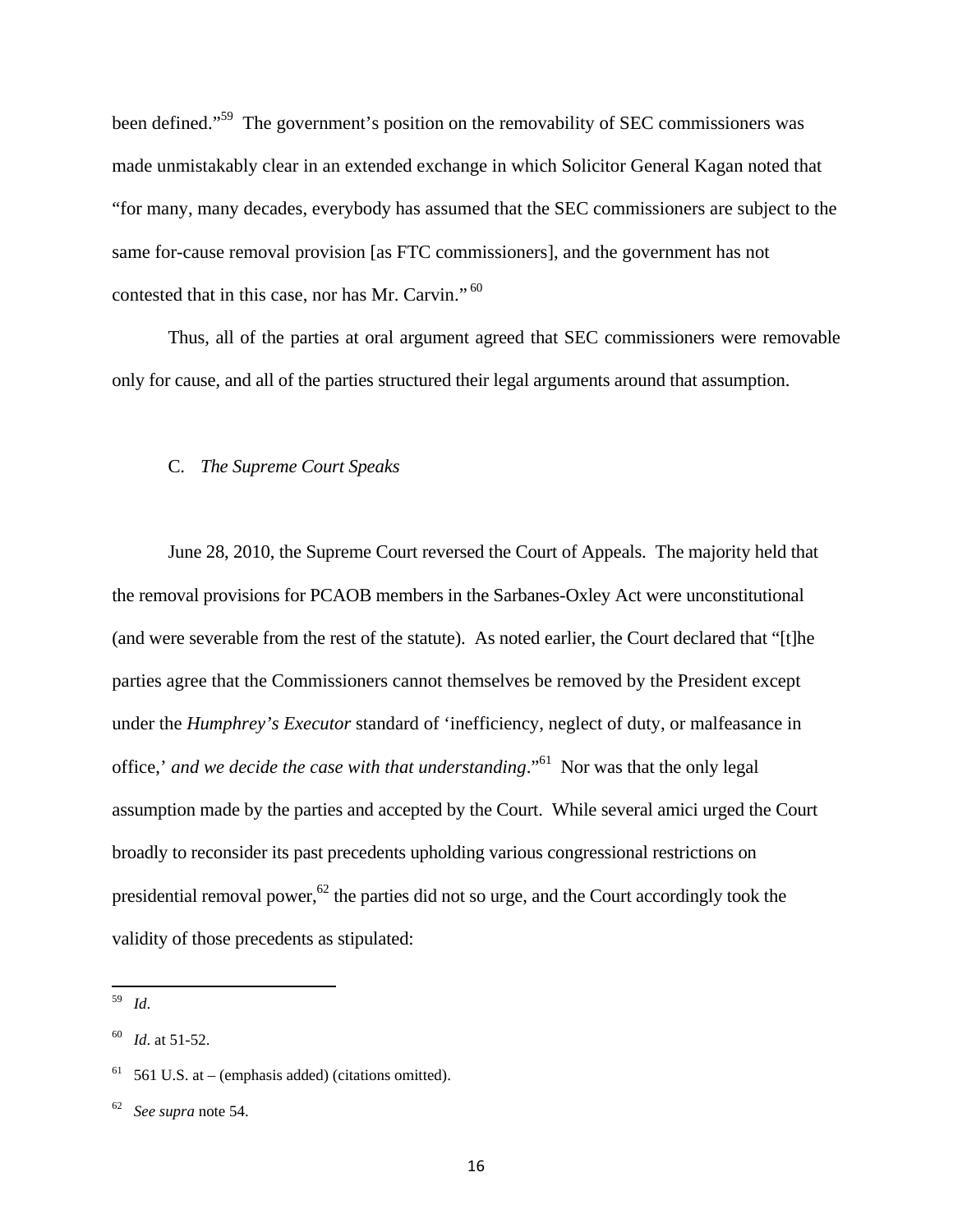In *Humphrey's Executor v. United States*, 295 U.S. 602, 55 S.Ct. 869, 79 L.Ed. 1611 (1935), we held that Congress can, under certain circumstances, create independent agencies run by principal officers appointed by the President, whom the President may not remove at will but only for good cause. Likewise, in *United States v. Perkins*, 116 U.S. 483, 21 Ct. Cl. 499, 6 S.Ct. 449, 29 L.Ed. 700 (1886), and *Morrison v. Olson*, 487 U.S. 654, 108 S.Ct. 2597, 101 L.Ed.2d 569 (1988), the Court sustained similar restrictions on the power of principal executive officers -- themselves responsible to the President -- to remove their own inferiors. *The parties do not ask us to reexamine any of these precedents, and we do not do so*. 63

With those assumptions about the applicable law in hand, the essence of the majority's

reasoning is encapsulated in two critical paragraphs:

\* \* \* [W]e have previously upheld limited restrictions on the President's removal power. In those cases, however, only one level of protected tenure separated the President from an officer exercising executive power. It was the President -- or a subordinate he could remove at will -- who decided whether the officer's conduct merited removal under the good-cause standard.

The Act before us does something quite different. It not only protects Board members from removal except for good cause, but withdraws from the President any decision on whether that good cause exists. That decision is vested instead in other tenured officers -- the Commissioners -- none of whom is subject to the President's direct control. The result is a Board that is not accountable to the President, and a President who is not responsible for the Board.

What makes this case "quite different" from previous cases in which restrictions on presidential

removal were upheld is clearly the Court's view that it is here dealing with two levels of removal

restrictions rather than one. The Court's ultimate holding is based on the fundamental

assumption that the one permissible layer of removal restrictions established by precedent is used

up at the Commission level, leaving no room for removal restrictions at the Board level.

Accordingly, the statutorily-specified removal restrictions on Board members were found

<u> 1989 - Johann Stein, marwolaethau a gweledydd a ganlad y ganlad y ganlad y ganlad y ganlad y ganlad y ganlad</u>

 $63$  561 U.S. at – (emphasis added). The parties also agreed that the members of the PCAOB were constitutional "Officers of the United States," U.S. CONST. art. II, § 2, cl. 2, notwithstanding a statutory declaration that the PCAOB is not a government agency and its members are not government officers. *See* 15 U.S.C. § 7211(b). The Court accepted that stipulation as well. *See* 561 U.S. at --.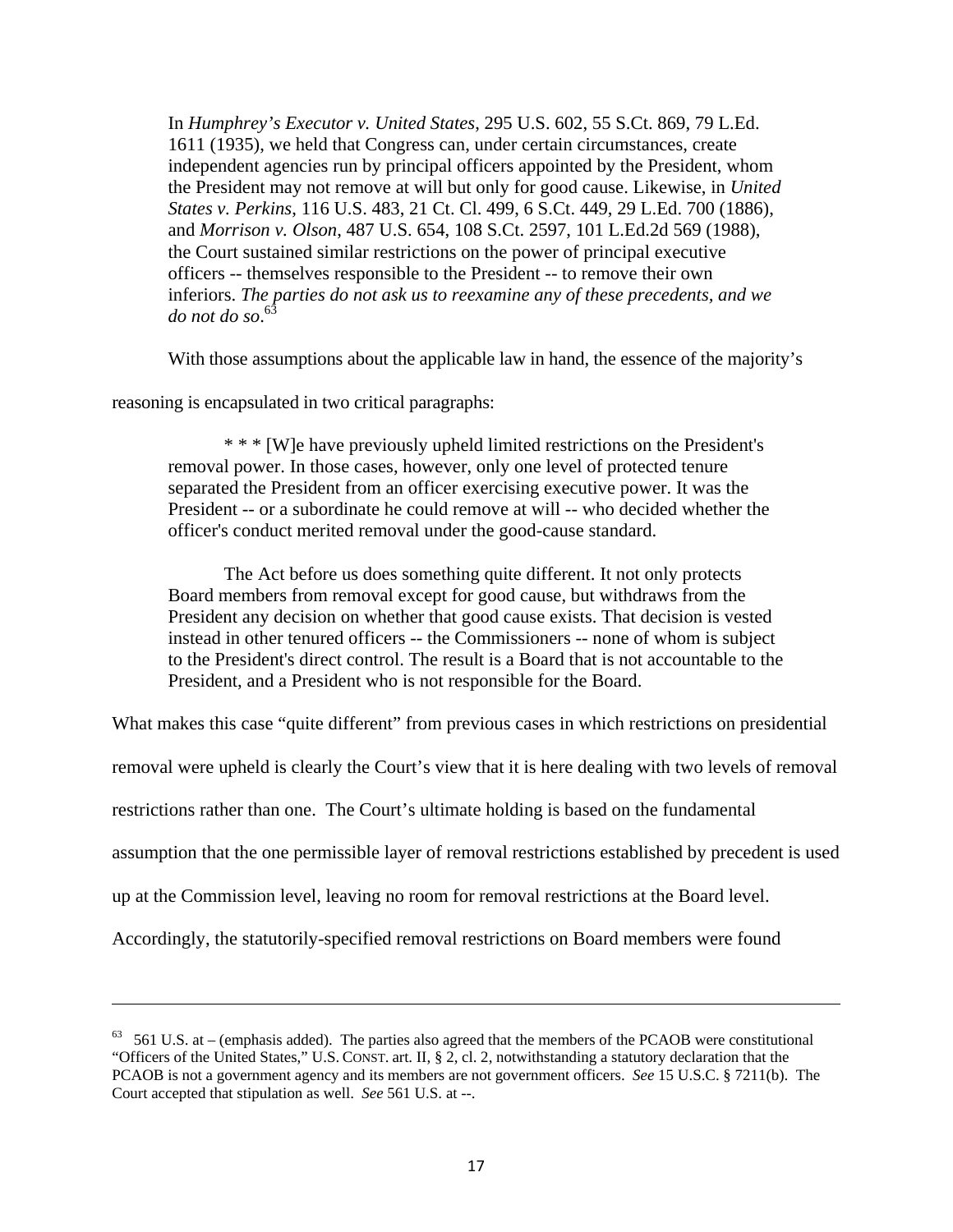unconstitutional, leaving in place the non-statutorily-specified (and therefore perhaps nonexistent) removal restrictions on the SEC commissioners.

 The Court did not undertake its own independent inquiry about the removability of SEC commissioners. Nor did the Court re-determine, as an original matter, the permissibility of single-layer removal restrictions, which its precedents had upheld but which an originalist analysis would seriously question. Rather, the Court took both the validity of its prior precedents and the status of SEC commissioners as given, based on the agreement among all the parties (though not the amici with respect to the Court's precedents) on those basic legal propositions.

As has already been detailed at length,<sup>64</sup> Justice Breyer, joined by three other Justices, raised strong objections to the Court's willingness to assume legal conclusions about the removability of SEC commissioners – though, as far as I can tell, the dissenters had no objection to the Court's willingness to accept its prior precedents as authoritative without independently determining whether they warranted reconsideration. The majority did not see fit to respond to those objections.

 Courts, of course, often accept, and indeed welcome, agreements among parties about propositions relevant to litigation. Such agreements are called *stipulations*. In order to gauge whether the majority or the dissent in *Free Enterprise Fund* had the right approach, and to discern the premises underlying, and the implications of, their competing approaches, it is necessary briefly to survey the practices of the American legal system regarding stipulations.

II

<sup>64</sup> *See supra* --.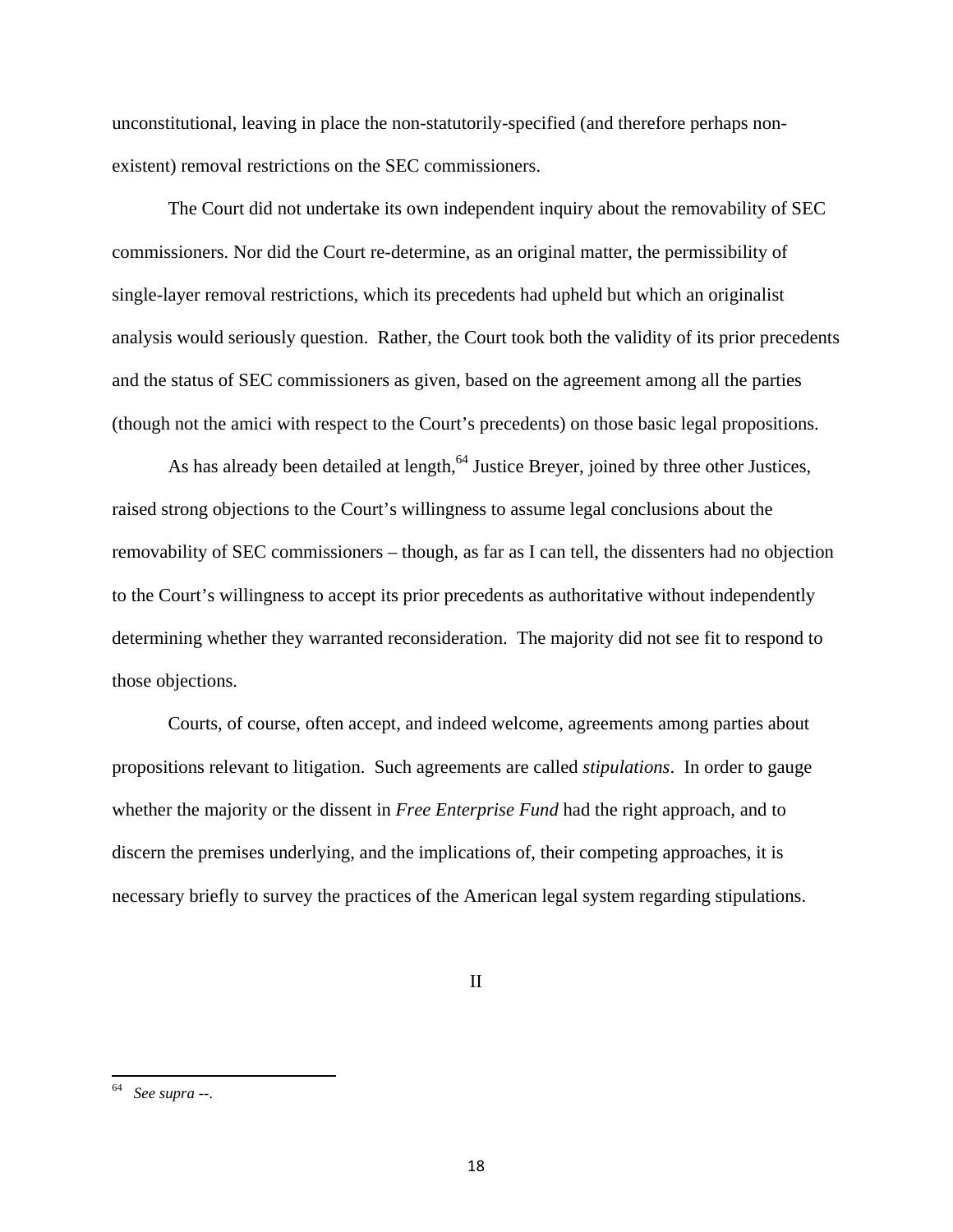# A. *Stipulating Facts*

One would think that agreement among parties to litigation is generally a good thing. If they agree enough not to litigate at all, it is win-win-win for the parties and the heavily burdened legal system. If the parties choose to litigate, but instead of contesting every detail of the case tooth-and-nail agree to narrow the dispute down to the most essential contested points, it again seems difficult to see why that is not cause for celebration all around.

 Much of the time, the legal system does indeed celebrate party agreement. Once litigation commences, if the parties can agree on as many of the key facts as possible by stipulation, it saves the parties the time and expense of contesting the points and it saves the court (or jury) the trouble of resolving them. Parties sometimes may have reasons to introduce evidence regarding facts even when the other party is willing to concede them, $65$  but assuming that the parties are willing to agree on a stipulation, courts generally welcome the event.

The legal system's receptivity to stipulations of fact, however, cannot be based wholly on a cost-saving premise, because stipulations are not always cost-savers – at least not for the courts. It is quite possible that by declining to contest certain facts, the parties push the court to decide other matters that may be more difficult for the court to analyze. Consequently, it is not always the case that party stipulations make the court's job easier. Whether stipulations reduce decision costs for courts is something to be determined case by case. Nonetheless, courts typically do not engage in that kind of case-specific cost-benefit analysis before accepting party stipulations. Instead, it is hornbook law (or perhaps more literally encyclopedia law) that "courts ordinarily look with favor on stipulations designed to simplify, shorten, or settle litigation and

<sup>65</sup> *See* Old Chief v. United States, 519 U.S. 172 (1997).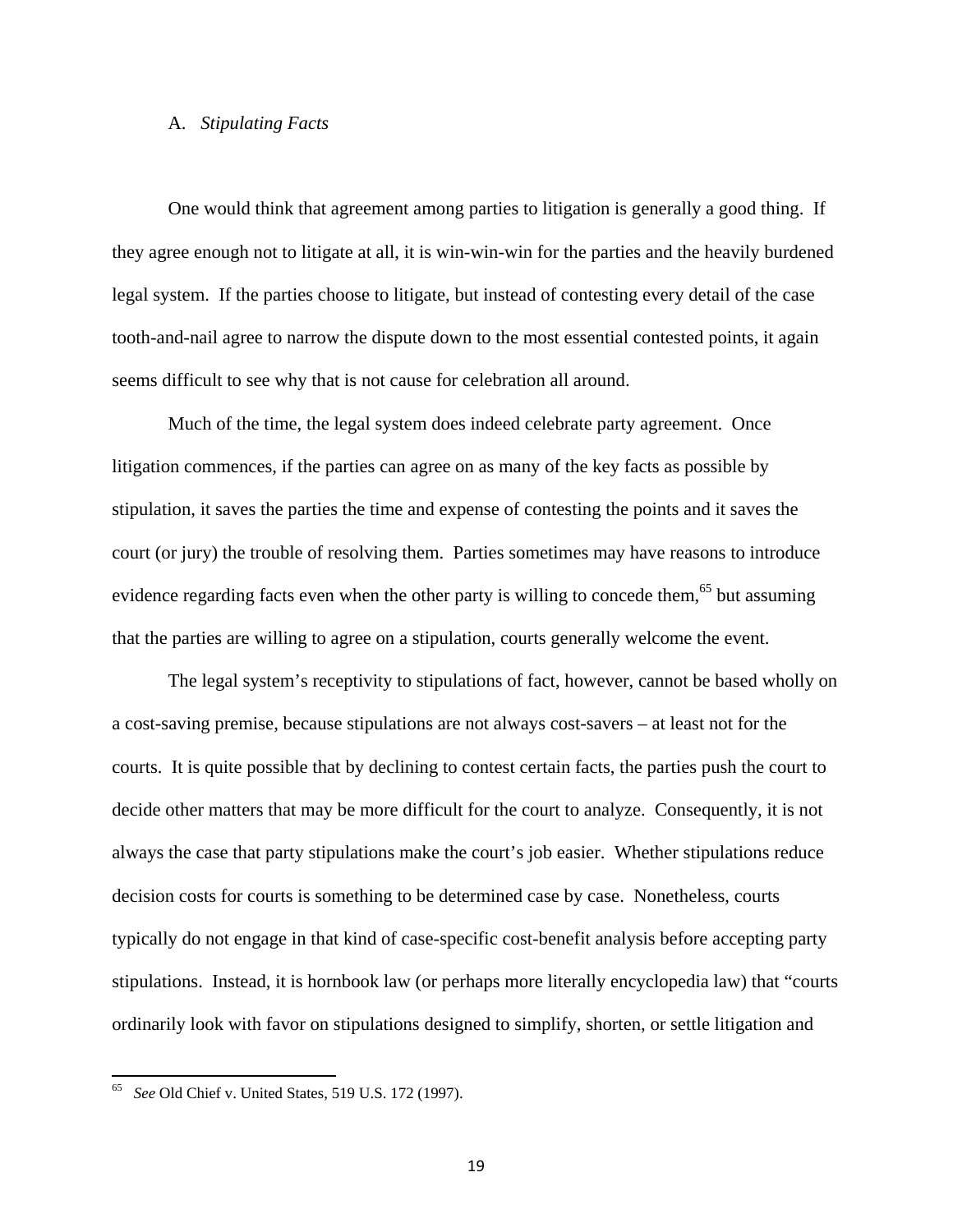save costs to the parties, and such stipulations should be encouraged by the courts rather than discouraged."<sup>66</sup> When factual stipulations are involved, the legal system generally lets the parties call the shots, which reflects a very strong ideological commitment to party control over the course of litigation.

To be sure, this commitment to party control is not absolute. Courts will occasionally disregard stipulations that are manifestly contrary to evidence in the record. One obvious circumstance is where the parties attempt to stipulate facts to establish jurisdiction that does not exist. If another private litigant and I wanted to invoke the Supreme Court's original jurisdiction under the State Party clause,<sup>67</sup> we could not validly stipulate that I am the State of Arizona when it is manifestly not true. Nor can one stipulate to a live case or controversy if one does not actually exist.<sup>68</sup> In *People of the State of California v. San Pablo & T. R. Co.*,<sup>69</sup> the parties sought the Supreme Court's ruling on the validity of a California tax that treated real property owned by railroads differently than real property owned by other entities. The case was decided on stipulated facts, which one presumes included the stipulation that the tax for which the State of California was suing had not been paid. By 1893 when the case reached the Supreme Court, however, the railroad had tendered full payment, and the State had deposited the money in a bank, which under applicable California law extinguished the obligation.<sup>70</sup> The railroad at that

70 *Id*. at 310.

 66 83 C.J.S. 2d, *Stipulations* § 3, at 6.

 $67$  U.S. CONST. art. III, § 2, cl. 2 (providing for original Supreme Court jurisdiction in cases "in which a State shall be a Party").

<sup>&</sup>lt;sup>68</sup> I am assuming for the moment that all litigation, including federal question "cases," requires a live dispute among parties. As an original matter, that is actually an interesting question, *see* Robert J. Pushaw, Jr., *Article III's Case/Controversy Distinction and the Dual Functions of Federal Courts*, 69 NOTRE DAME L.REV. 447 (1994), but to explore the point would take us far afield.

<sup>69 149</sup> U.S. 308 (1893).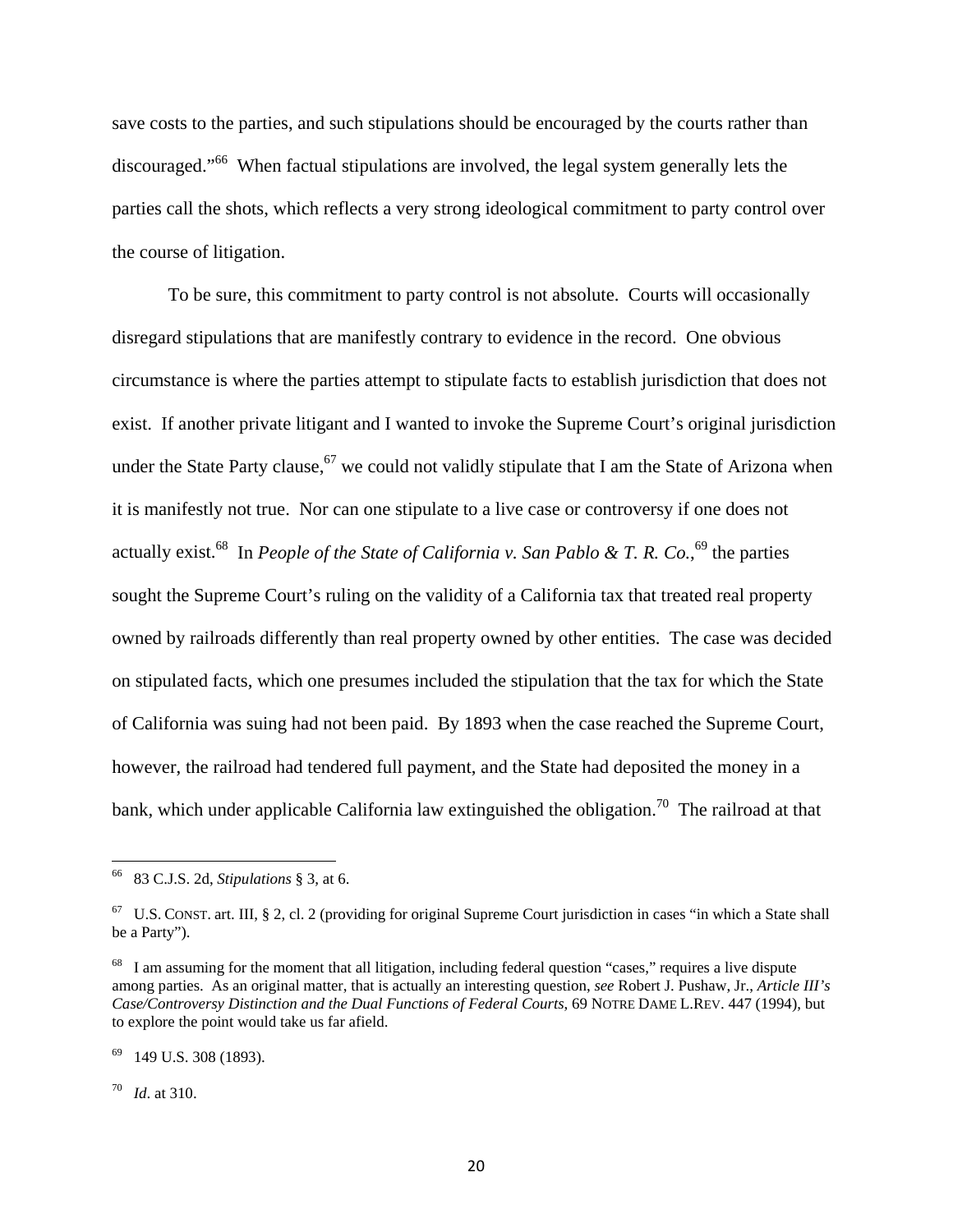point owed nothing. That fact, conceded in open court by the State's attorney general, required dismissal, notwithstanding the desire of the parties to have the case heard:

The duty of this court, as of every judicial tribunal, is limited to determining rights of persons or of property which are actually controverted in the particular case before it . . . . [T]he court is not empowered to decide moot questions or abstract propositions, or to declare, for the government of future cases, principles or rules of law which cannot affect the result as to the thing in issue in the case before it. No stipulation of parties or counsel, whether in the case before the court or in any other case, can enlarge the power, or affect the duty, of the court in this regard.<sup>71</sup>

In a legal world in which federal courts have constitutionally-limited jurisdiction, this

principle makes a great deal of sense even in the face of a general commitment to party control.

The case-deciding power of federal courts comes from the Constitution, not from the consent of

litigating parties.<sup>72</sup> "Without jurisdiction the court cannot proceed at all in any cause.

Jurisdiction is power to declare the law, and when it ceases to exist, the only function remaining to the court is that of announcing the fact and dismissing the cause."<sup>73</sup> If the court has no power to speak other than to dismiss the case for lack of jurisdiction, then it cannot speak in any other

way, regardless of the wishes or stipulations of the litigants.

Subsequent cases, however, have extended the jurisdictional reasoning of *San Pablo* much further in finding grounds to disregard factual stipulations. The seminal case is *Swift & Co. v. Hocking Valley Ry. Co*, 74 decided in 1917. The railroad had filed, and the Interstate Commerce Commission had approved, a tariff providing for a \$1 per day charge for rail cars held for loading and unloading by shippers for longer than two days. The tariff specifically

<sup>71</sup> *Id*. at 314.

<sup>72</sup> *See* Sarah Rudolph Cole, *Managerial Litigants? The Overlooked Problem of Party Autonomy in Dispute Resolution*, 51 HASTINGS L.J. 1199, 1202 (2000).

<sup>73</sup> Ex parte McCardle, 74 U.S. (7 Wall.) 506, 514 (1868).

<sup>74 243</sup> U.S. 281 (1917).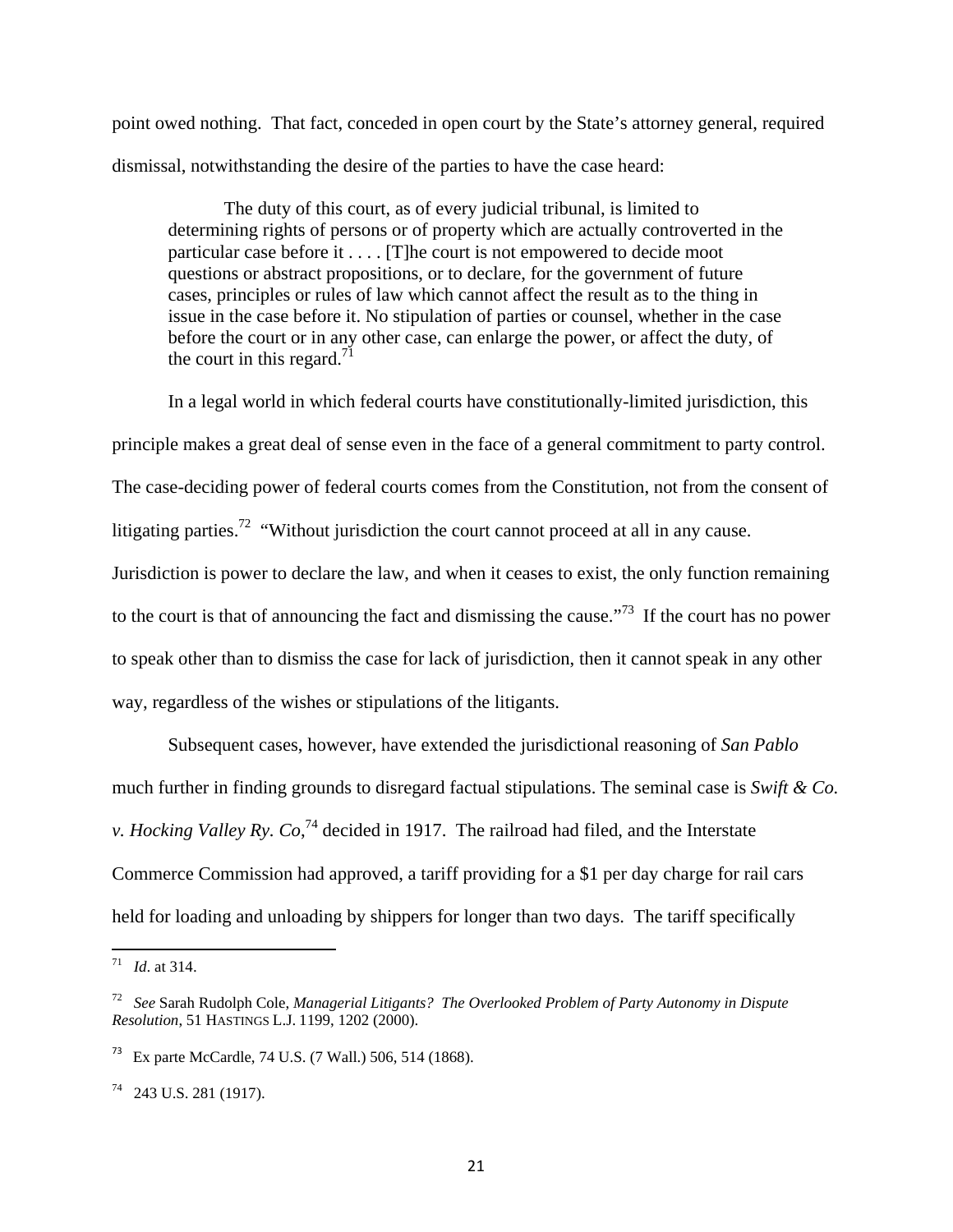included cars owned by the shippers and kept by the shippers on their own tracks. The railroad sued to collect such charges from Swift  $\&$  Co., which challenged the application of the tariff to private cars on private tracks as arbitrary and as a deprivation of property without due process. Two days after the case was heard in the state trial court, the parties stipulated: " 'For the purpose only of reviewing the judgment of the common pleas court on defendant's demurrer to the amended petition, it is stipulated by the parties hereto that the track on which the cars in question were placed was the private track of Swift and Company.' "<sup>75</sup> The trial court held in favor of the railroads, and the Ohio state appeals court and state supreme court both affirmed. The Ohio Supreme Court expressly accepted the parties' stipulation regarding ownership of the track.

On writ of error, the United States Supreme Court concluded that it did not need to pass on the validity of the tariff as applied to private cars on private tracks, as had the state courts, because "the record discloses, contrary to the statement in the stipulation, that the track in question was *not* a 'private track.' "<sup>76</sup> And indeed, a license agreement in the record makes it very clear that the track was owned by the railroad and leased to Swift &  $Co^{77}$  Because the case was heard in the trial court on demurrer, those actual facts regarding ownership of the track were part of the decision of the court of common pleas; the stipulation made by the parties was solely for purposes of appeal. The Supreme Court refused to accept the stipulation, declaring that "[i]f the stipulation is to be treated as an attempt to agree . . . that what are the facts shall be assumed not to be facts, a moot or fictitious case is presented [citing *San Pablo*] . . . . The fact that effect

<sup>75</sup> *Id*. at 285.

<sup>76</sup> *Id*. at 286

<sup>77</sup> *See id.* at 286 n.1.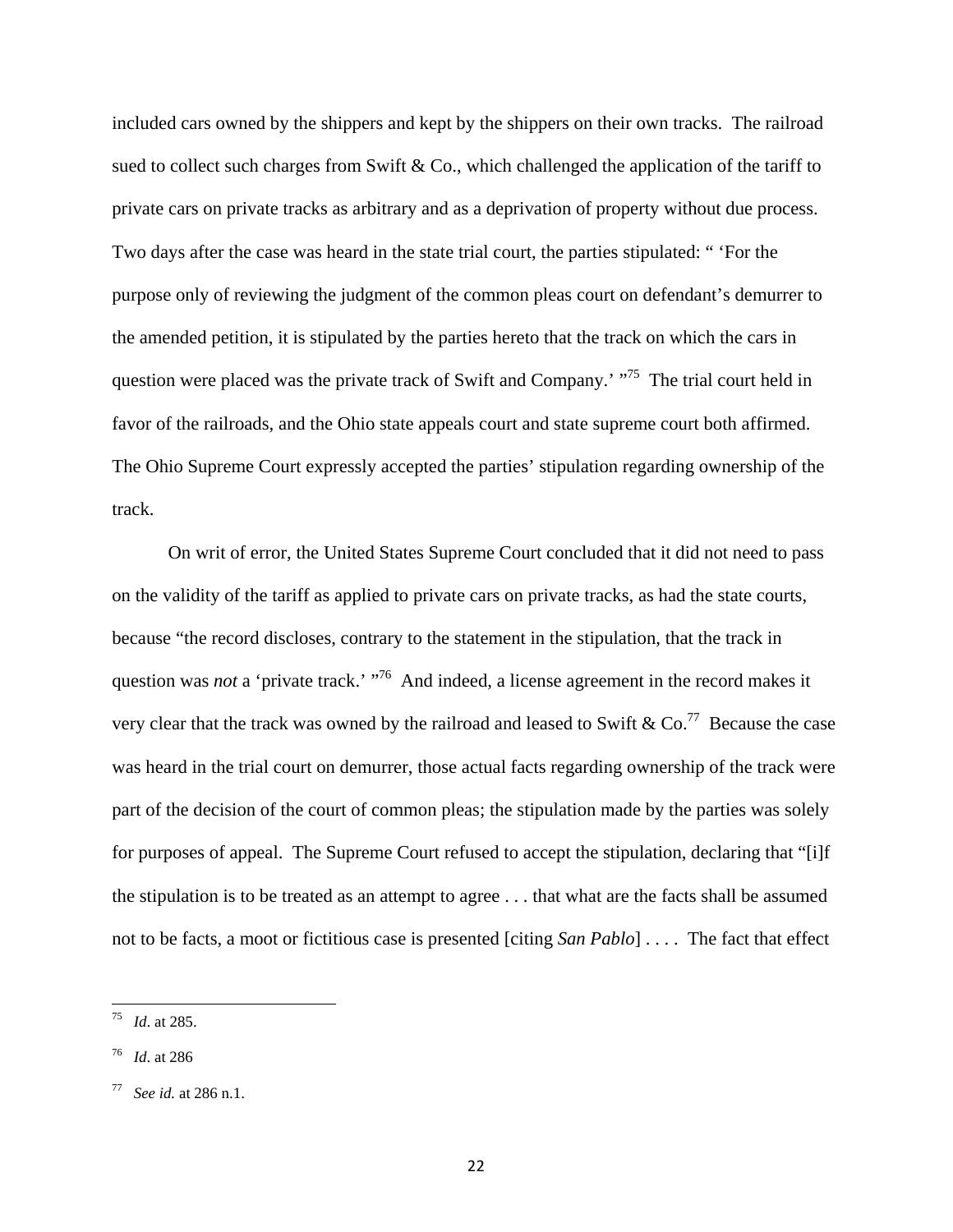was given to the stipulation by the appellate courts of Ohio does not conclude this court."<sup>78</sup> Taking the facts as they really were, the Court had no trouble affirming the validity of the tariff to private cars on railroad-owned track.

 Unlike in *San Pablo*, the parties' stipulation in *Swift & Co.* did not create jurisdiction that otherwise would not exist. On the assumption that the relevant track was in fact owned by the railroad, as the record indicates, Swift & Co. could still have had its case heard by a federal court. It just would be a much weaker case than Swift & Co. preferred. Given the principle of limited federal court jurisdiction, there is a big difference between a case that is "moot," and thus is not an Article III "Case[]" at all, and one that is "fictitious" in the sense of presenting a live case or controversy, with real money on the line, but which is framed by the parties in a manner that does not precisely conform to objective reality. And if one is dealing with state courts of unlimited jurisdiction, the rationale of *San Pablo* would not necessarily counsel against accepting bogus stipulations in any circumstances, while the result in *Swift & Co*. might do so.

Indeed, if the Court's objection was to deciding fictitious cases in the broadest sense of "fictitious," then stipulations should *never* be accepted uncritically. Parties often stipulate to facts that neither side knows for sure simply for reasons of convenience or economy. Indeed, avoiding the trouble and expense of learning the truth is one of the primary reasons for stipulations. Or parties could stipulate to facts that each side genuinely believes are correct but which turn out, in reality, to be wrong. If the goal is always and everywhere to avoid deciding "fictitious" cases, courts would *always* need to determine for themselves *every* fact in the case. That is obviously not what the Court meant in *Swift & Co.* – the normal welcoming rule for

<sup>78</sup> *Id*. at 290. The Court also cited *Mills v. Green*, 159 U.S. 651 (1895), but that case had nothing to do with stipulations; it merely affirmed the requirement of a live case or controversy for which effective relief can be given.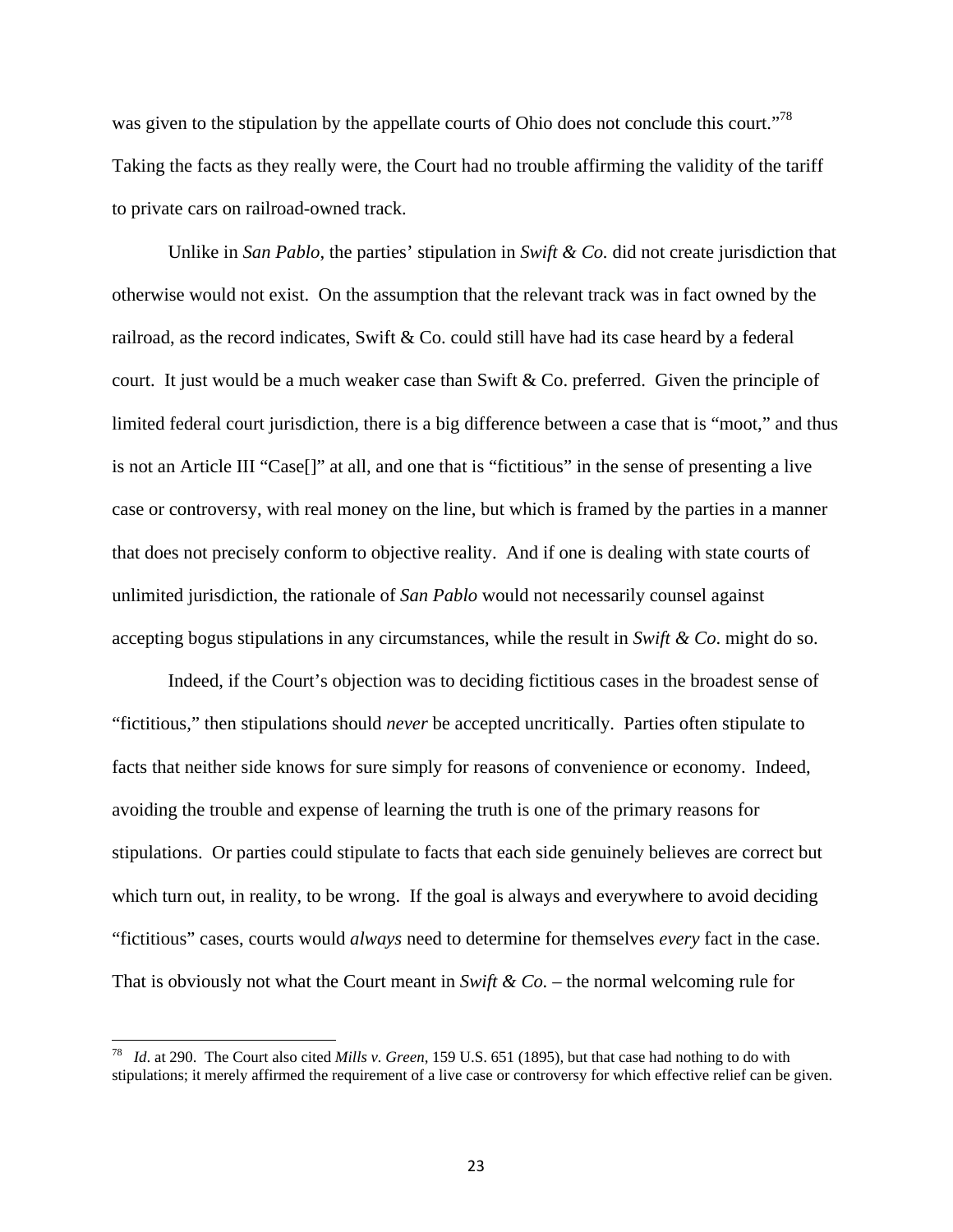stipulations of fact remains in effect notwithstanding that decision. The problem in *Swift & Co.*  was that the parties' stipulation was transparently and knowingly false. The parties clearly wanted a legal ruling on facts different from those actually presented, and the Court was unwilling to indulge that desire. *Swift & Co.* thus extends the range of circumstances in which courts will not accept stipulations from the jurisdictional foundation of *San Pablo* to include circumstances in which it is plain on the record that the parties are wrong and where it is equally plain that the parties *know* that they are wrong. Framed narrowly, *Swift & Co.* is a rule against stipulating to obvious lies.<sup>79</sup>

The Court in *Swift & Co.* did not explain *why* accepting a knowingly false stipulation on a non-jurisdictional fact is problematic. If the duty of the court is to decide cases within its constitutional power, there is no doubt that the "fictitious" dispute between Swift & Co. and the Hocking Valley Railway Company met that standard: Hocking was asking for money purportedly due and Swift did not want to pay it on federal constitutional and statutory grounds. The federal claims were near-certain losers if the track was owned by the railroad rather than by Swift, but they were claims nonetheless. The stipulation of private ownership of the track did not create a federal claim where none otherwise existed, though it did strengthen considerably that claim's viability. If Hocking was willing to strengthen the claim of its adversary through stipulation, why should the federal courts care? Hocking could achieve essentially the same result by simply failing to raise certain legal or factual issues – or even by hiring an inferior lawyer.

The rationale behind *Swift & Co*., and the possible unraveling of a party-centered focus on stipulations, was perhaps revealed thirty-four years later in *Universal Camera Corp. v.* 

 $79$  One could frame it even more narrowly to encompass only circumstances in which the parties stipulate to an obvious lie *on appeal*, after the true facts were part of the decision below.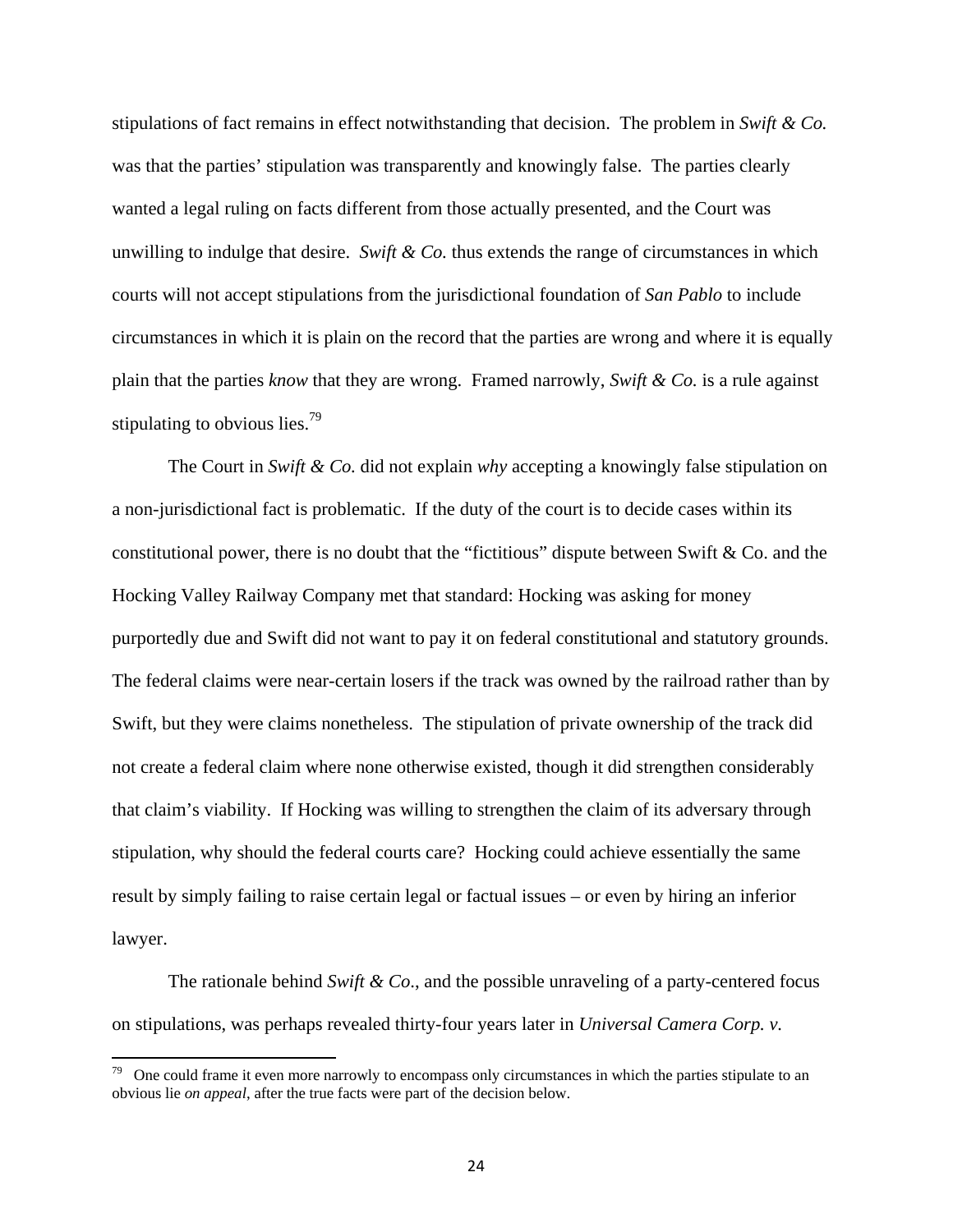*NLRB*. 80 The case did not involve stipulations, but rather concerned, *inter alia*, the weight to be given the factual findings of hearing examiners (who today are called administrative law judges) when courts review agency decisions. In the course of declaring that those findings deserve whatever weight their probative value warrants, the Court observed:

 The direction in which the law moves is often a guide for decision of particular cases, and here it serves to confirm our conclusion. However halting its progress, the trend in litigation is toward a rational inquiry into truth, in which the tribunal considers everything 'logically probative of some matter requiring to be proved.' Thayer, A Preliminary Treatise on Evidence, 530. This Court has refused to accept assumptions of fact which are demonstrably false, even when agreed to by the parties [citing, *inter alia*, *Swift & Co.*].<sup>81</sup>

Certainly, if truth is the ultimate goal of adjudication, stipulations are not infallible. If the object of litigation is to find the truth, the fact that parties have stipulated to certain propositions is evidence of their truth, but it is hardly conclusive. But no one has ever believed that courts should be single-minded truth-finders without regard to the agreements of the parties. Otherwise, courts could never accept stipulations by the parties without independent judicial inquiry into at least their plausibility, if not their objective correctness. Because courts routinely accept stipulations, even objectively false stipulations, unless their falseness appears on the face of the record, party control must, at least ordinarily, predominate over truth-finding as the driving goal of adjudication.

Even a relatively modest conceptual focus on truth-finding, however, may provide for more occasions for disregarding stipulations than would a narrow reading of *Swift & Co.* limited only to obvious lies (or obvious lies concocted by the parties exclusively for appeal). And indeed, modern cases, both federal and state, suggest broadly that "the parties may not create a

 $80$  340 U.S. 474 (1951).

 $81$  340 U.S. at 497 (citations omitted).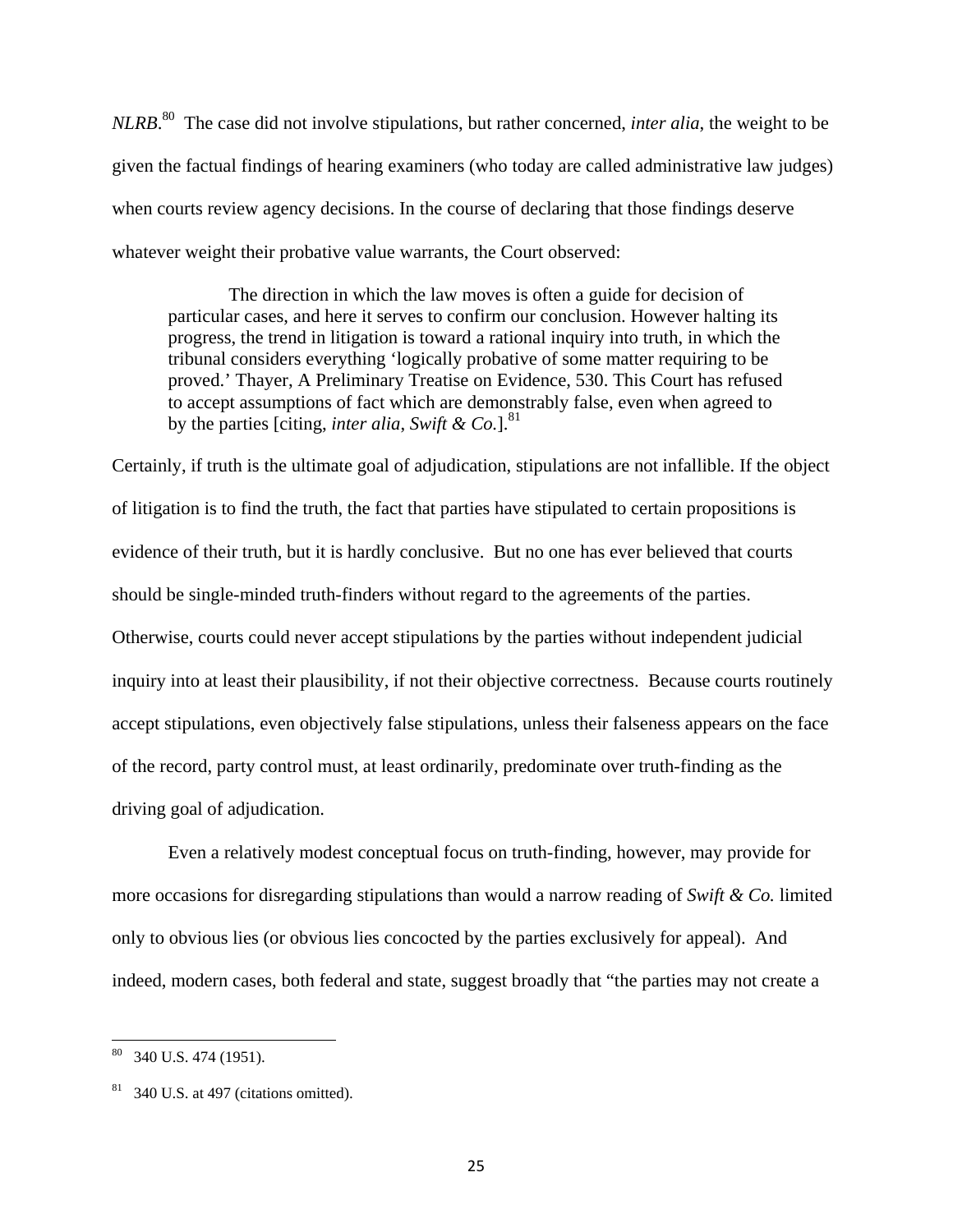case by stipulating to facts which do not really exist"<sup>82</sup> and that "an appellate court should not pronounce a rule that has importance beyond the particular litigants when the record shows the undisputed facts to be contrary to the stipulation."83 Courts have even extended *Swift & Co.* to circumstances in which stipulations are clearly false but there is no reason to think that the parties deliberately constructed them to be false. In *Dillon, Read & Co., Inc. v. United States*, <sup>84</sup> the court rejected stipulated figures in a tax calculation where "[t]he numbers to be plugged into the formulas are agreed to, and the final figures resulting from the formulas are agreed to, but application of the formulas to the stipulated figures does not produce the stipulated results,"<sup>85</sup> because the IRS had misapplied the formula by failing properly to account for certain indebtedness of the taxpayer.<sup>86</sup> The parties, said the court, "are free to stipulate to whatever facts they wish, except they may not stipulate to facts known to be fictitious<sup> $37$ </sup> – presumably meaning known to the *court* to be fictitious even if not known to the *parties* to be fictitious. This gives the court a potentially active role in policing the parties' stipulations.

In general, however, if parties stipulate facts that are not blatantly false, the very strong presumption is that courts will accept those stipulations and treat them as non-discretionarily binding on the legal process. If it is not plain on the face of the record that a stipulation is false,

87 *Id*.

 $82$  PPX Enterprises, Inc. v. Audiofidelity, Inc., 746 F.2d 120, 123 (2d Cir. 1984) (finding the stipulations in the case to be reasonable).

<sup>83</sup> State Accident Insurance Fund Corp. v. Casteel*,* 301 Ore. 151, 154, 719 P.2d 853, 854 (1986) (rejecting a stipulation that workers' compensation payments had been made on a single claim when the record clearly showed two separate claims).

<sup>&</sup>lt;sup>84</sup> 875 F.2d 293 (Fed. Cir. 1989).

<sup>85</sup> *Id*. at 300.

<sup>86</sup> *See* Dillon, Read & Co., Inc. v. United States, 15 Cl. Ct. Rep. 246, 265 n.7 (1988).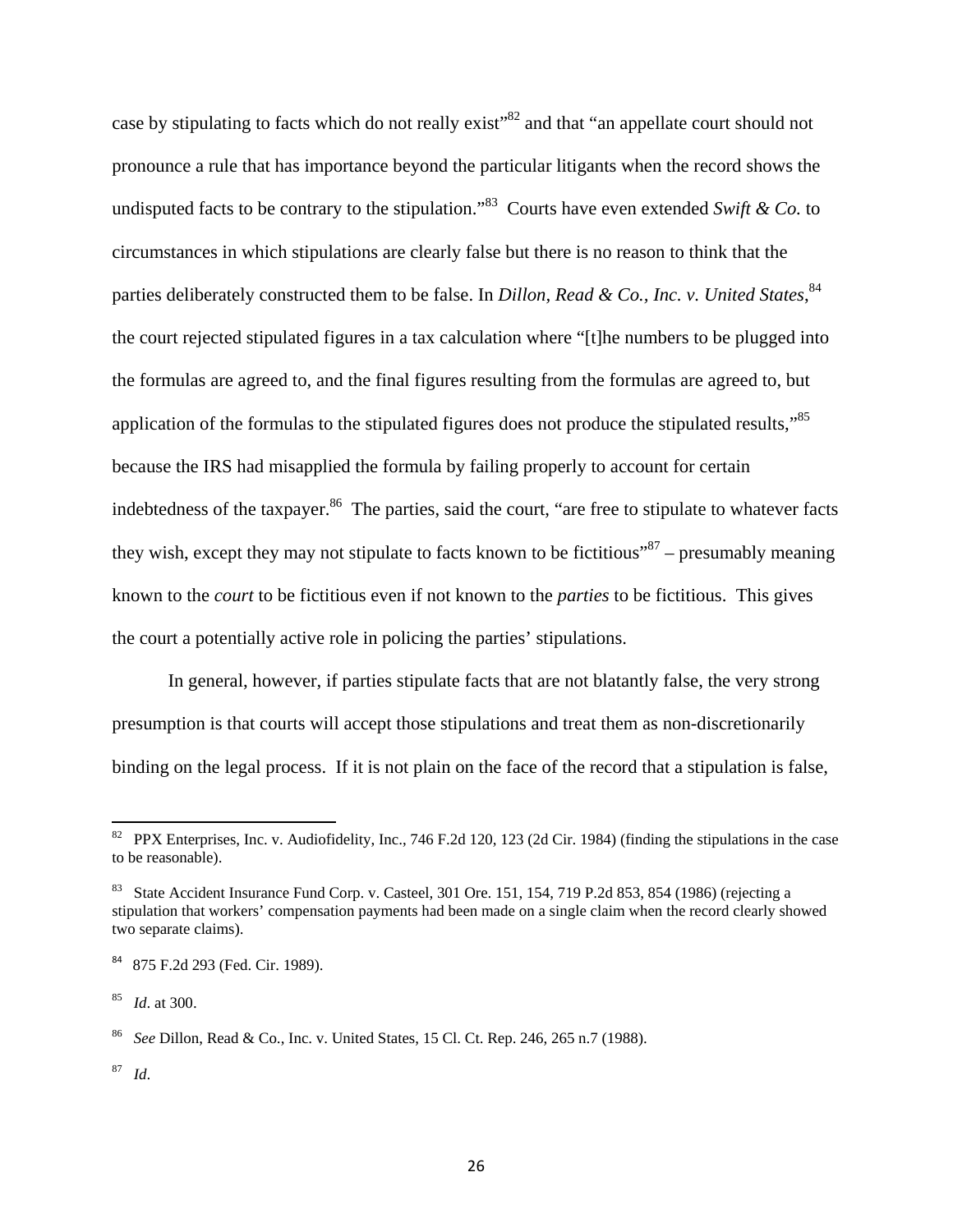courts will not actively search for reasons to reject that stipulation. By and large, the law leaves it to the parties to determine which facts are worth arguing about, even if a predictable consequence of that practice is to have cases sometimes decided on the basis of factual assumptions that are objectively (though not obviously or knowingly) false. Put simply, courts routinely decide "fictitious" cases simply because those are the cases that the parties want them to decide.

# B. *Stipulating Law*

The legal world's view of party control looks very different when we move from

propositions of fact to propositions of law. With propositions of fact, the baseline norm (subject

to the exceptions noted above) is that party stipulations are conclusive. With propositions of

law, the baseline norm is that party stipulations are ineffectual. Declarations to that effect are

legion:

"It is the general rule that stipulations as to what the law is are of no validity."<sup>88</sup>

"Generally, it is not competent for the litigants to stipulate as to what the law is so as to bind the court, and such stipulations will be disregarded. Decisions of questions of law must rest on the judgment of the court, uninfluenced by stipulations of the parties or counsel."<sup>89</sup>

"Parties to an action may not stipulate to legal conclusions to be reached by the court, It has generally been stated that the resolution of questions of law rests upon the court, uninfluenced by stipulations of the parties, and accordingly, virtually all jurisdictions recognize that stipulations as to the law are invalid and ineffective."90

<sup>88</sup> *Stipulations of Parties As to the Law,* 92 A.L.R. 663, 664 (1934).

<sup>89 83</sup> C.J.S., *Stipulations* § 30 , at -- (footnote omitted).

<sup>90 73</sup> Am. Jur. 2d, *Stipulations* § 4 , at -- (footnotes omitted).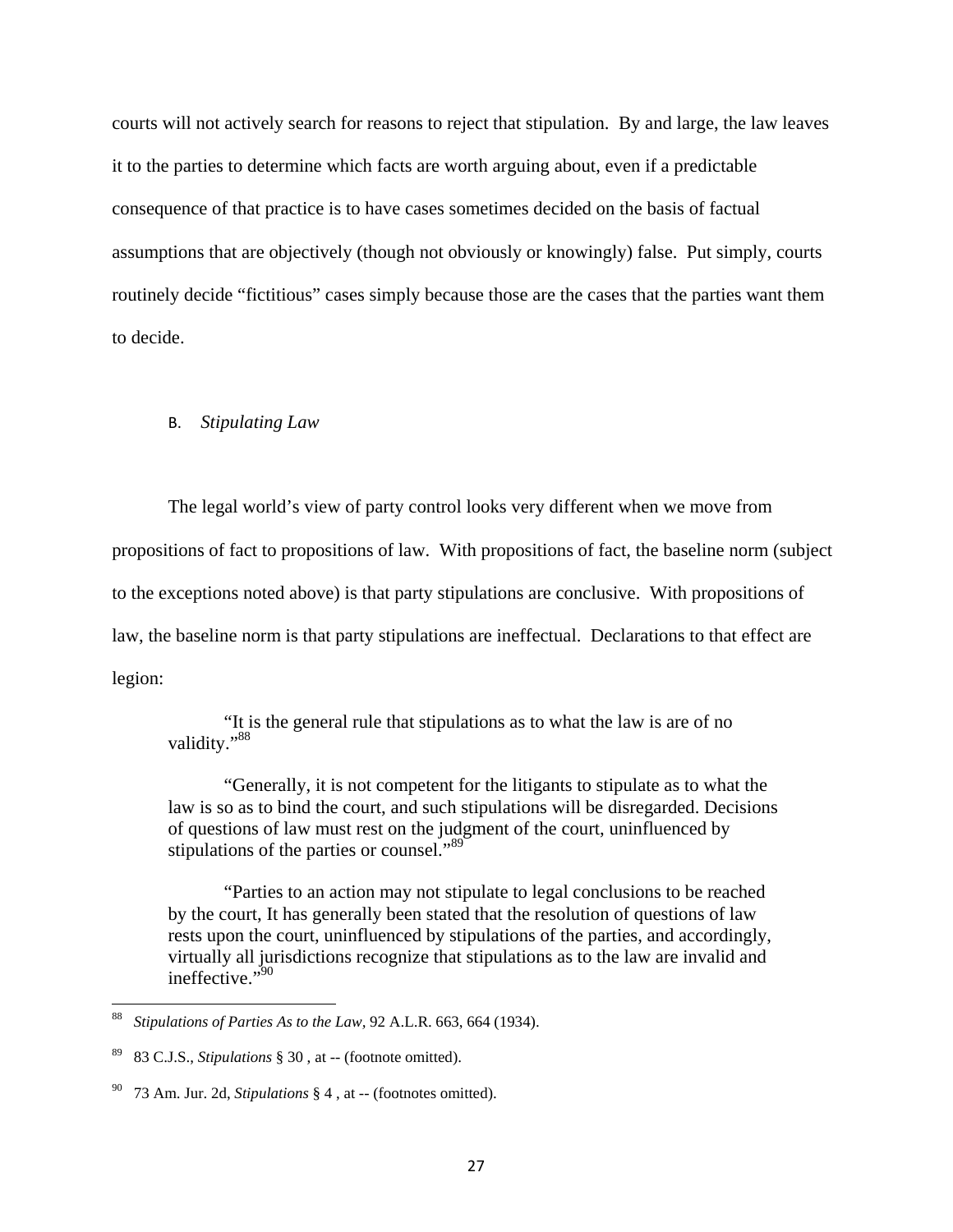"We are required to interpret federal statutes as they are written . . . and we are not bound by parties' stipulations of law. We are not in the business of deciding cases according to hypothetical legal schemes  $\dots$ ."<sup>91</sup>

As the Supreme Court has repeatedly said: "We are not bound to accept, as controlling, stipulations as to questions of law."<sup>92</sup> Nor will courts accept as binding stipulations regarding legal methodology – that is, how courts will determine applicable law. Instead, "[w]hen an issue or claim is properly before the court, the court is not limited to the particular legal theories advanced by the parties, but rather retains the independent power to identify and apply the proper construction of governing law."<sup>93</sup>

 This sharp difference in the treatment of stipulations of fact and law is hard to justify jurisprudentially. As I have argued at length elsewhere, under almost any plausible legal theory, propositions of law are epistemologically equivalent to propositions of fact, in that each kind of proposition is subject to proof and such proof always requires principles of evidentiary admissibility, principles of evidentiary significance, and a standard of proof.<sup>94</sup> The precise principles and standards may vary considerably between factual and legal propositions, as they can vary among different kinds of propositions within each category, but the formal structure for proof does not depend on the label "law" or "fact." The distinction between fact and law drawn by our legal system is purely conventional. Since, however, it is a convention grounded

Hankins v. Lyght, 441 F.3d 96, 104 (2d Cir. 2006).

Sanford's Estate v. Commissioner of Internal Revenue, 308 U.S. 39, 51 (1939).

<sup>93</sup> Kamen v. Kemper Financial Svcs., Inc., 500 U.S. 90, 99 (1991).

<sup>94</sup> *See* Gary Lawson, *Proving the Law*, 86 NW. U.L. REV. 859, 862-77 (1992).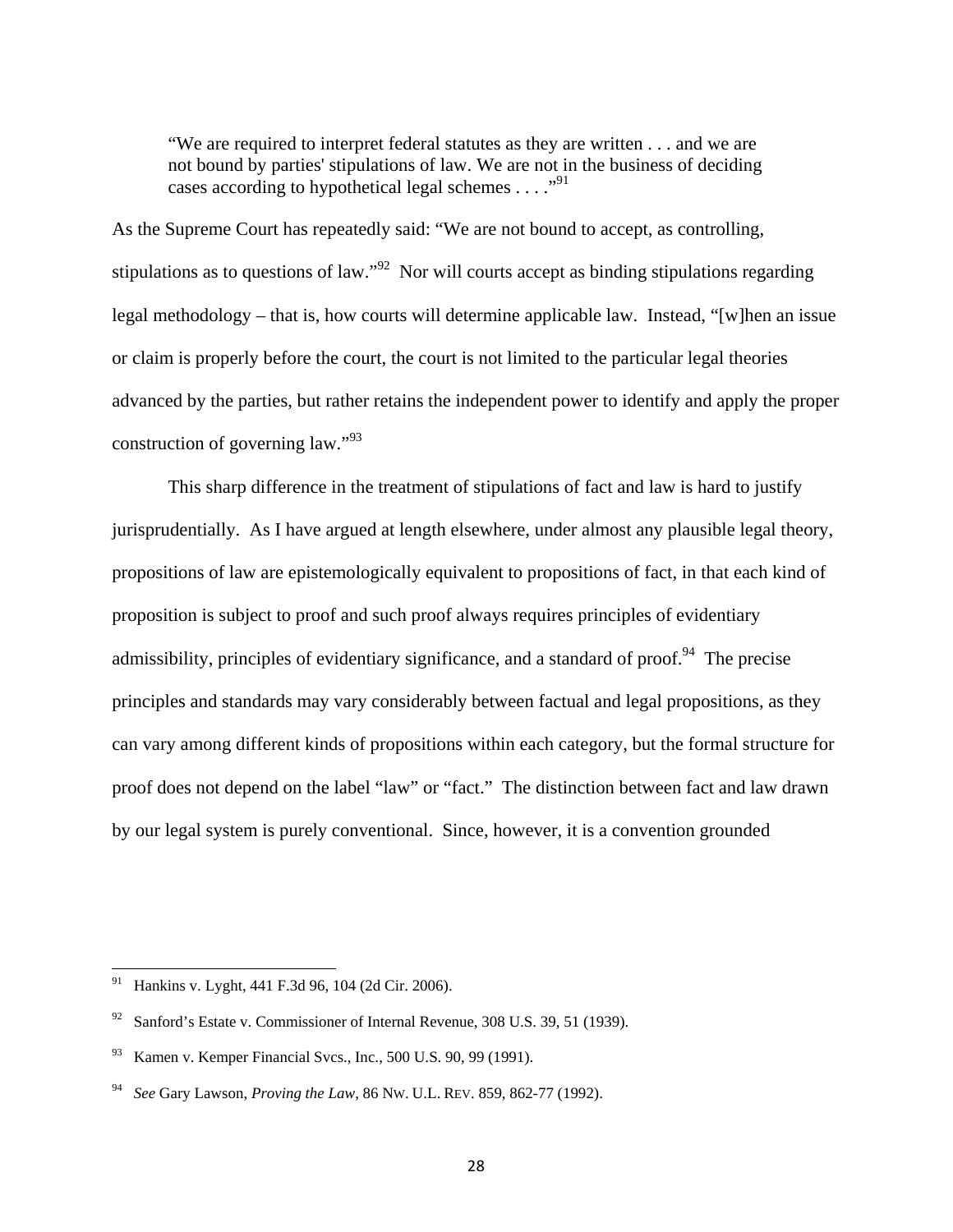repeatedly in the United States Constitution,  $95$  this Article is not the place to launch (or repeat) a broad-based attack on the distinction. At least for the moment, let us accept as given that the American legal system distinguishes factual from legal propositions, treats them differently for many purposes, and specifically treats factual stipulations (presumptively valid) differently from legal stipulations (presumptively invalid).

While American law does not let parties conclusively determine which law is applicable to their case, what that law means, and how courts will go about determining the answers to those first two questions, parties do have some measure of control over the legal landscape in their litigation. Most obviously, parties can choose to waive legal claims, including constitutional claims, and courts will generally not address waived claims.<sup>96</sup> A bi-lateral (or multi-lateral) waiver of an issue by the parties is the functional equivalent of a stipulation regarding the law pertaining to that issue, and no one doubts that such waivers are generally valid. In particular, it is always a legal question in a case whether courts should reconsider applicable precedents, but if the parties do not ask courts to re-examine settled precedent, courts will normally leave well enough (or bad enough, depending on one's view of the precedent) alone. The Court's choice in *Free Enterprise Fund* to treat *Perkins* and *Morrison* as settled law based on the agreement of the parties, without independent consideration of the appropriateness of re-thinking those precedents, is a prime example.  $97$ 

<sup>95</sup> *See* U.S. CONST. art. III, 2, cl. 2 (providing for Supreme Court appellate jurisdiction "both as to Law and Fact"); *id.* amend. VII ("no fact tried by a jury, shall be otherwise reexamined in any Court of the United States, than according to the rules of the common law").

<sup>96</sup> *See* 16AA CHARLES ALAN WRIGHT, ARTHUR N. MILLER, ET AL, FEDERAL PRACTICE & PROCEDURE § 3974.1 (4th ed. ---).

<sup>97</sup> This is not to say that courts never choose to re-examine precedents that the parties are willing to accept, *see, e.g.,* Pearson v. Callahan, 552 U.S. 1279 (2008) (directing the parties to brief the question whether to overrule a precedent), but only that such events are relatively rare.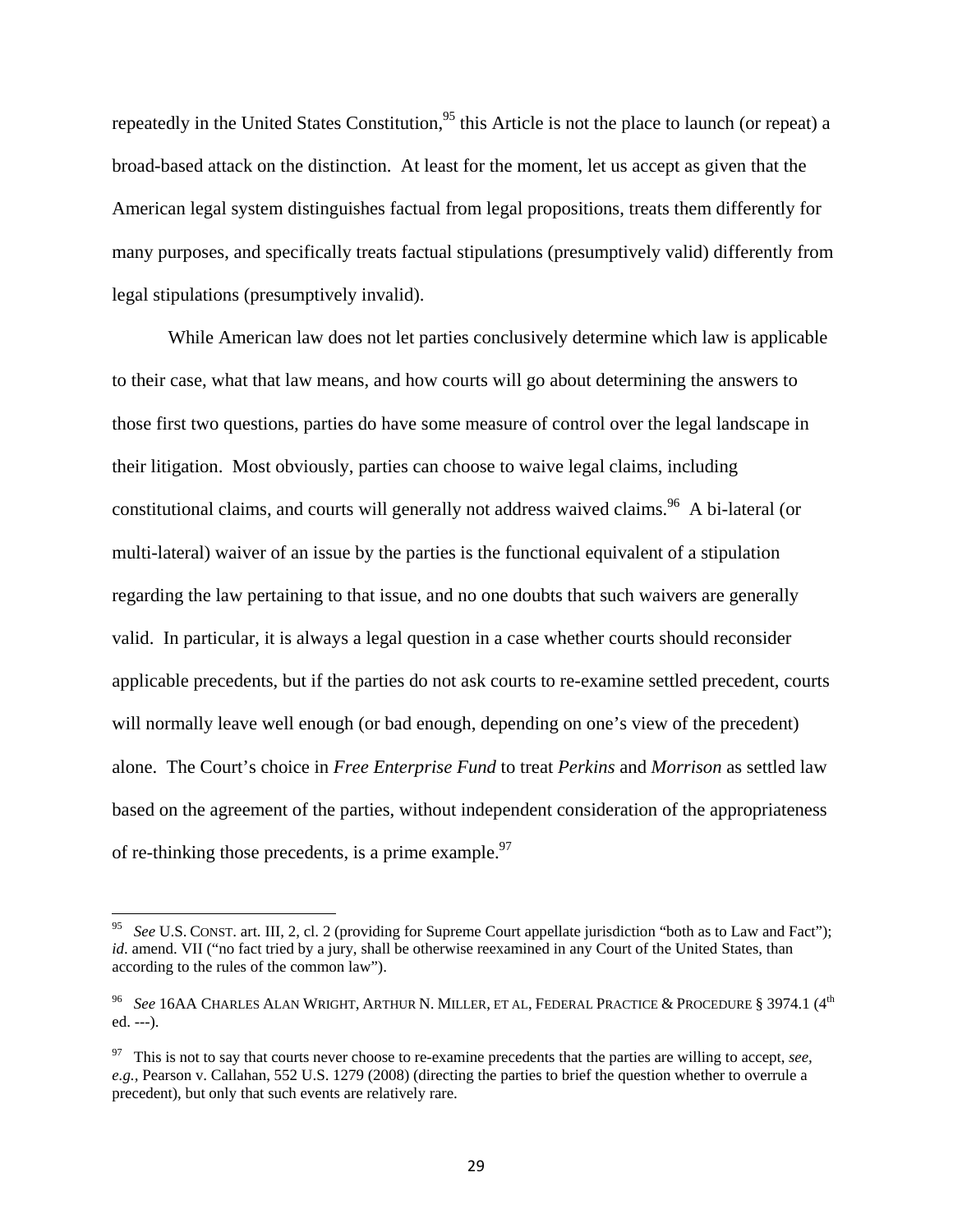Parties are also able, within some limits, to specify which jurisdiction's law will govern transactions potentially subject to conflicting legal regimes; contractual choice-of-law provisions are upheld as long as the parties have picked a jurisdiction whose law plausibly might govern under an independent choice-of-law analysis.<sup>98</sup> The effect of honoring these provisions is to allow the parties to choose the applicable law even when courts might have determined that some other law applies in the absence of the contractual stipulation.

There are occasional decisions suggesting an even broader role for parties in stipulating law. A New York state court case in 1906 broadly proclaimed: "That parties may stipulate what the law is that governs their dispute, as well as what the facts are from which it arises, cannot be doubted. And the courts should and will give as complete effect to the former as to the latter class of stipulations."99 Pursuant to this principle, the court gave effect to a stipulation that defendant's liquor sales prior to 1905 were lawful. Combined with an independent holding that no relevant change in the law occurred in 1905, the stipulation established the then-present lawfulness of the defendant's activities. While the case continues to be cited for its broad language, $100$  it is doubtful whether that language can be taken at face value. Because the legal claim in that case was based entirely on the effect of a 1905 enactment, there was no reason to think that the defendant's pre-1905 conduct was remotely at issue, so the "stipulation" was inconsequential -- tantamount to a "stipulation" today that Microsoft is validly incorporated in the State of Washington. Prior New York cases had expressed a much narrower rule regarding legal stipulations, limited essentially to enforcing waivers and procedures agreed upon by

<sup>&</sup>lt;sup>98</sup> *See ,e.g., Auto-Owners Ins. Co. v. Websolv Computing, Inc., 580 F.3 543, 546-47 (7<sup>th</sup> Cir. 2009) (reversing a* district court for conducting an independent choice-of-law analysis when the parties had already agreed on the applicable forum).

<sup>99</sup> In Re Cullinan, 113 A.D. 485, 486, 99 N.Y.S. 374 (A.D. 2 Dept., 1906).

<sup>100</sup> *See* 2 CARMODY-WAIT, 2D, CYCLOPEDIA OF NEW YORK PRACTICE WITH FORMS, *Stipulations* § 7.19, at – n12.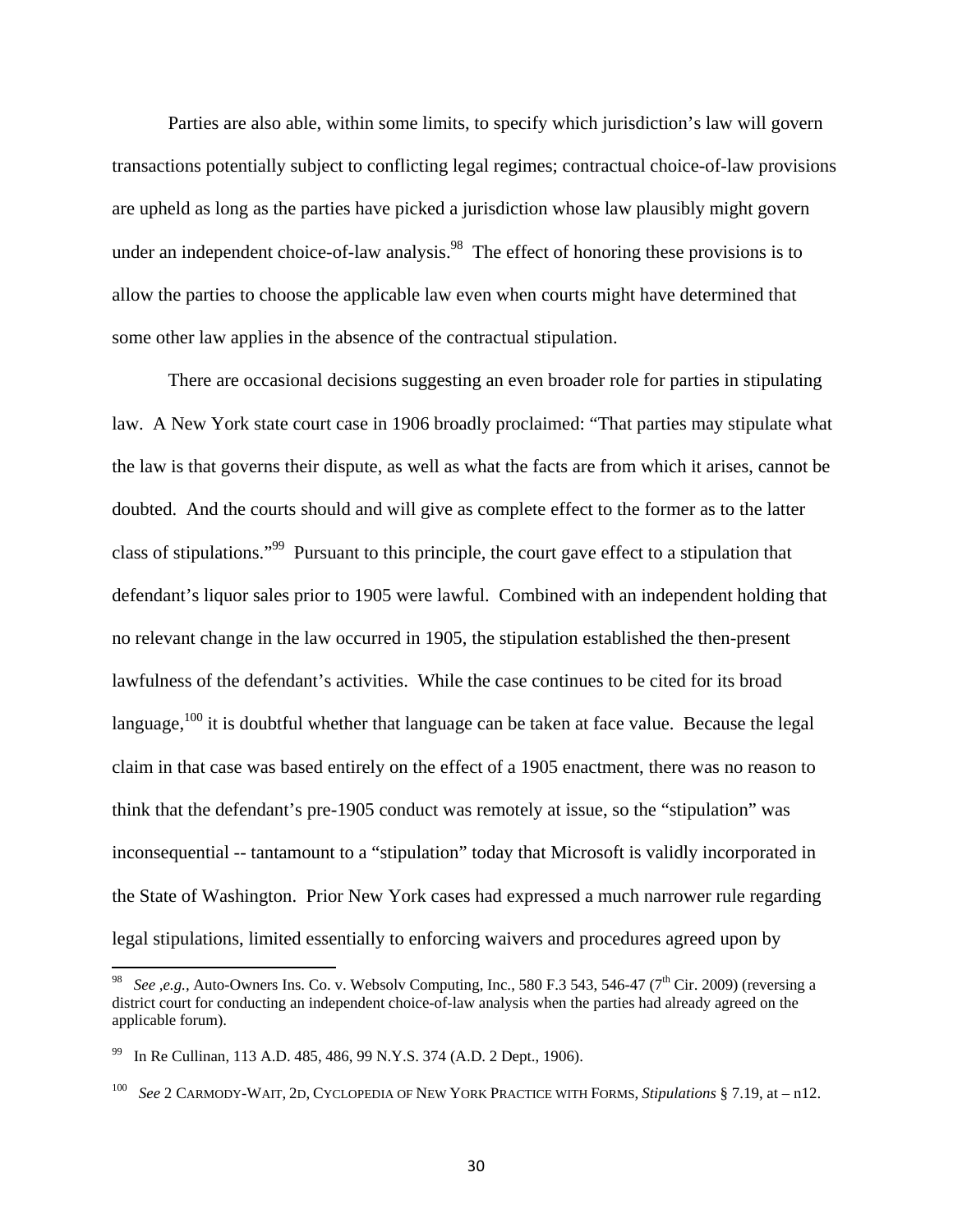parties,<sup>101</sup> and subsequent cases also tend to involve waivers<sup>102</sup> or choice-of-law elections,<sup>103</sup> though the broader view continues to surface.<sup>104</sup>

On the whole, however, it is fair to say that parties in the United States generally cannot control courts on legal questions by agreement. Of course, once a legal claim is raised, parties can effectively try to stipulate to the law applicable to resolution of that claim by virtue of the materials that they choose to bring before the court. Courts, however, are free under current practice to supplement the parties' presentations with their own research, to raise issues that the parties have (through inadvertence or choice) avoided, and even to appoint amici to argue positions that the parties do not want considered. Indeed, as Amanda Frost reminds us in an important study of the scope and limits of party control over litigation, "some of the Supreme Court's landmark cases were decided on grounds that were never raised by the parties."105

The best illustration of the limits of party control over the legal materials employed by courts under current practice – an illustration that explicitly brings to the forefront the key jurisprudential assumptions behind that practice and its possible alternatives -- is the truly remarkable saga of Section 92 of the federal banking code. This provision, enacted in 1916, provides (or provided?) that national banks "located and doing business in any place the population of which does not exceed five thousand inhabitants . . . may, under such rules and

<sup>101</sup> *See* In Re New York, Lackawanna & Western R.R. Co., 98 N.Y. 447, 453 (1885).

<sup>102</sup> *See* Levy v. Delaware, Lackawanna & Western R.R. Co., 211 A.D. 503, 505-06, 207 N.Y.S. 592 (A.D. 4 Dept., 1925).

<sup>103</sup> *See* Bank of New York v. Amoco Oil. Co., 35 F.3d 643, 650 (2d Cir. 1994) ("Under the law of New York, the parties may stipulate that the law of a state bearing a reasonable relation to the transaction governs their rights and duties under the transaction. N.Y.U.C.C. § 1-105(1).").

<sup>104</sup> *See*, e.g., Koren-DiResta Const. Co., Inc. v. New York City School Const. Authority, 293 A.D.2d 189, 195, 740 N.Y.S. 56, 61 (1<sup>st</sup> Dept., 2002) (accepting a stipulation on the time when a contractor's claim accrued).

<sup>105</sup> Amanda Frost, *The Limits of Advocacy*, 59 DUKE L.J. 447, 450 (2009).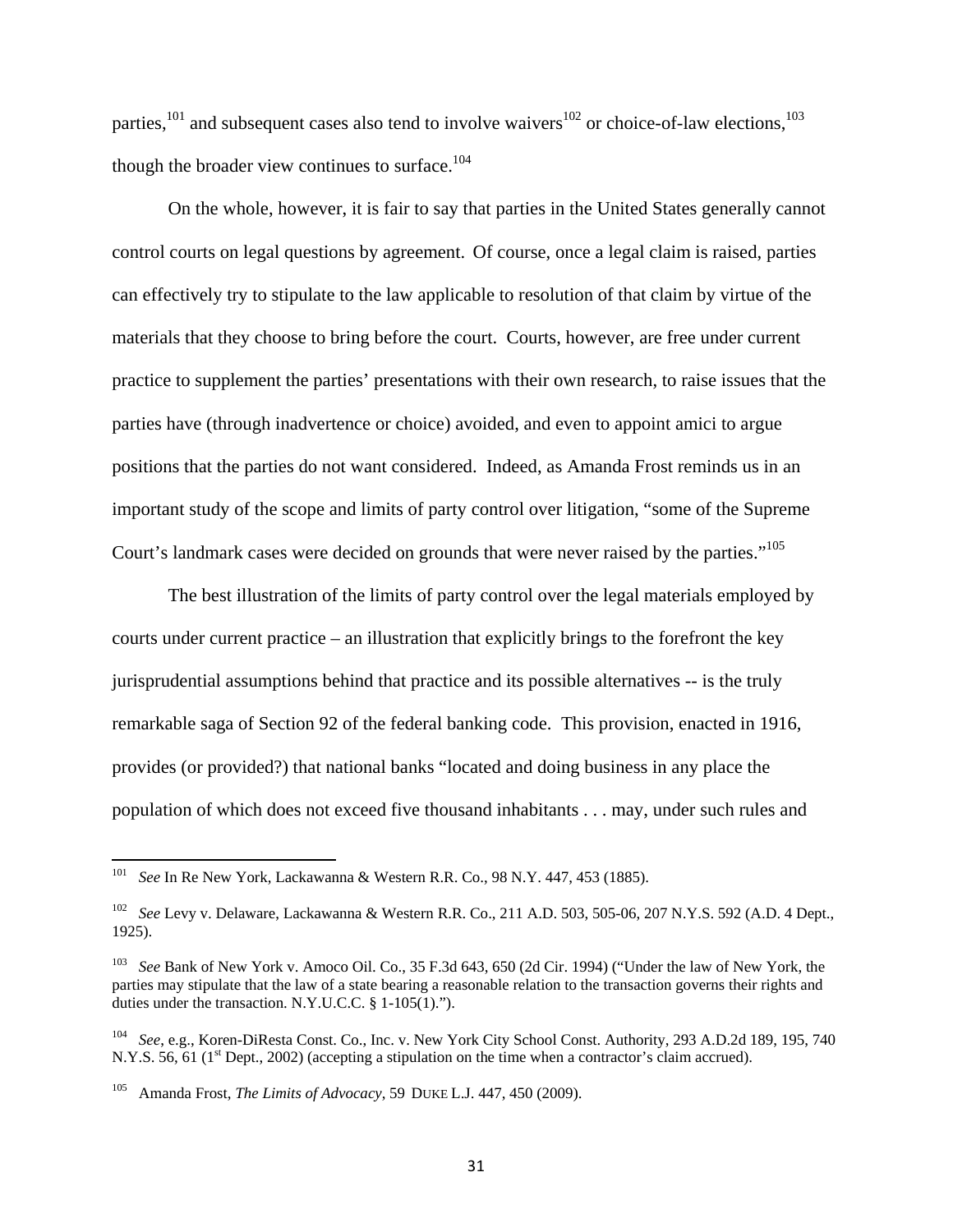regulations as may be prescribed by the Comptroller of the Currency, act as the agent for any fire, life, or other insurance company  $\dots$  ..."<sup>106</sup> The text of the law contains no language specifically saying that banks that qualify to sell insurance under the statute can sell insurance *only* in the small communities in which their qualifying branches are located. In 1984, United States National Bank of Oregon accordingly asked that it be allowed to sell insurance from its branch in the town of Banks, Oregon<sup>107</sup> to customers anywhere in the country. Trade associations of insurance agents predictably argued that the statute only permitted sales of insurance within the small communities containing the relevant bank branches.

The Comptroller General agreed with the bank that Section 92 provided the necessary authorization for nationwide marketing of insurance. The insurance agents sued, arguing that the Comptroller's interpretation of Section 92 was unreasonable. The District Court held in favor of the bank and the Comptroller. The court stated the issue in the case as "whether the Comptroller reasonably concluded that Section 92 . . . authorized USBO, through a subsidiary bank insurance agency, to solicit and sell insurance to customers located throughout the country,"108 and held that the agency's interpretation of Section 92 was reasonable under the *Chevron* doctrine.<sup>109</sup>

The insurance agents appealed to the D.C. Circuit. Up to that point, the lower court, the Comptroller, the insurance agents, and the National Bank of Oregon all agreed that the case was

<sup>&</sup>lt;sup>106</sup> Act of Sept. 7, 1916, 39 Stat. 753 )(codified as amended at 12 U.S.C. § 92 (2000)). The statute also authorized such banks to "act as the broker or agent for others in making or procuring loans on real estate located within one hundred miles of the place in which said bank may be located . . . ." Whatever the objective fate of the rest of Section 92 may ultimately be, this latter provision has not survived. *See infra* note --.

<sup>107</sup> The 1980 census figure, which controlled the litigation involving the National Bank of Oregon, was 489. *See* Nat'l Ass'n of Life Underwriters v. Clarke, 736 F.Supp. 1162, 1164 n.6 (D.D.C. 1990). Even in the 2000 census, Banks had a population of only1,286. *See* http://banksor.htu.myareaguide.com/demographics.html.

<sup>&</sup>lt;sup>108</sup> 736 F.Supp. at 1163.

<sup>109</sup> *Id*. at 1167-73. For background on the *Chevron* doctrine, see GARY LAWSON, FEDERAL ADMINISTRATIVE LAW 442-573 ( $5<sup>th</sup>$  ed. 2009). On second thought, that is a whole heaping lot of reading, so don't bother.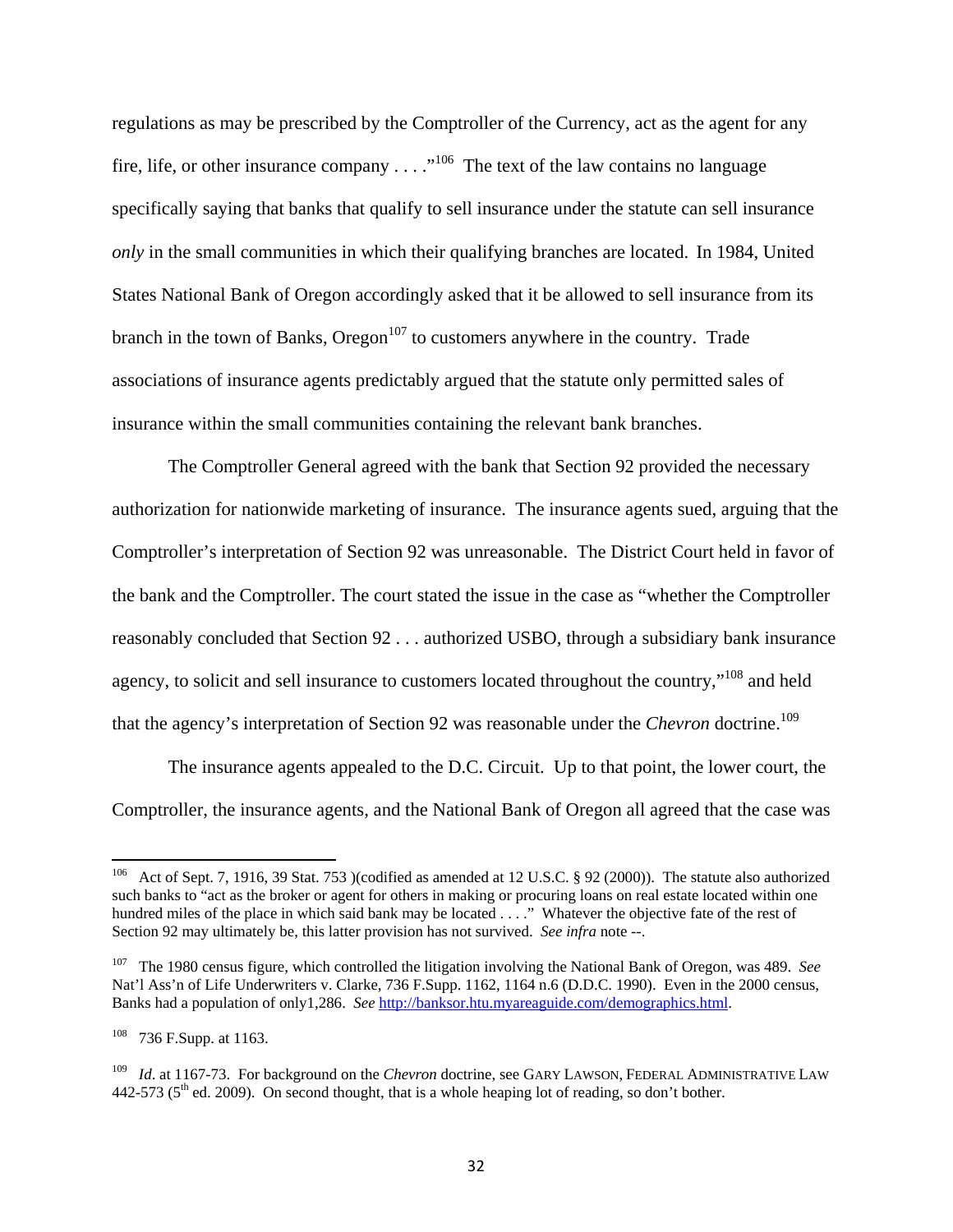governed by and involved the proper interpretation of Section 92 of the federal banking code. The D.C. Circuit, however, was not so sure.

In 1874, Congress adopted the Revised Statutes of the United States *en masse* in order to systematize and regularize the body of federal statutory law.<sup>110</sup> Section 5202 of that revision listed four exclusive ways in which national banks could incur debts or liabilities.<sup>111</sup> In 1913, section 13 of the Federal Reserve Act added to this list a fifth permissible form of indebtedness for "[l]iabilities incurred under the provisions of the Federal Reserve Act."<sup>112</sup> Section 92 showed up three years later. And thereby hangs a tale.

 On September 7, 1916, Congress passed "An Act To amend certain sections of the Act entitled 'Federal Reserve Act,' approved December twenty-third, nineteen hundred and thirteen."113 Most of the 1916 statute made specific reference to particular sections of the 1913 Federal Reserve Act, directing amendments to sections 11, 13, 14, 16, 24, and 25 of that Act. The only part of the 1916 Act that did not explicitly describe itself as an amendment to the Federal Reserve Act was the one portion containing Section 92. That portion, appearing after the amendments to sections 11 and 13 of the Federal Reserve Act, declared that "Section fifty-two hundred and two of the Revised Statutes of the United States is hereby amended so as to read as follows"<sup>114</sup> -- with the Act then, all within quotation marks, reproducing the previous text of section 5202, adding the provision that became codified as Section 92, and clarifying the power

<sup>&</sup>lt;sup>110</sup> The entire corpus of federal statutory law at that time contained 5602 sections.

<sup>&</sup>lt;sup>111</sup> Rev. Stat. § 5202 (providing that national banks can only be indebted by notes, deposits, drafts drawn against actual deposits, and dividend liabilities to shareholders).

<sup>112</sup> Federal Reserve Act of 1913, § 13, 38 Stat. 264.

<sup>113</sup> Act of Sept. 7, 1916, ch. 461, 39 Stat. 752.

<sup>114</sup> *Id*. at 753.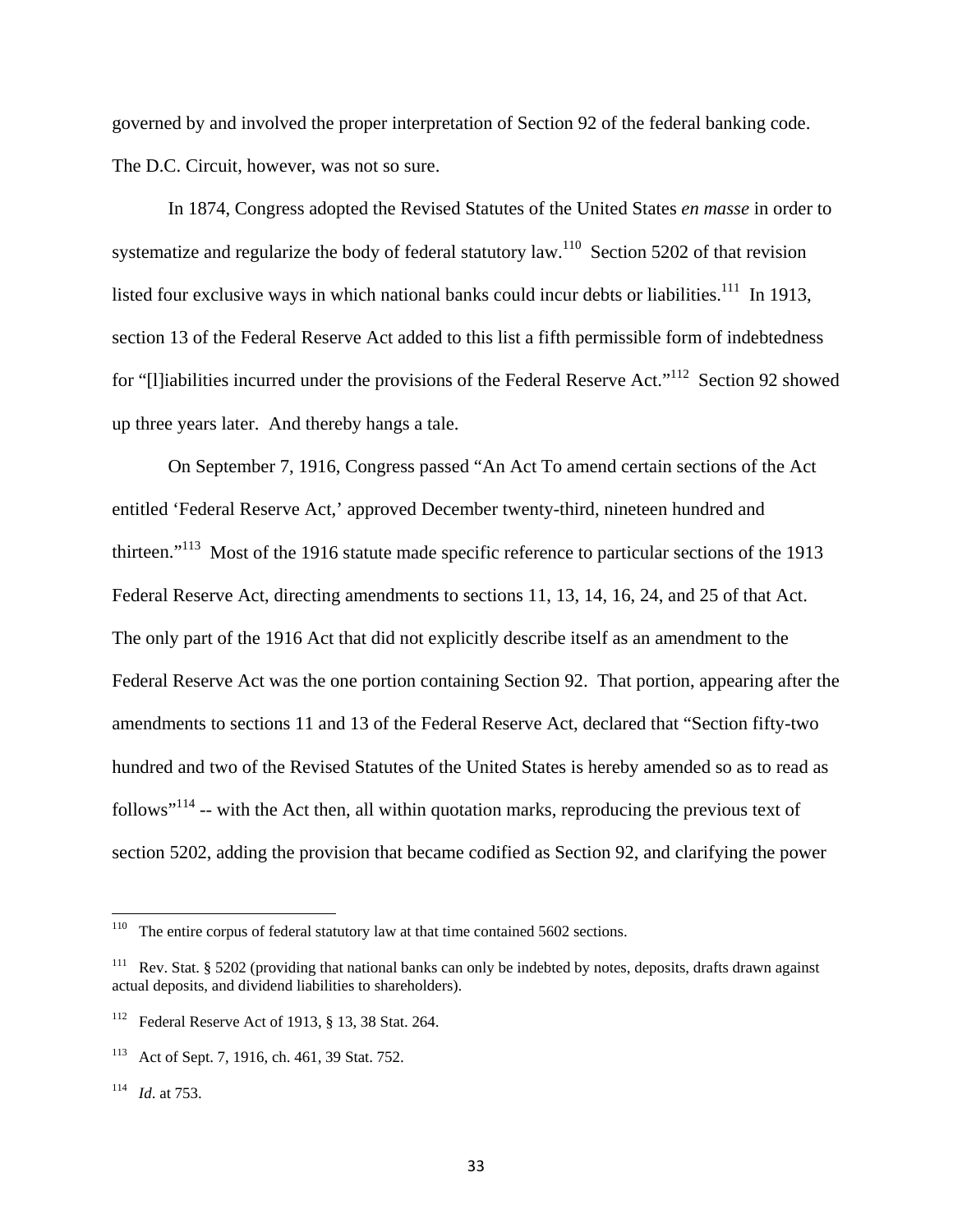of national banks to accept drafts or bills of exchanges from other banks. The 1916 Act then went on to specify additional targeted amendments to sections 14, 16, 24, and 25 of the Federal Reserve Act. While most of the 1916 statute was an amendment to the Federal Reserve Act of 1913, it certainly seems as though the provision adding Section 92 was instead an amendment to section 5202 of the Revised Statutes.

 This extensive statutory cross-referencing is critical because in 1918, Congress enacted the War Finance Corporation Act, which provided: "Section fifty-two hundred and two of the Revised Statutes of the United States is hereby amended so as to read as follows . . . ."<sup>115</sup> The 1918 statute listed the five then-permissible forms of national bank indebtedness contained in the prior statute, added a sixth permissible form of indebtedness for "[l]iabilities incurred under the provisions of the War Finance Corporation Act,"116 but *did not reproduce, reference, or otherwise include* the Section 92 authorization for national banks in small towns to sell insurance. Based on the plain language and punctuation of the relevant acts, it seems apparent that Congress, in 1918, amended Section 92 out of existence. The 1916 Act certainly seems to have made Section 92 a part of section 5202 of the Revised Statutes, and Section 92 therefore does not appear to have survived the 1918 War Finance Corporation Act's amendment of section 5202. The apparently inescapable conclusion is that, in 1986, when the Comptroller approved the National Bank of Oregon's application under Section 92, there simply was no Section 92 under which the application could have been approved.

From 1916 through the events in this case, all three departments of the national government uniformly assumed that Section 92 was in force. The Comptroller and the Federal

War Finance Corporation Act, ch. 45, § 20, 40 Stat. 506 (1918).

<sup>116</sup> *Id*.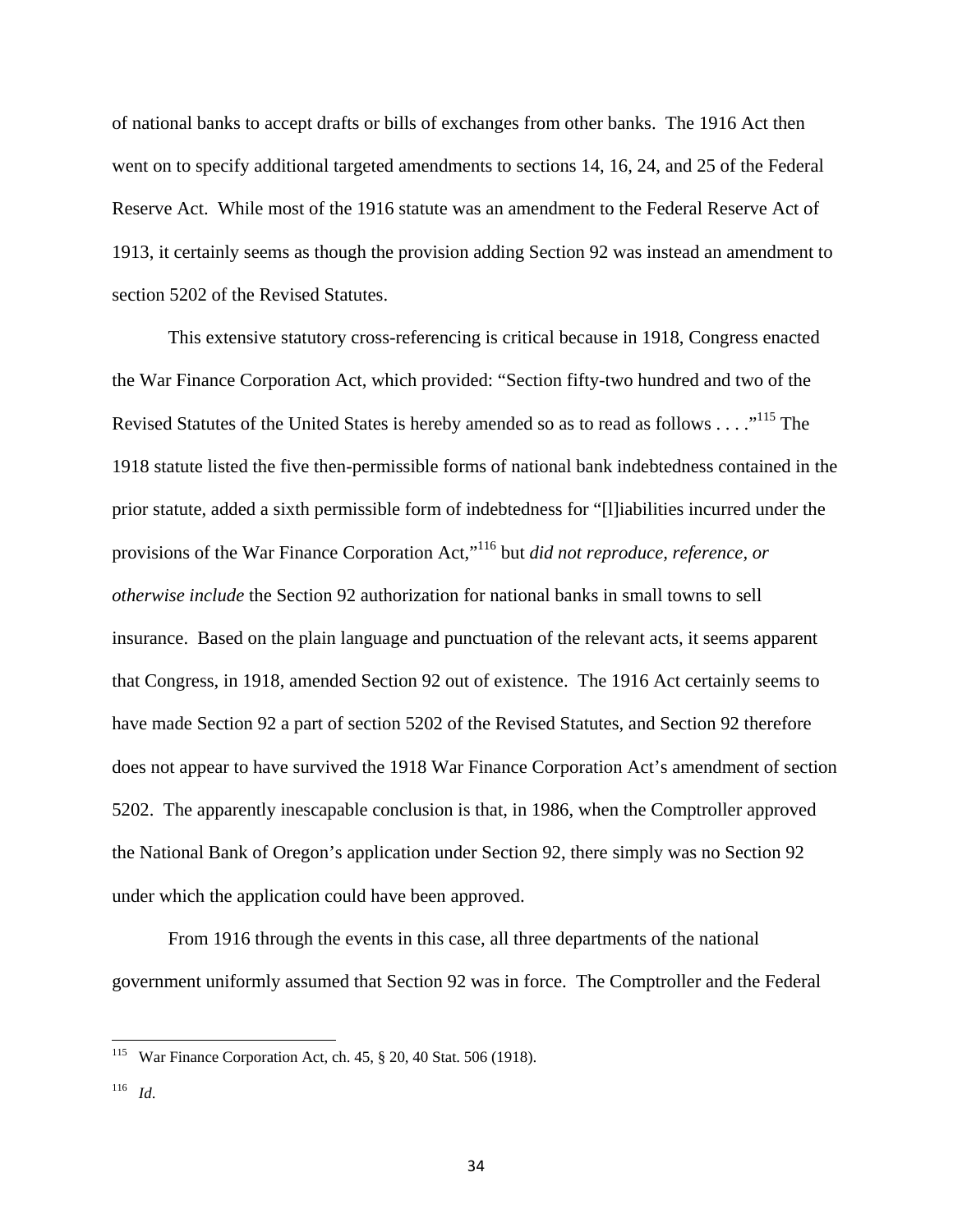Reserve Board had continuously treated it as valid law since 1916.<sup>117</sup> Congress purported to amend Section 92 in  $1982^{118}$  and, for the period from March 6, 1987 to March 1, 1988, provided that "[a] national bank . . . may not expand its insurance agency activities pursuant to the Act of September 7, 1916 (12 U.S.C. 92), into places where it was not conducting such activities as of March 5, 1987."<sup>119</sup> A phalanx of courts had taken the viability of Section 92 as given for decades.<sup>120</sup> The sole dissenters, it seemed, were the compilers of the United States Code who, after including the provision in the first four editions of the Code, omitted it from the 1952 version and from the next six versions on the ground that it had been repealed in  $1918$ <sup>121</sup>

None of the parties, either before the Comptroller or in the District Court, disputed the relevance of Section 92 to the National Bank of Oregon's application. For all practical purposes, the parties had stipulated to the statute's validity. Indeed, when judges of the D.C. Circuit raised the apparent non-existence of Section 92 at oral argument, counsel for the insurance agents directly conceded the applicability of Section 92, finding that they "cannot advance a substantial argument that section 92 no longer exists."<sup>122</sup> When the D.C. Circuit asked for supplemental briefing, all of the parties again agreed that Section 92 was valid, governing law.<sup>123</sup>

Notwithstanding the uniform, consistent, repeated agreement of the parties that their case

<sup>117</sup> *See* Independent Ins. Agents of America, Inc. v. Clarke, 995 F.2d 731, 736 (D.C. Cir. 1992).

<sup>118</sup> *See* Garn – St. Germain Depository Institutions Act of 1982, Pub. L. No. 97-320, § 403(b), 96 Stat. 1469, 1511 (removing the authority of national banks in small communities to broker real estate loans).

<sup>119</sup> Competitive Equality Banking Act of 1987, Pub. L. No. 100-86, § 201(b)(5), 101 Stat. 552, 583.

<sup>&</sup>lt;sup>120</sup> *See* United States National Bank of Oregon v. Independent Ins. Agents of American, Inc., 508 U.S. 439, 443 n.2 (1993) (collecting cases).

<sup>&</sup>lt;sup>121</sup> For a brief but thorough account of the intriguing story behind this action by the compilers, see *id*. at 441-42  $\&$ n.1.

 $122$  955 F.2d at 741 (Silberman, J., dissenting).

<sup>123</sup> *Id*. at 733.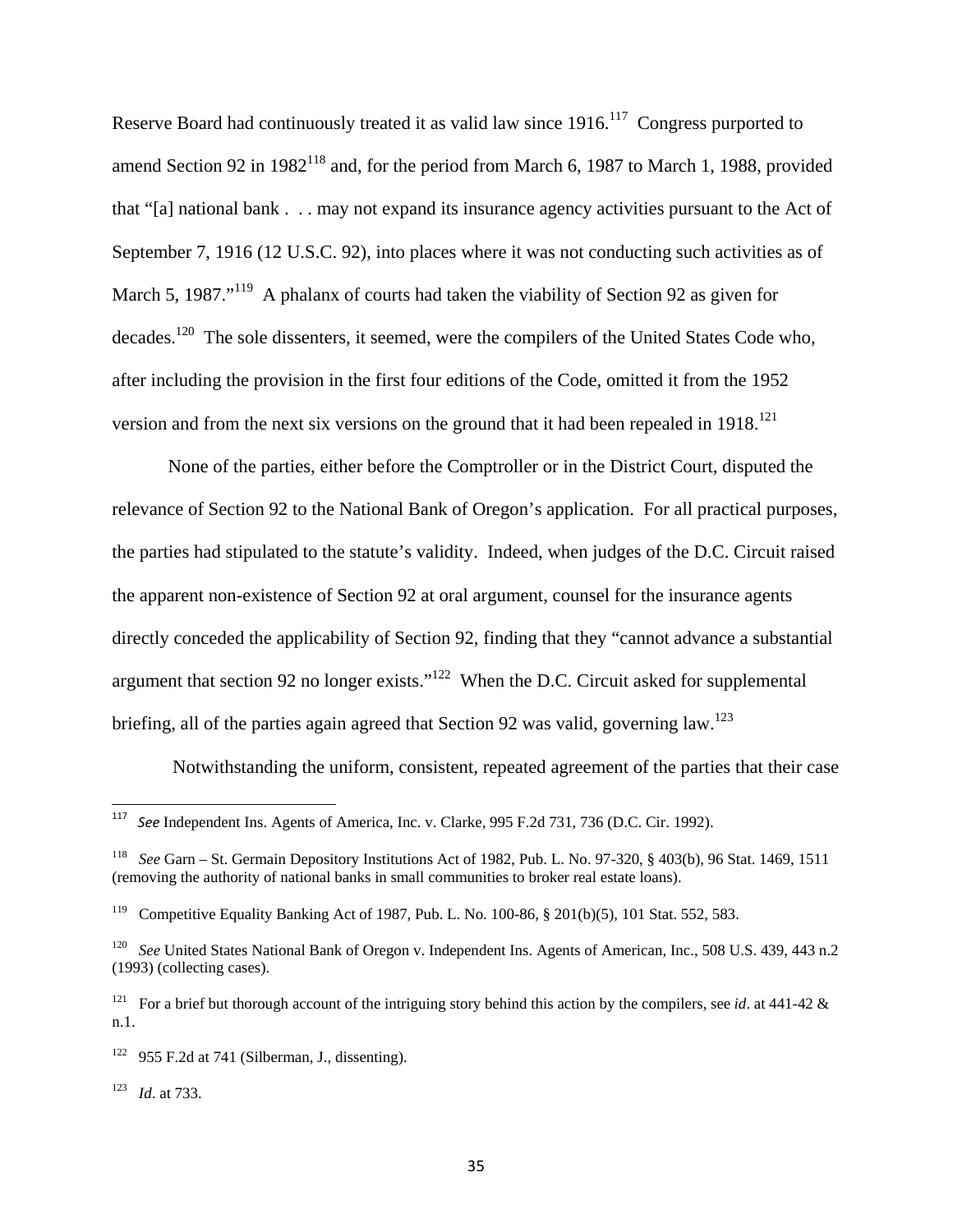was governed by Section 92, the D.C. Circuit disagreed. After noting the general rule that courts are not bound by stipulations of law,<sup>124</sup> the court found this case "one of those occasions where a court may properly dispose of a case on a basis not advanced by the parties."<sup>125</sup> On the merits, the court held that Section 92 was in fact repealed in 1918, even in the face of the widespread assumptions to the contrary over the subsequent three quarters of a century, and that the Comptroller therefore had no authority to approve the National Bank of Oregon's activities.<sup>126</sup>

Judge Silberman, in dissent, would have decided the case on the parties' assumption that Section 92 was in force. He adopted the reasoning of then-Judge Scalia, who in 1983 wrote that "[t]he premise of our adversarial system is that appellate courts do not sit as self-directed boards of legal inquiry and research, but essentially as arbiters of legal questions presented and argued by the parties before them."127 Judge Silberman noted that "although the 'stipulation of law' cases . . . establish courts' power to reach nonjurisdictional issues not raised by the parties, they do not suggest that it is always appropriate for courts to do so,"128 and he would therefore hold that "the Comptroller's ruling is a reasonable interpretation of section 92, and note that we do not decide the significance of Congress' actions in 1918."<sup>129</sup>

The battle was renewed, with significant reinforcements, on the Comptroller's petition for en banc rehearing on the merits and the bank's petition for en banc rehearing on the court's

129 *Id*. at 744.

<sup>124</sup> *See id*.

<sup>125</sup> *Id*.

<sup>&</sup>lt;sup>126</sup> A contemporaneous panel of the Second Circuit, also reaching the issue even though it had not been briefed by the parties, reached the opposite conclusion, finding that Congress did not intend in 1918 to repeal Section 92. *See* American Land Title Ass'n v. Clarke, 968 F.2d 150 (2d Cir. 1992).

<sup>127</sup> Carducci v. Regan, 714 F.2d 171 (D.C. Cir. 1983).

<sup>128 955</sup> F.2d at 743.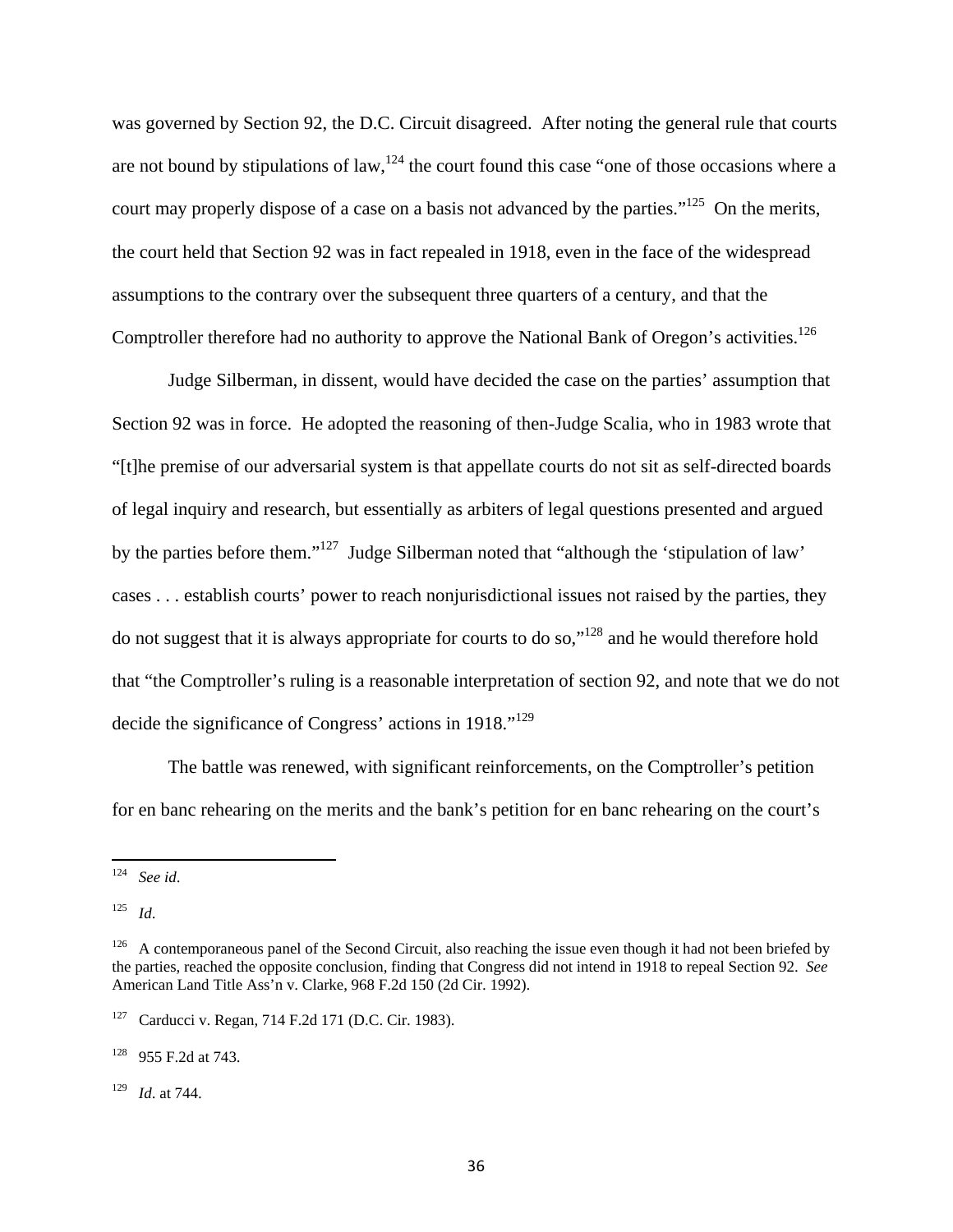decision to reach the validity of Section 92 in the first place. The petitions were denied 8-3.

Judge Sentelle, who voted with the majority in denying rehearing, wrote a statement supporting

the court's sua sponte decision to examine the pedigree of Section 92, joined by Judges Buckley

and Henderson who formed the original panel majority. The heart of that statement bears

reproduction at length:

What the dissenters in effect argue is that the parties can stipulate to the state of underlying law; frame a law suit, assuming that stipulation; and obtain from the court a ruling as to what the otherwise dispositive law would be if the stipulated case were in fact the law. Indeed, that is precisely what would have occurred in this case had the panel not, *sua sponte,* raised the question of the repeal of section 92.

It has long been recognized that we are "free to ignore" stipulations as to matters of law. Thus, by declining to argue that Congress repealed the section, appellants cannot stipulate into existence a repealed statute and then compel the Court to compliantly advise the parties what it would do if that statute existed . . . .

. . . .

That parties have assumed and the Comptroller has enforced the repealed statute for over seventy years seems to me irrelevant to the question. The question is not how long the parties assumed a certain state of the law, but whether that state of the law is merely an assumption. The passage of time, the acquiescence of the parties, the assumptions of officials, even all taken together cannot enact a statute. Legislation only comes into existence through bicameral congressional enactment and presentment to the President of the United States. No stipulation by an executive official purporting to operate under a statute and a party affected by the official's actions can bring that statute into existence, even for purposes of a judicial decision as to its construction.

. . . . At bottom, I do not think it within the power of the Court to render an advisory opinion on the construction of a statute whose existence depends on the failure of the parties to assert its invalidity. $130$ 

Judge Silberman, joined by Judge Williams and Judge D.H. Ginsburg, fired back with an

equally forceful statement in dissent:

<sup>&</sup>lt;sup>130</sup> Independent Ins. Agents of America, Inc. v. Clarke, 965 F.2d 1077, 1078 (D.C. Cir. 1992) (en banc) (Sentelle, J., concurring in the denial of rehearing *en banc*).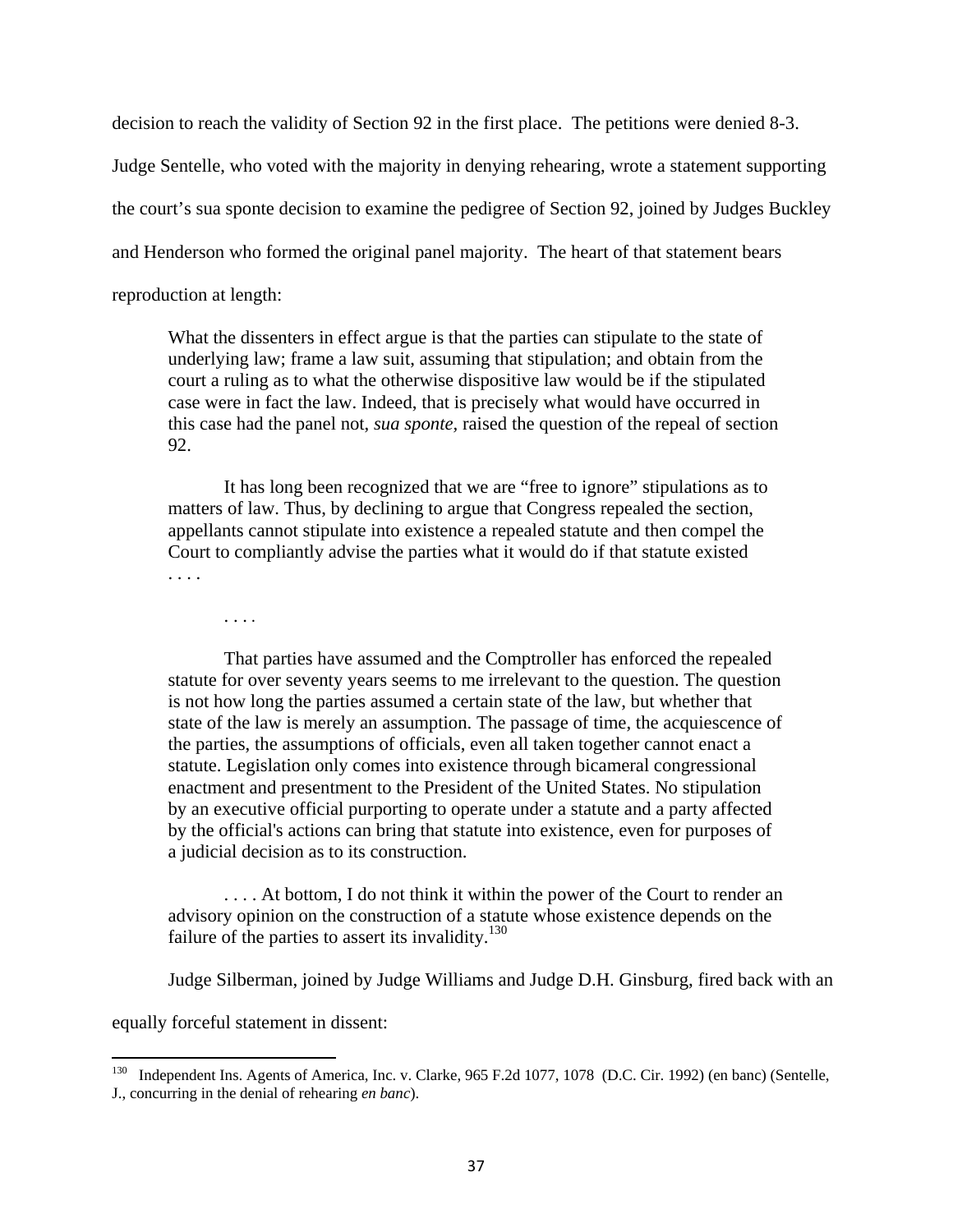As the dissenting opinion points out, the appellant trade associations, which represent insurance agents and underwriters, deliberately refused to argue (waived) any claim that Congress did repeal section 92. Even when the panel ordered supplementary briefing directed to that issue five months after argument, the appellants declined to argue that Congress repealed the section. Since the question is not jurisdictional, we do not see how it can be appropriate for a federal court, *sua sponte,* to decide it, and we fear that the implications of what might be thought a rather expansive view of federal judicial power could be profound indeed.

Almost any case brought rests on certain uncontested legal assumptions that may be thought to be logical antecedents to the issues in dispute. A court is not free, however, to examine itself any of those legal assumptions (if nonjurisdictional) just by asserting that they are "essential to the determination." Concurrence at 116. That would mean that a lawsuit is framed by a court's notion of the logical way to think about a legal problem, and not by the parties' controversy . . . .

. . . .

With all due respect to our concurring colleagues, we think they have the advisory opinion point exactly backwards . . . . When a court issues an opinion on an uncontested, non-jurisdictional matter of law like the one here, it has . . . . issued an advisory opinion -- although to the world rather than the parties - because the issue was not part of the case or controversy.<sup>131</sup>

In a footnote, the dissenters added that "[i]t seems to us that the phrase 'stipulates to a matter of

law' is too general to be useful in consideration of this kind of problem. We would agree, for

instance, that if both parties simply misread a Supreme Court decision in their briefs we would

not be bound to that interpretation. But that is far removed from a party's failure to bring an

analytically separate claim that we thought was available. We are not free to add such a claim to

a case." $^{132}$ 

The Supreme Court granted certiorari and reversed on the merits. The unanimous Court

<sup>131</sup> *Id*. at 1078-79 (Silberman, J., dissenting from the denial of rehearing *en banc*).

<sup>&</sup>lt;sup>132</sup> *Id.* at 1079 n.1. Judge Randolph, for his part, took issue with the entire modern practice of providing statements in connection with denials of rehearing: "In my view, denials of rehearing *en banc* are best followed by silence." *Id*. at 1080 (Randoph, J.).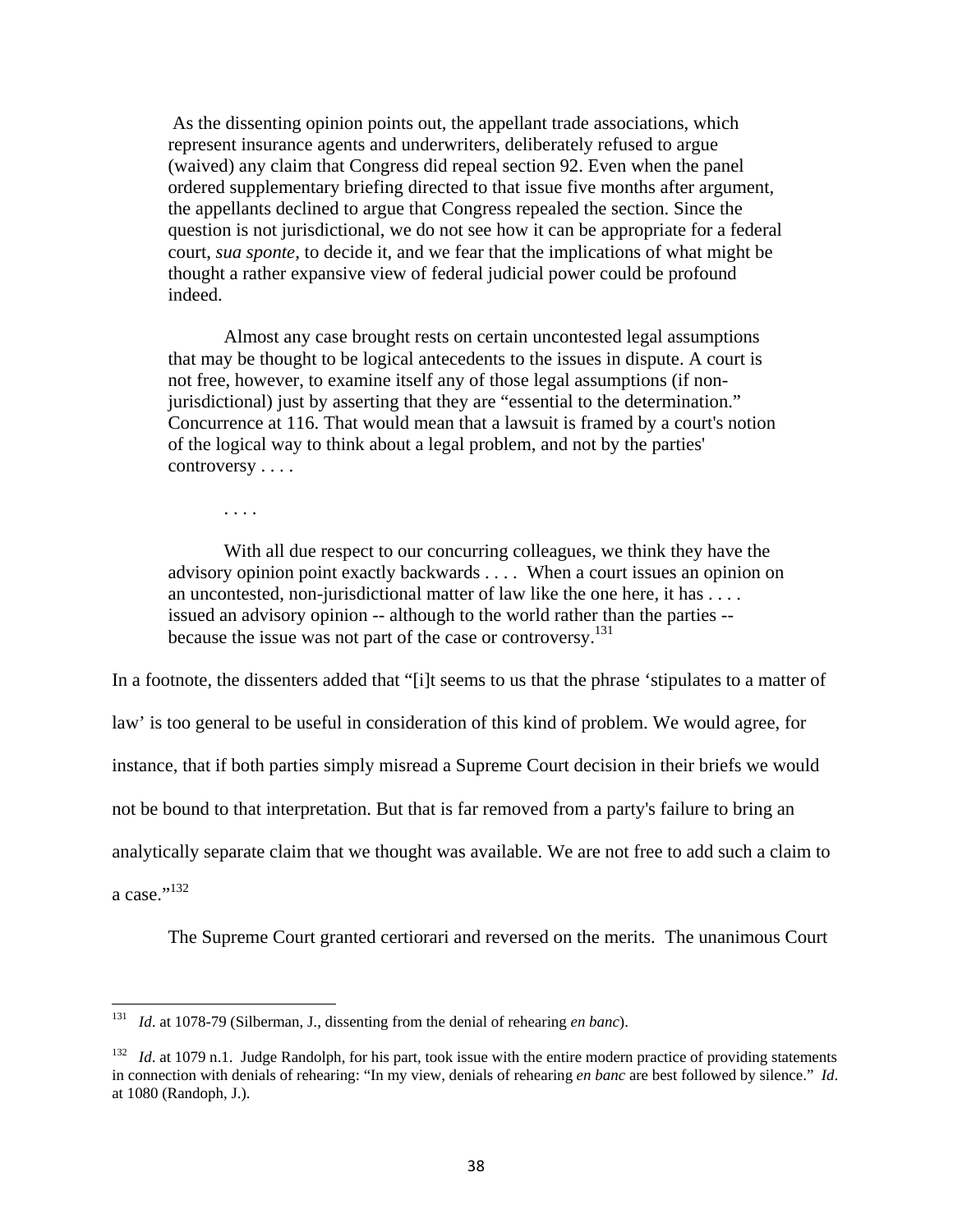– including the once-Judge Scalia who had argued for party primacy in  $1983^{133}$  – held that the D.C. Circuit had the power to decide for itself the legal validity of Section 92. "The contrary conclusion," it reasoned, "would permit litigants, by agreeing on the legal issue presented, to extract the opinion of a court on hypothetical Acts of Congress or dubious constitutional principles, an opinion that would be difficult to characterize as anything but advisory.<sup>"134</sup> As a prudential matter, the Court found no abuse of discretion in the D.C. Circuit's consideration of the validity of Section 92, though it withheld judgment on whether the lower court had an affirmative duty to examine the underling law:  $135$  "After giving the parties ample opportunity to address the issue, the Court of Appeals acted without any impropriety in refusing to accept what in effect was a stipulation on a question of law."<sup>136</sup> Anticlimactically for purposes of this Article, the Court then ignored the punctuation of the 1916 Act, treated Section 92 as part of the Federal Reserve Act rather than as part of section 5202, and held that the War Finance Corporation Act (which did not purport to restate or amend the Federal Reserve Act) did not repeal Section 92.<sup>137</sup>

*United States National Bank* highlights and exemplifies several well-established

 $133$  To be sure, then-Justice Scalia, in deciding a case in 1992 on the basis of an inconsistency between a regulation and a statute that no party raised, wrote: "I must acknowledge that the basis for reversing the Court of Appeals on which I rely has not been argued by the United States, here or below. The rule that points not argued will not be considered is more than just a prudential rule of convenience; its observance, at least in the vast majority of cases, distinguishes our adversary system of justice from the inquisitorial one. Even so, there must be enough play in the joints that the Supreme Court need not render judgment on the basis of a rule of law whose nonexistence is apparent on the face of things, simply because the parties agree upon it -- particularly when the judgment will reinforce error already prevalent in the system." United States v. Burke, 504 U.S. 229, 246 (1992) (Scalia, J., concurring in the judgment) (citations omitted).

<sup>134 508</sup> U.S. at 447.

<sup>135</sup> *See id*. at 447-48.

<sup>136</sup> *Id*. at 448.

See id. at 448-63. Given the clear language of the relevant statutes, this conclusion took some doing – which is why the Court's discussion consumed more than fifteen pages.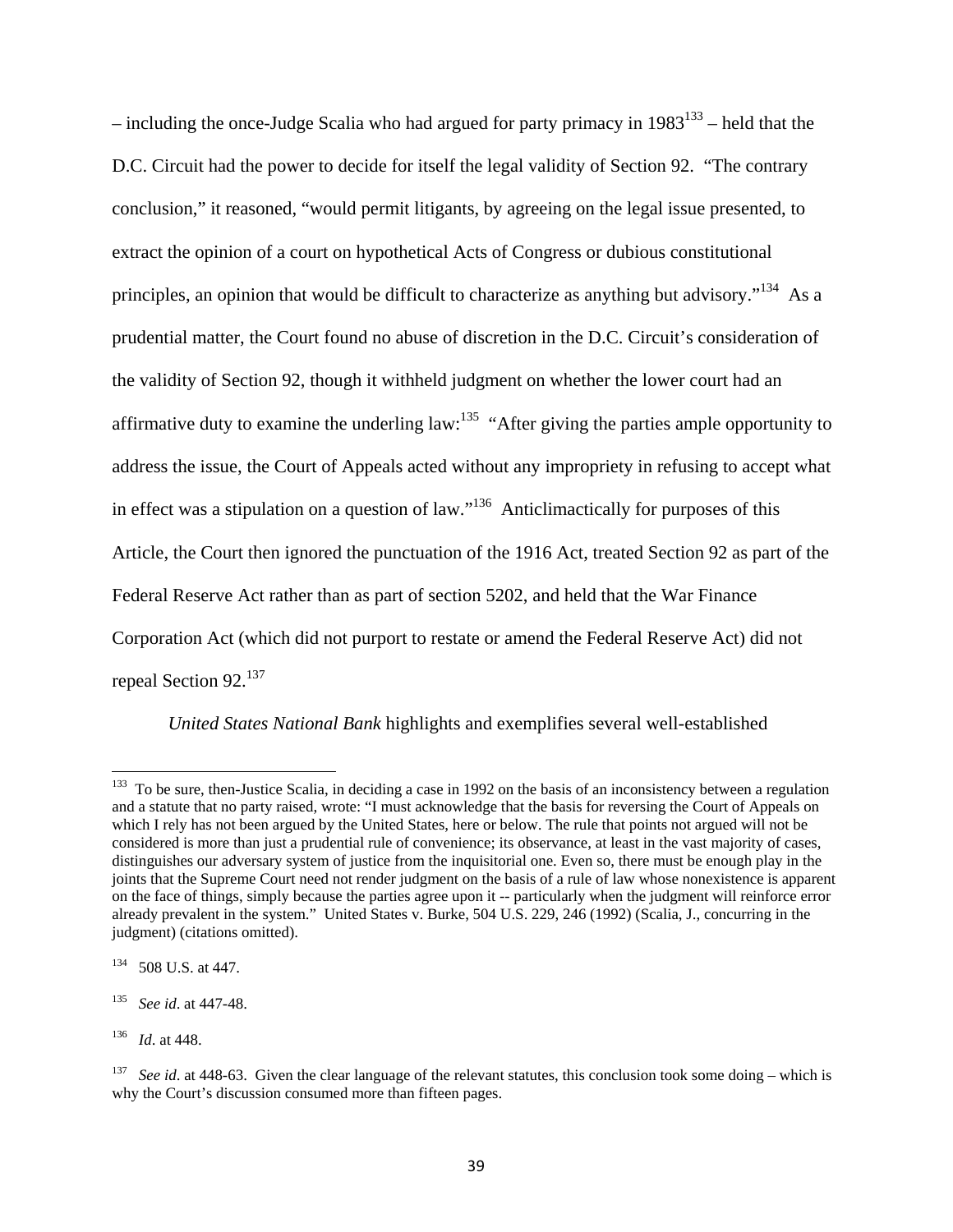propositions about the ability of courts to raise legal issues, including dispositive legal issues, sua sponte: (1) American courts are universally regarded as having such power; (2) that power is not limited to matters that affect the court's jurisdiction; (3) there are, however, strong currents in the law that are hostile to the exercise of such power; (4) the power to raise issues sua sponte will not always be exercised, so that many, and perhaps even most, waivers of legal issues by parties will be honored; and (5) there is no articulated set of criteria for determining when such power should or will be exercised. In recognition of (5), Amanda Frost has recently sought to clarify and systematize the circumstances under which the exercise of claim-creating power is appropriate for courts<sup>138</sup>; I will have more to say about Professor Frost's welcome and intriguing suggestions later. Other scholars have strongly doubted the wisdom of courts raising legal issues on their own,<sup>139</sup> even to the point of suggesting that such a practice, at least when done without affording the parties an opportunity to address the courts' sua sponte arguments, might violate due process.140

Before wading into that thicket, it is necessary to set out the assumptions about adjudication, courts, and the law generally that underlie the various positions. Much ends up turning on a single binary choice about the nature of courts that modern law and scholarship work very hard to make seem multivalent.

### III

<sup>138</sup> *See* Frost, *supra* note 110.

<sup>139</sup> *See* Adam A. Milani & Michael R. Smith, *Playing God: A Critical Look at Sua Sponte Decisions by Appellate Courts*, 69 TENN. L. REV. 245 (2002).

<sup>140</sup> *See* Barry A. Miller,*Sua Sponte Appellate Rulings: When Courts Deprive Litigants of an Opportunity to Be Heard*, 39 SAN DIEGO L. REV. 1253,1280-91 (2002).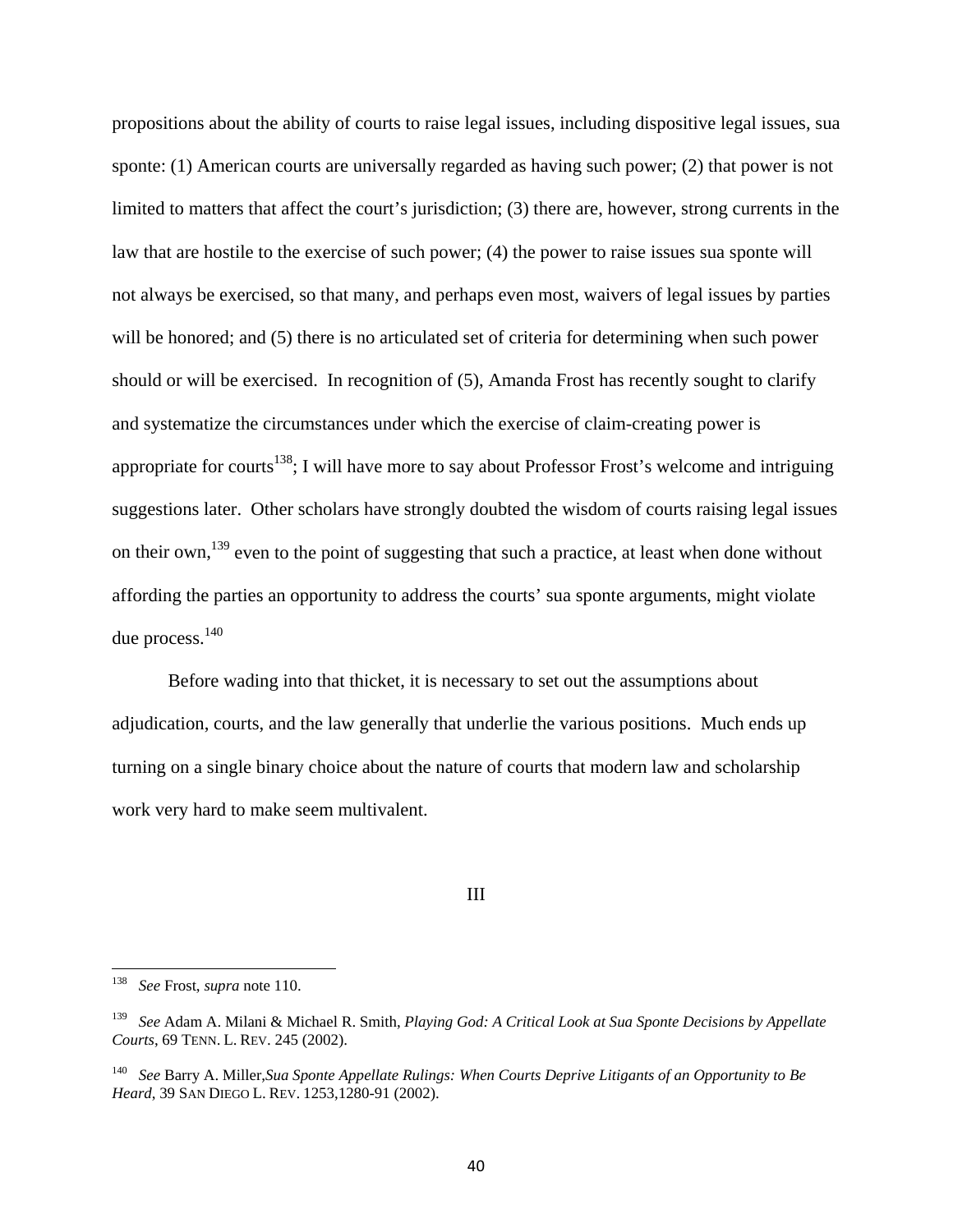# a. *A Tale of Two Models*

Why do courts exist? The seemingly obvious answer is: To settle disputes. People use courts when they cannot resolve their differences without the intervention of a third party and they cannot agree on the identity of an appropriate third-party adjudicator (or for some other reason do not wish to arbitrate their dispute privately). The legal system has good reasons to establish this kind of compulsory dispute-resolution machinery that can be unilaterally invoked by a single party: it serves as a substitute for other, more socially disruptive means of dealing with disagreement, such as dueling – a rather prominent form of dispute resolution in times past<sup>141</sup> and future.<sup>142</sup> The desire to channel disputes into a peaceful, if often expensive, adjudicatory forum and away from potentially violent or disruptive forms of self help infuses many aspects of the legal system, such as its willingness to adjudicate relative (*i.e.,* better or worse) claims of property rights instead of insisting that litigants prove their claims to be good against the entire world.

If courts exist only to resolve disputes, there is no obvious reason other than lack of jurisdiction why they should do anything other than to resolve *precisely* the disputes brought to them by the parties when the parties agree on the character of those disputes. Of course, the parties will not always agree on the facts, the law, or even the fundamental nature of the underlying lawsuit, and in those circumstances courts must go their own way.<sup>143</sup> But to the extent that parties can agree on any features of the litigated claim, a dispute-resolving court has

<sup>141</sup> Alexander Hamilton vs. Aaron Burr, New York, 1804.

<sup>142</sup> Malcolm Reynolds vs. Atherton Wing, Persephone, 2517.

<sup>143</sup> *See* Chad M. Oldfather, *Defining Judicial Inactivism: Models of Adjudication and the Duty to Decide*, 95 GEO. L.J. 121, 129-30 (2005).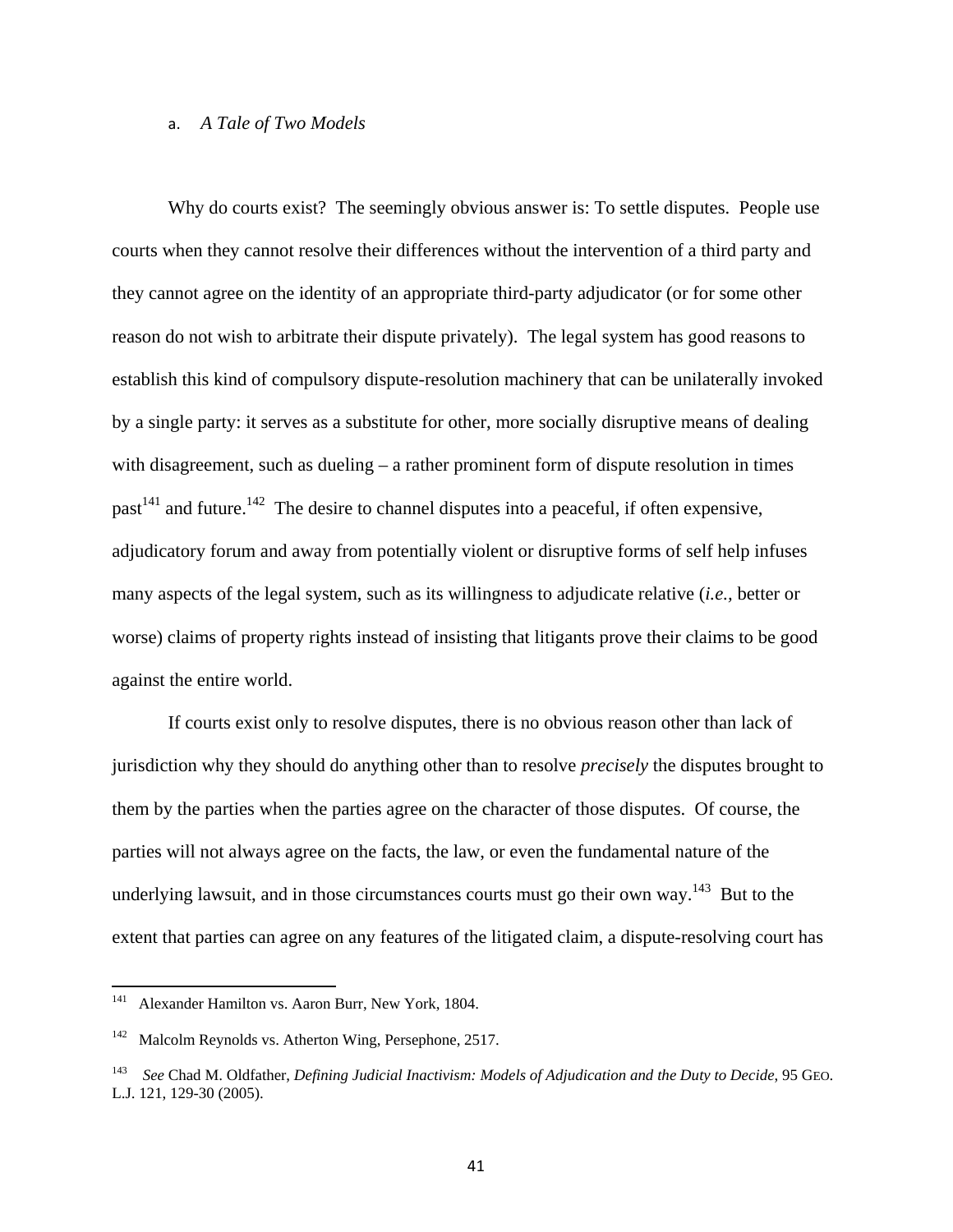no clear reason to disregard that agreement.

That seems most plainly true with regard to the essential subject matter of the case. If the parties think that they are arguing about, e.g., possessory rights to a fox carcass, it would be strange for a court instead (or in addition) to decide a boundary dispute or breach of contract action between the parties that is not specifically at issue in the case. To be sure, there is nothing in the nature of things that precludes a legal system from setting up "courts" as roving commissions to seek out and resolve disputes whether or not the parties choose to bring them before courts. One can easily imagine a legal system in which any dispute, however small, immediately brings before the court *all* possible disputes among those parties and not just those disputes that arise out of the operative facts of the specific case. Indeed, one could even imagine a legal system in which courts resolve disputes involving "parties" who simply stay at home and mind their own business, with such parties playing absolutely no role other than receiving judgments imposed by self-empowered inquisitorial commissions.<sup>144</sup> It is enough for now to note that such a system, while conceivable, vests courts with executive and legislative powers, and American courts are typically limited only to "judicial Power."<sup>145</sup>

Once we take as given that disputes are initiated only by parties rather than by courts, it is no great leap to say that the "dispute" before the court is not the operative set of events giving rise to the litigation but rather the specific propositions about which the parties disagree, so that

<sup>144</sup> A clever person might even construct a normative argument for such a regime on the ground that "sometimes the fact that a lawsuit has not resulted stems from ignorance, poverty, or alienation rather than from satisfaction with the status quo." GEOFFREY R. STONE, LOUIS MICHAEL SEIDMAN, CASS R. SUNSTEIN, MARK V. TUSHNET & PAMELA S. KARLAN, CONSTITUTIONAL LAW 90 (5<sup>th</sup> ed. 2005).

<sup>&</sup>lt;sup>145</sup> That is certainly true of the federal courts, which are granted *only* "[t]he judicial Power of the United States," U.S. CONST. Art. III. § 1, and no other authority other than the specifically-granted power to appoint inferior officers if Congress so directs. *See id*. art. II, § 2, cl. 2. Nothing prevents individual states from granting to their courts what the federal Constitution would regard as non-judicial power, but no state authorizes the kind of "investigatory court" described in the text.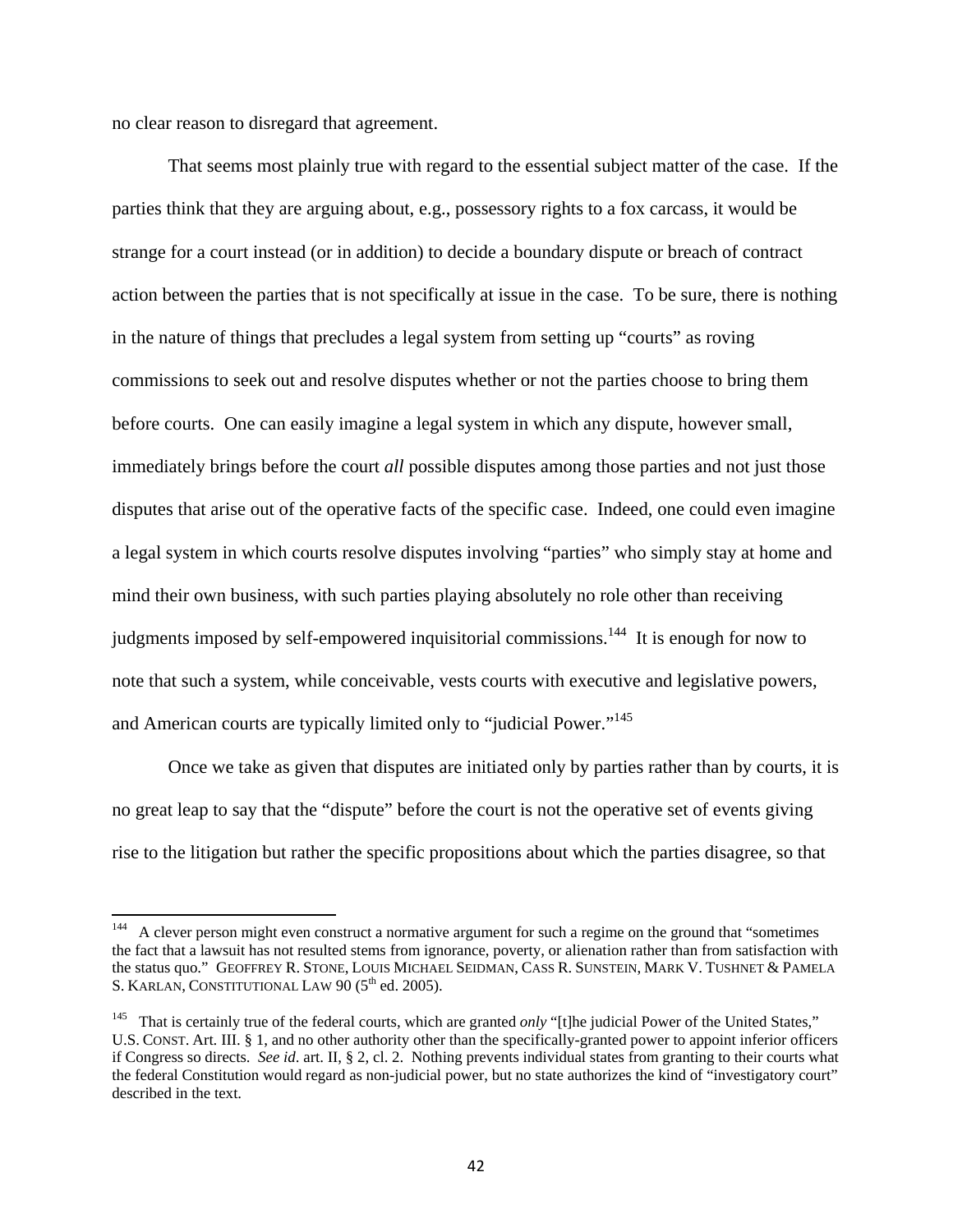the parties define not just the gross subject matter of the suit but also the contours of both the legal and factual claims relevant to their dispute.<sup>146</sup> If the parties agree on a proposition, that proposition simply is not in dispute, and it is far from obvious why a court should try to resolve it. There is nothing conceptually impossible, of course, about defining the "dispute" more broadly so that resolving the "dispute" can involve to some extent deciding constituent parts of the case about which the parties agree. As was seen in Part II, that is in fact often the American practice, especially with propositions of law. The question is why a legal system would ever answer questions that the parties do not want answered.

This is precisely the disagreement about the nature of lawsuits posed, but not carefully analyzed, by Judges Sentelle and Silberman in their statements on the denial of en banc rehearing in *Independent Ins. Agents of America, Inc. v. Clarke*. 147 Judge Silberman noted that allowing courts to reach legal issues not raised by the parties "would mean that a lawsuit is framed by a court's notion of the logical way to think about a legal problem, and not by the parties' controversy."148 That is descriptively correct. The question, though, is whether the parties' "controversy" – the set of propositions about which the parties disagree – *ought* exclusively to define the range of matters decided by a court. Judge Silberman seemingly assumed so, but did not really argue the point. And his assumption is qualified by the concession that if the parties "misread a Supreme Court decision in their briefs we would not be bound to that

<sup>146</sup> Of course, if the parties agree on too much, there might be no underlying dispute to resolve. *See* Martin H. Redish & Adrianna D. Kastanek, *Settlement Class Actions, the Case-or-Controversy Requirement, and the Nature of the Adjudicatory Process*, 73 U. CHI. L. REV. 545, 548 (2006) ("There is simply no rational means of defining the terms 'case' or 'controversy' to include a proceeding in which, from the outset, nothing is disputed and the parties are in complete agreement"). I am addressing only circumstances in which the parties agree on certain propositions while disagreeing on enough others to generate an actual dispute.

<sup>147</sup> *See supra* pages xx-xx.

 $148$  965 F.2d at 1079 (Silberman, J., dissenting).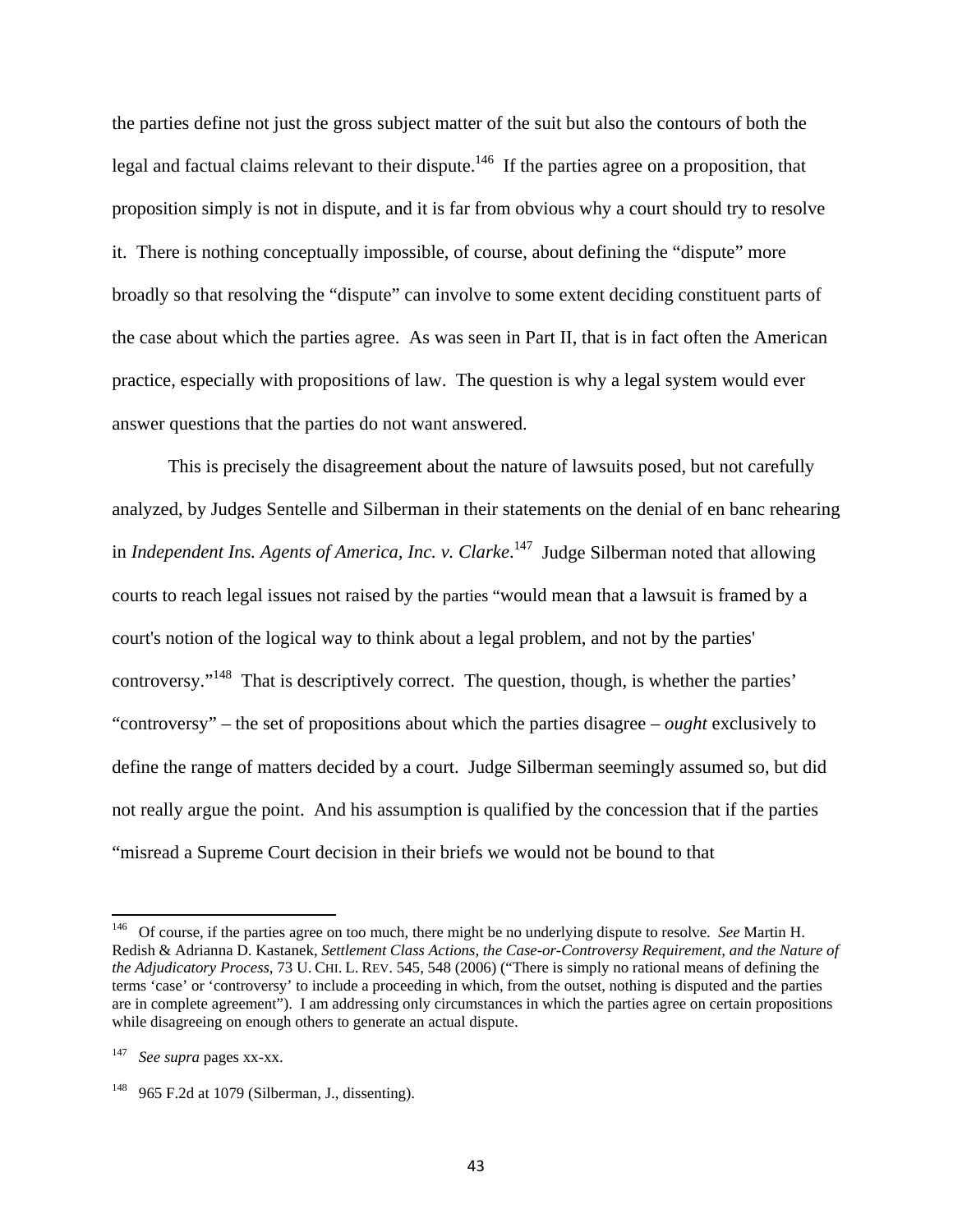interpretation."<sup>149</sup> On Judge Silberman's premises, why not? If the parties can invent a statute and deem it applicable to their case, why can't they invent a Supreme Court decision as well? A consistent, pure dispute-resolution model of adjudication would not accept this concession.

Judge Sentelle disagreed about the appropriate scope of the controversy to be adjudicated, essentially because he thought that allowing parties entirely to define the terms of the case could violate Article III by yielding an advisory opinion: "I do not think it within the power of the Court to render an advisory opinion on the construction of a statute whose existence depends on the failure of the parties to assert its invalidity."<sup>150</sup> The Supreme Court made the same suggestion, worrying that to allow the parties "to extract the opinion of a court on hypothetical Acts of Congress or dubious constitutional principles . . . would be difficult to characterize as anything but advisory."151 But these conclusory observations do not hold up under scrutiny. As long as there are concrete legal consequences at stake in the case, there is nothing "advisory" about a decision based on an assumed state of affairs. In *People of the State of California v. San Pablo & T. R. Co.*, 152 the railroad owed nothing regardless of how the case was decided, so a decision by the Court would indeed be purely advisory. At stake in *Independent Ins. Agent, by contrast, was the enforceability of an authorization from a* government banking agency to sell insurance. A decision on the merits of Section 92 might have been "advisory" in the sense of giving possibly hypothetically-grounded answers about the

150 *Id*. at 1078.

<sup>149</sup> *Id*. at 1079 n.1.

<sup>151 508</sup> U.S. at 447.

 $152$  149 U.S. 308 (1893).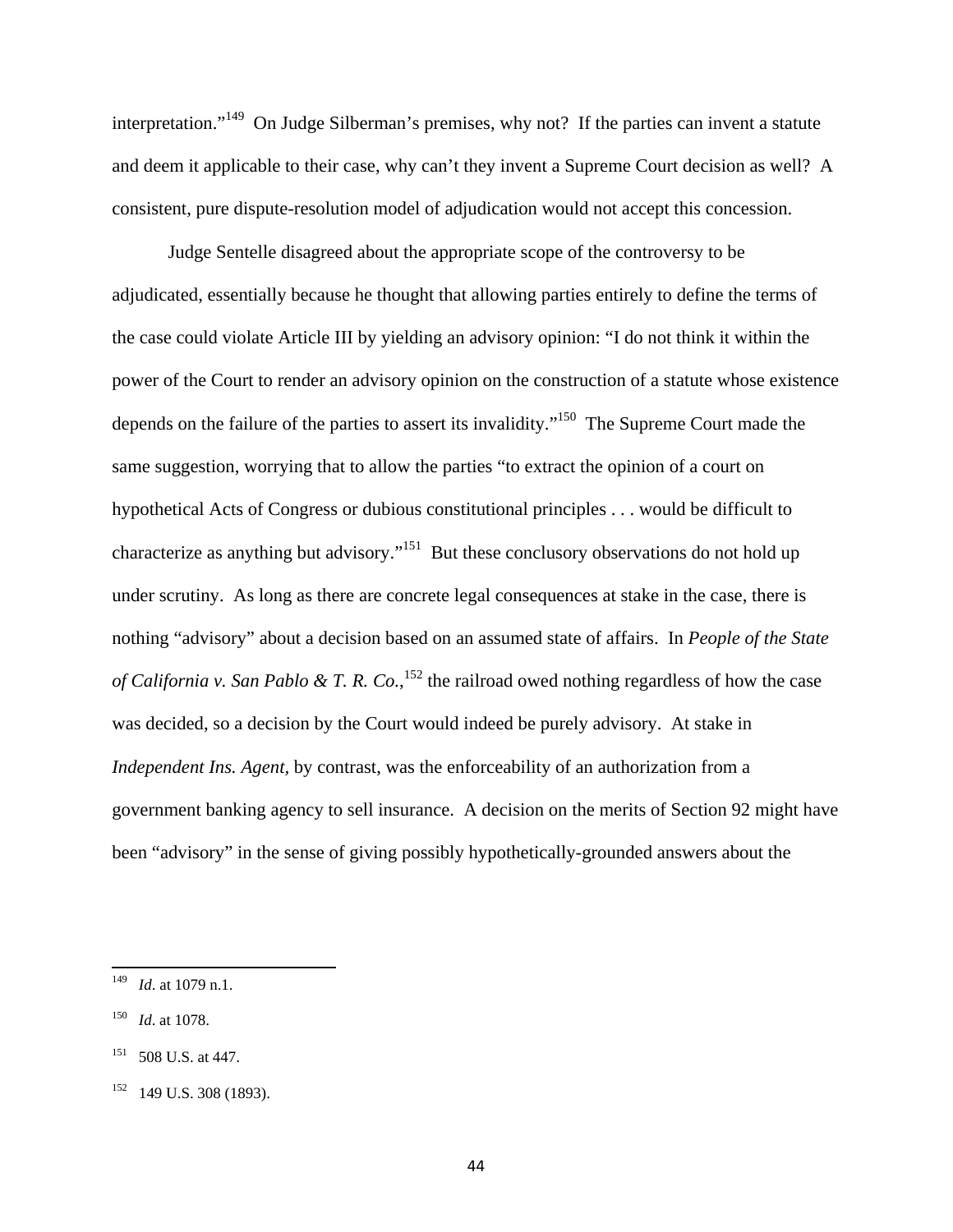reasonableness of the agency's interpretation of the statute,<sup>153</sup> but it would have had concrete legal consequences for the parties and thus would not have been "advisory" in the underlying constitutional sense. It mattered very much who won or lost the case.

Neither Judge Silberman nor Judge Sentelle, then, gave persuasive reasons for taking one or the other approach to defining the controversy before the court. Judge Silberman's basic approach, however, draws considerable strength from the conception of litigation as a publiclysupplied means for avoiding duels or their equivalent. If the parties hired a private arbitrator, they could specify as broad or narrow a function for that arbitrator as they wish, provided that they could agree on the scope of the case. To the extent that courts are, in essence, a form of compulsory arbitration, there would seem to be a prima facie case for giving parties the same power, subject only to whatever constraints are imposed by the possibly limited jurisdiction of the relevant tribunal. Judge Silberman's intuition about the function of courts can be grounded in the basic observation that a mechanism that exists to resolve disagreements should not be in the business of resolving agreements that do not need resolving. The logic of this position may have implications broader than Judge Silberman (or indeed anyone other than the present author) is willing to accept, but that does not affect the soundness of the position.

As for Judge Sentelle's position: because cases decided on possibly false legal (or factual) assumptions about non-jurisdictional matters are nonetheless cases, one must look elsewhere than his opinion for credible reasons why a court should ever look beyond the parties' arguments for legal materials.

One need not look far. If one views the raison d'etre for courts as dispute resolution, then

<sup>153</sup> Note that because *Independent Ins. Agents*, as the District Court ruled, was really a "Step 2" *Chevron* case, the decisive legal issue as the parties framed the case was not the objective meaning of Section 92 but rather whether the Comptroller's interpretation of Section 92 was within the range of interpretations permissible under *Chevron*.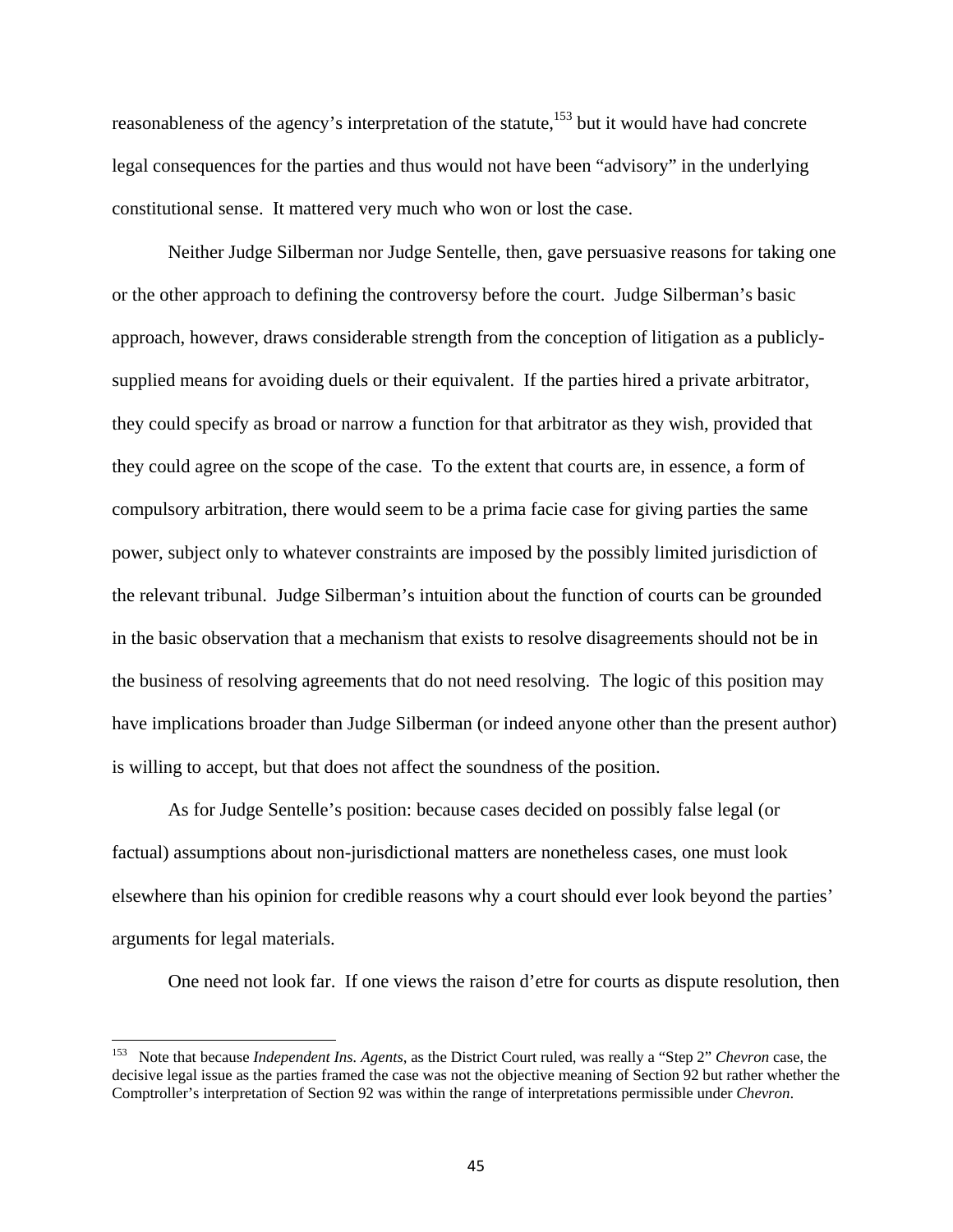party control of the issues to be decided flows naturally, if not quite ineluctably, from that function. But that is not the only viable conception of the function of courts. One might also see courts as *declarers of law* instead of or in addition to *resolvers of disputes*. The case for this vision of courts was classically stated by Owen Fiss when he argued that the job of courts "is not to maximize the ends of private parties, nor simply to secure the peace, but to explicate and give force to the values embodied in authoritative texts such as the Constitution and statutes; to interpret those values and to bring reality into accord with them."<sup>154</sup> A court intent on law declaration is presumably interested in *correct* law declaration – anything else would be utterly perverse. Accordingly, a law declaration model of adjudication counsels strongly in favor of leaving courts free to do whatever they must to get the right answers to legal questions. If the parties fail to make the correct arguments, invoke the correct materials, or even pose the right questions, courts trying to get the law right may need to step in and guide the process themselves. As Sarah Cravens has quite elegantly put it, "[i]f developing law is to be considered the property of only the parties before the court, then judges should take a more reserved or passive approach. If instead, judges serve as trustees or custodians of the law . . . , then they should be under some kind of mandate to become more involved, and ensure that the cases before them are decided on the best grounds, using the best reasoning possible.<sup>155</sup>

Just as a pure system of dispute resolution might well cede the parties total control over the scope and character of the issues to be resolved, a pure system of law declaration might well dispense entirely with parties. The function of law declaration is often hampered rather than fostered by waiting for parties to bring specific disputes into court to trigger the opportunity for law declaration. Individual cases do not always pose the best vehicles for exploring legal

<sup>154</sup> Owen M. Fiss, *Comment: Against Settlement*, 93 YALE L.J. 1073, 1085 (1984).

<sup>155</sup> *See* Sarah M.R. Cravens, *Involved Appellate Judging*, 88 MARQUETTE L. REV. 251, 255-56 (2004).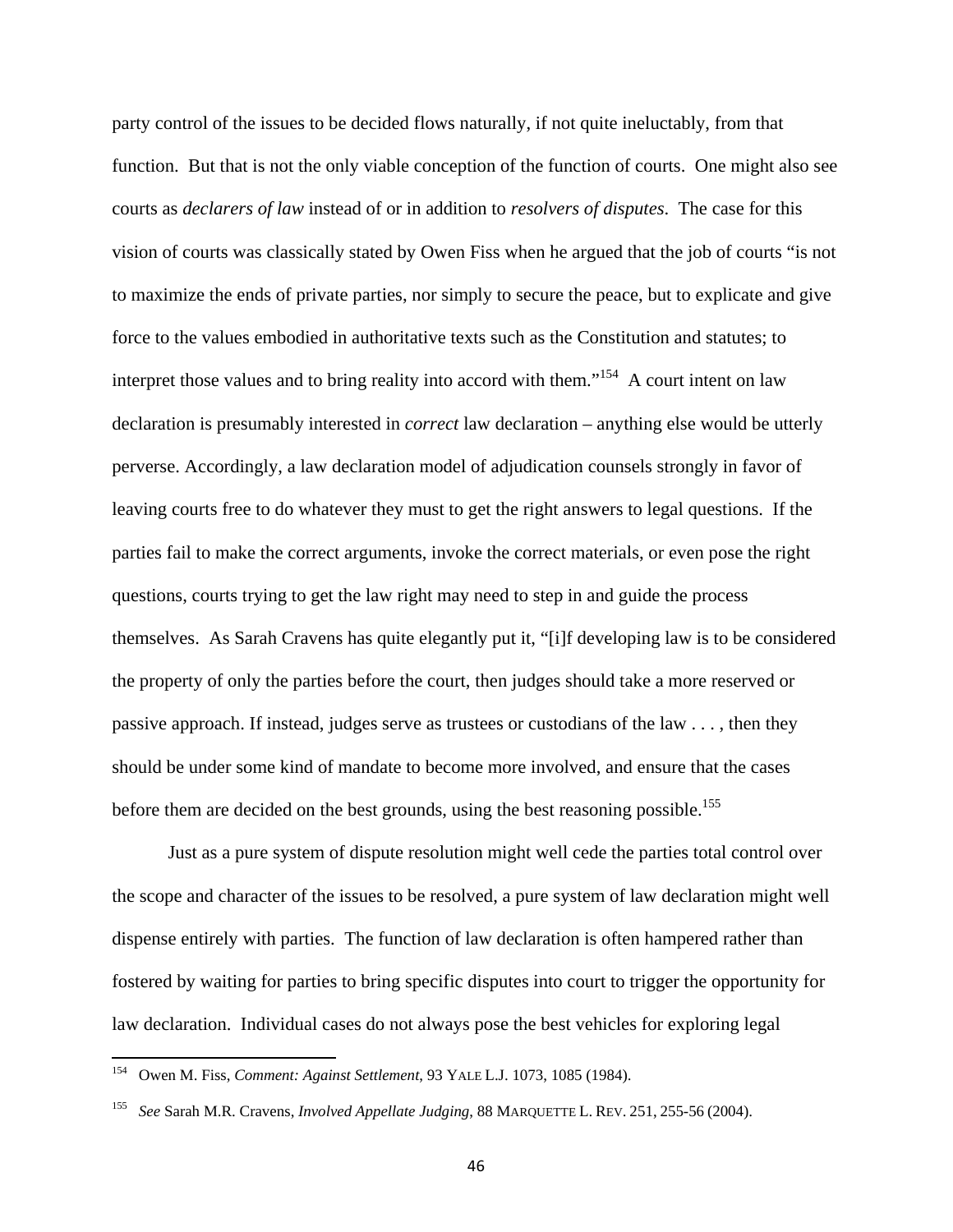questions. If law declaration is the goal, perhaps courts should be modeled more after administrative agencies. Such Declaration Courts, as we might call them, could initiate the equivalent of rulemakings, either on their own or through petitions for rulemaking, and could obtain outside input through the equivalent of notice and comment procedures.<sup>156</sup> Indeed, others have noted that justiciability doctrines, which constrain the ability of courts to engage in law declaration at any time they deem it appropriate, are grounded in an ideology of dispute resolution.157 Pleading rules as well may be the product of viewing courts as mechanisms for dispute resolution.<sup>158</sup>

This conflict between viewing courts as dispute resolvers or seeing them as law declarers has consumed scholars for decades. The poster child for the dispute resolution model is usually Lon Fuller,<sup>159</sup> though it is obvious to anyone who reads Fuller that he did not push the model to anything close to its logical limits.<sup>160</sup> Owen Fiss comes closer to representing the opposite pole, insisting that deciding cases is actually incidental to the primary function of declaring (or perhaps establishing) law.<sup>161</sup> Useful surveys of the contending forces abound,<sup>162</sup> and we do not

<sup>&</sup>lt;sup>156</sup> Such a suggestion is not entirely farcical; some scholars have suggested the possible value of modeling at least some features of judicial decision-making after agency notice-and-comment rulemaking. *See* Michael Abramowicz & Thomas B. Colby, *Notice-and-Comment Judicial Decisionmaking*, 76 U. CHI. L. REV. 965 (2009).

<sup>&</sup>lt;sup>157</sup> *See* Pushaw, *supra* note 73, at 447-450 (linking justiciability doctrines to dispute resolution and arguing that "cases" require different justiciability norms than "controversies" because in the former federal courts are meant to serve a law-declaration function).

<sup>158</sup> *See* Miller, *supra* note 144, at 1263.

<sup>159</sup> *See, e.g.,* Lon L. Fuller, *The Forms and Limits of Adjudication*, 92 HARV. L. REV. 353 (1978).

<sup>160</sup> For an extended discussion of this point, see Robert G. Bone, *Lon Fuller's Theory of Adjudication and the False Dichotomy Between Dispute Resolution and Public Law Models of Litigation*, 75 B.U.L. REV. 1273 (1995).

<sup>161</sup> *See* Owen M. Fiss, *Foreword: The Forms of Justice*, 93 HARV. L. REV. 1, 30 (1979) (describing dispute resolution as "one *consequence* of the judicial decision," but insisting that "the function of the judge — a statement of social purpose and a definition of role — is not to resolve disputes, but to give the proper meaning to our public values").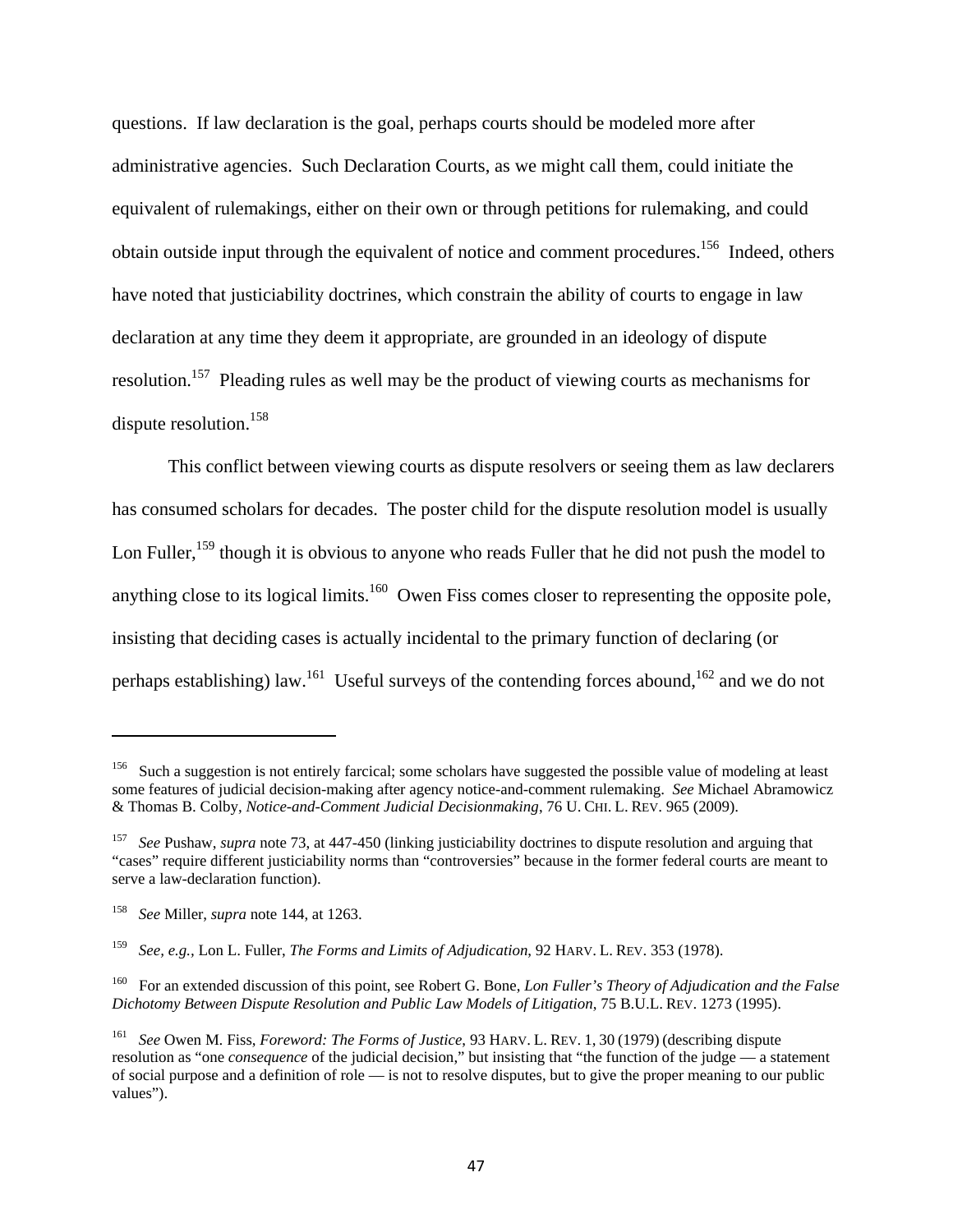need another survey here.

Of course, the American legal system's choice among these models is "all of the above." Our legal system adopts neither a pure law declaration model nor a pure dispute resolution model, but instead reflects strong elements of both models fused into a sometimes muddled and unstable whole. As Amanda Frost aptly describes federal courts, in terms that have broad application to state courts as well, "judges serve a dual role: they must resolve the concrete disputes before them, and yet under the constitutional structure and in the common law tradition they are also expected to make accurate statements about the meaning of law that govern beyond the parameters of the parties and their dispute."<sup>163</sup> Certainly, this is an accurate description of current legal practice. To call it conventional wisdom is an understatement: "Almost everyone today would agree that adjudication is about articulating public norms as well as settling private disputes  $\ldots$ <sup>"164</sup>

But *why* charge courts with the task of articulating norms and announcing propositions of law divorced from the underlying task of dispute resolution, so that they are articulating norms that are not in dispute? No one thinks that arbitration is about articulating public norms; the arbitrator's job is to decide what the parties pay him or her to decide. Why are courts different? One can certainly *describe* courts as "an institutional arrangement for using state power to bring a recalcitrant reality closer to our chosen ideals,"165 but it is much harder to think of good reasons why one would *want* them to serve such a role. And that role is in very strong tension with the

 <sup>162</sup>*See, e.g.*, Frost, *supra* note 110, at 496-98; Oldfather, *supra* note 148, at 139-49

<sup>163</sup> Frost, *supra* note 110, at 452.

<sup>164</sup> Bone, *supra* note 165, at 1326. *See also* Leandra Lederman, *Precedent Lost – Why Encourage Settlement, and Why Permit Non-Party Involvement in Settlements?*, 75 NOTRE DAME L. REV. 221 (1999).

<sup>165</sup> Fiss, *supra* note 159, at 1089.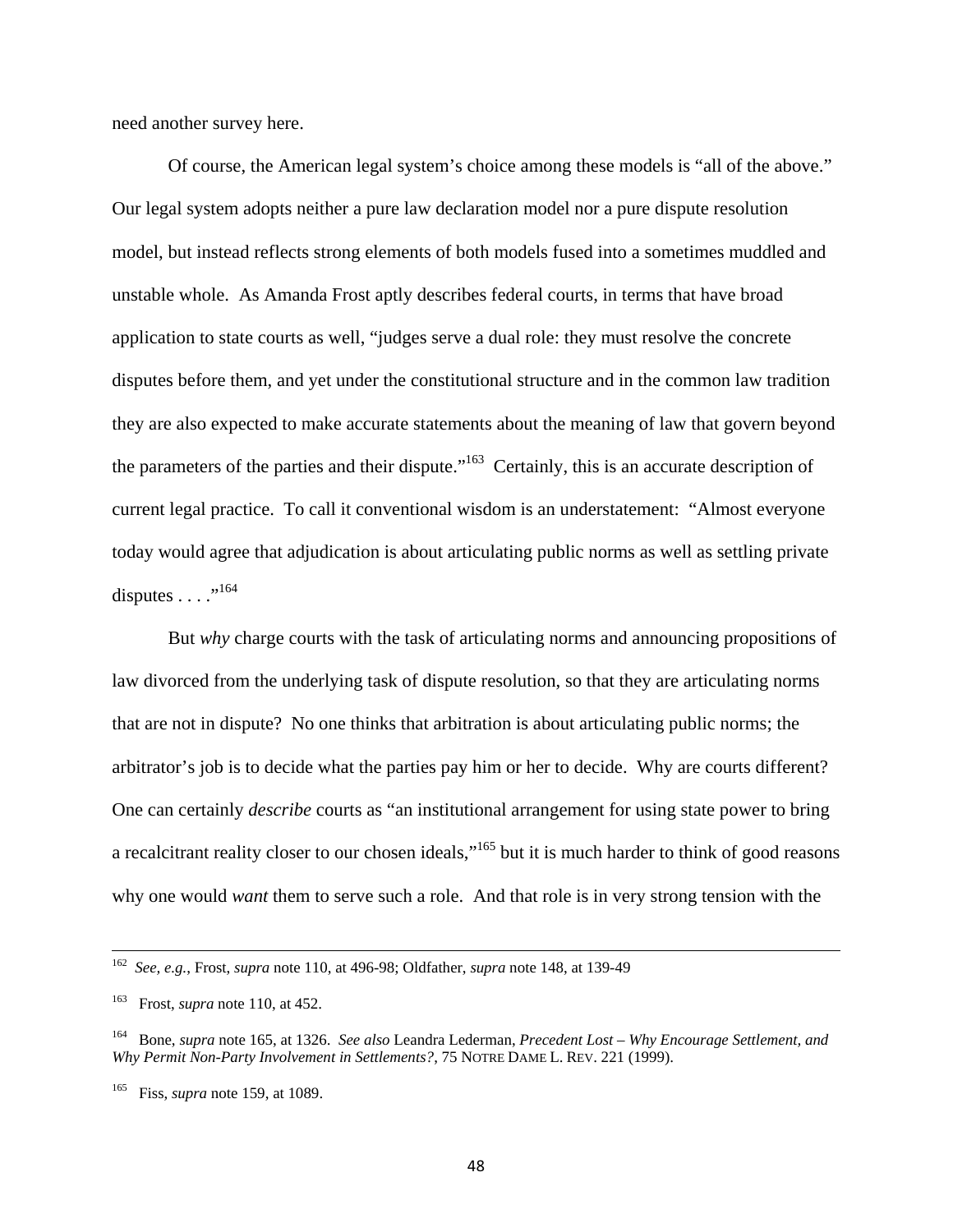role of courts as resolvers of disputes. What induces the legal system to try to meld these roles instead of playing out the logical implications of one or the other?

#### b. *Legal Externalities*

One plausible reason for not letting parties govern their own affairs, in life as well as law, is externalities. It makes sense for third parties to intervene when the behavior of first and second parties adversely affects the third parties. If the manner in which a dispute between A and B is resolved affects C, one should not be surprised when C shows up at the door asking for a role in structuring that resolution.

The most direct way in which dispute resolution can affect third parties is through precedent: if the way that A and B resolve their dispute shapes the way that C and D must, in the future, resolve theirs, perhaps there are reasons not to let A and B completely control the contours of their dispute.<sup>166</sup> The third-party effects of precedent seem to be the overwhelming reason that scholars (or at least scholars who do not fully share Professor Fiss's jurisprudential outlook) have put forward to justify a departure from a strict party-controlled dispute resolution model. As the irrepressible Amanda Frost puts it, "In a legal system in which appellate opinions not only establish the meaning of law, but do so through precedent that binds future litigants, courts cannot cede to the parties control over legal analysis."<sup>167</sup>

To the contrary, I think that they can indeed cede such control without dispensing with

<sup>&</sup>lt;sup>166</sup> Indeed, there may even be due process considerations if litigation between two parties effectively determines the rights of third parties who are not participants in the dispute. *See* Amy Coney Barrett, *Stare Decisis and Due Process,* 74 U. COLO. L. REV. 1011 (2003).

<sup>167</sup> Frost, *supra* note 110, at 453. *See also* Cravens, *supra* note 160, at 255.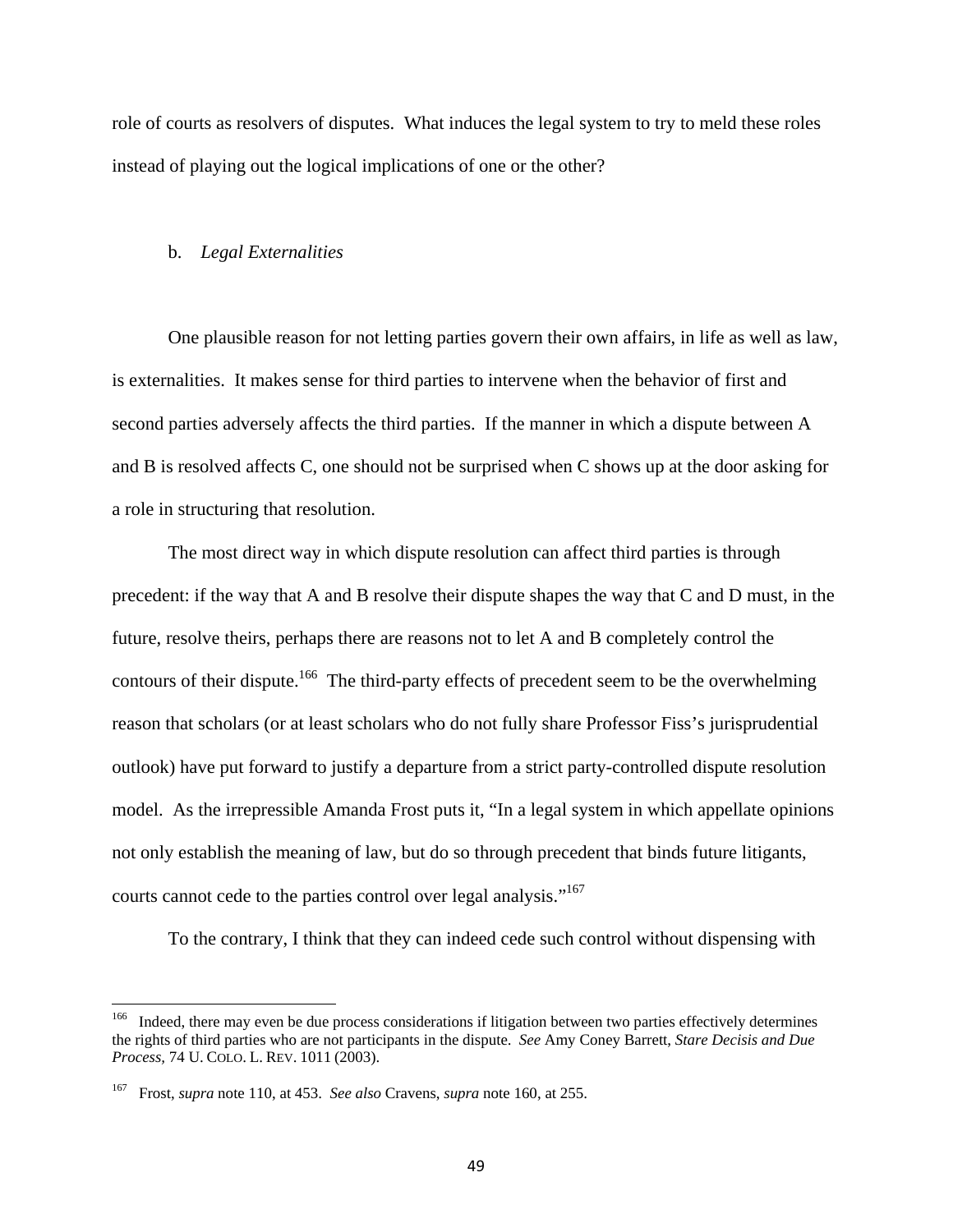the practice of precedent,<sup>168</sup> though it might mean re-conceiving precedent a bit. Under a relatively modest re-conceptualization, the costs of applying precedent would be somewhat higher than is characteristic of the current system. Under a more fundamental reconceptualization, the strength and role of precedent would be substantially less than is often the case under current norms. In either case, the role of precedent turns out to depend on prior conceptions of the appropriate roles of parties and courts in determining applicable law. Put simply, the third-party effects of precedent pose a jurisprudential problem for a disputeresolution model of adjudication only on a view of precedent that itself is grounded in a lawdeclaration model of adjudication. A dispute-resolution approach to precedent, by contrast, simply does not present the third-party problems that might lead one to qualify a disputeresolution model of adjudication. A full treatment of this issue is far beyond the scope of this Article – and probably beyond the scope of any article that I am likely ever to write -- so my aim here is only to sketch out some of the relevant considerations and hope that others better versed in jurisprudence can carry the water further.

It is possible to view precedents as though they are quasi-statutes. On such a model, when a court decides a case, it announces a general principle of law, which principle is then applied deductively to a range of subsequent cases that fall within its compass. The decision that announces the legal principle is taken as having settled the meaning of the relevant law (whether

<sup>168</sup> In previous works, I have strongly questioned the role of precedent in federal constitutional (and statutory) decision-making, suggesting that anything beyond a very weak, qualified use of precedent as a possible source of knowledge about the law is affirmatively unconstitutional. *See* Gary Lawson, *Mostly Unconstitutional: The Case Against Precedent Revisited,* 5 AVE MARIA L. REV. 1 (2007); Gary Lawson, *The Constitutional Case Against Precedent,* 17 HARV. J.L. & PUB. POL'Y 23 (1994). My arguments here, however, cover contexts far beyond federal constitutional and statutory claims, and in those contexts, such as garden-variety common law decision-making, those arguments have no force or application. Indeed, in unpublished work with Steve Calabresi, I have vigorously defended a judicious use of precedent in common-law adjudication. So none of my arguments here depends on a suspicion or criticism of precedent per se, even if I am inclined to indulge such suspicions or criticisms in limited contexts.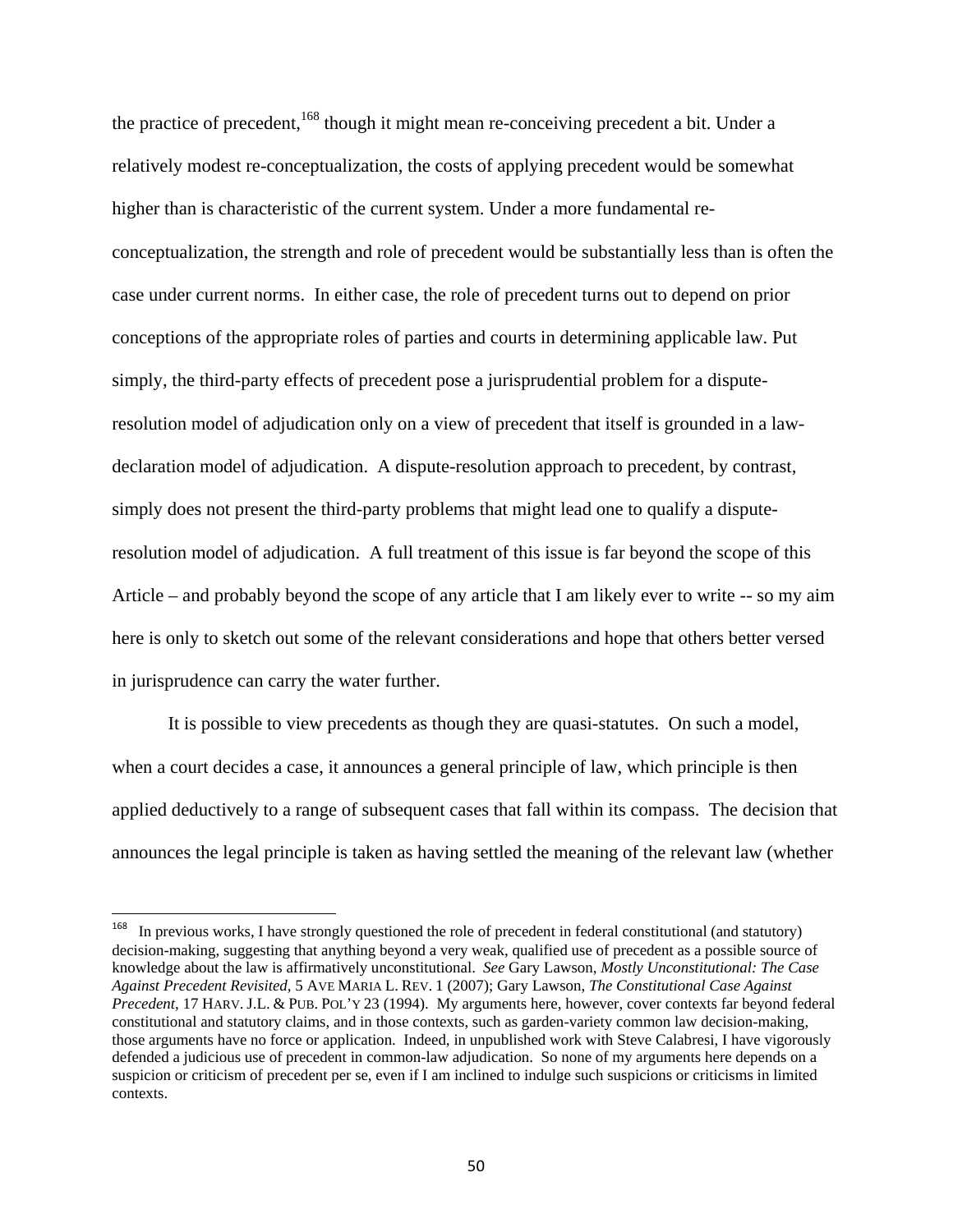the law is a constitutional provision, a statute, or a common law norm does not matter for this purpose). That is largely how precedents are treated in modern law. A good percentage of contemporary legal disputes focus almost entirely on the meaning of judicial decisions, on the assumption that once that meaning is established, the decision of the case will follow as a matter of course.

Such a practice makes sense on a law-declaration model of adjudication. If the purpose of courts is to announce principles of law, the clearer and more sweeping the principles, the better, all else being equal. Indeed, settling legal meaning may be, at least for some people, the ultimate normative ground for the courts' law-declaration function.<sup>169</sup> And to the extent that precedents serve this legislative-like function of definitively resolving future cases, the thirdparty effects are quite evident. The more that precedents work like statutes, the less sensible it seems to allow parties to control the issues or materials that courts decide. Legal pronouncements contained in precedents are only as good as the foundations on which they rely. It would be possible for courts to say that their precedents are only valid on the anterior legal assumptions made by the parties, but that view seriously erodes the settlement value of precedent. If parties are free to re-litigate precedents by re-litigating the legal foundations that underlie the particular legal norms at issue, precedents will have at most a weak effect on future cases. But if the courts have independently satisfied themselves that the foundations of the primary legal pronouncement are sound before issuing them, then those foundations are, in essence, part of the precedent, and the primary legal pronouncement can have broad, binding effect.

This "settlement of the law" view of precedent thus leads directly to the rule against

<sup>169</sup> *See* Larry Alexander & Frederick Schauer, *On Extrajudicial Constitutional Interpretation*, 110 HARV. L. REV. 1359, 1371-76 (1997).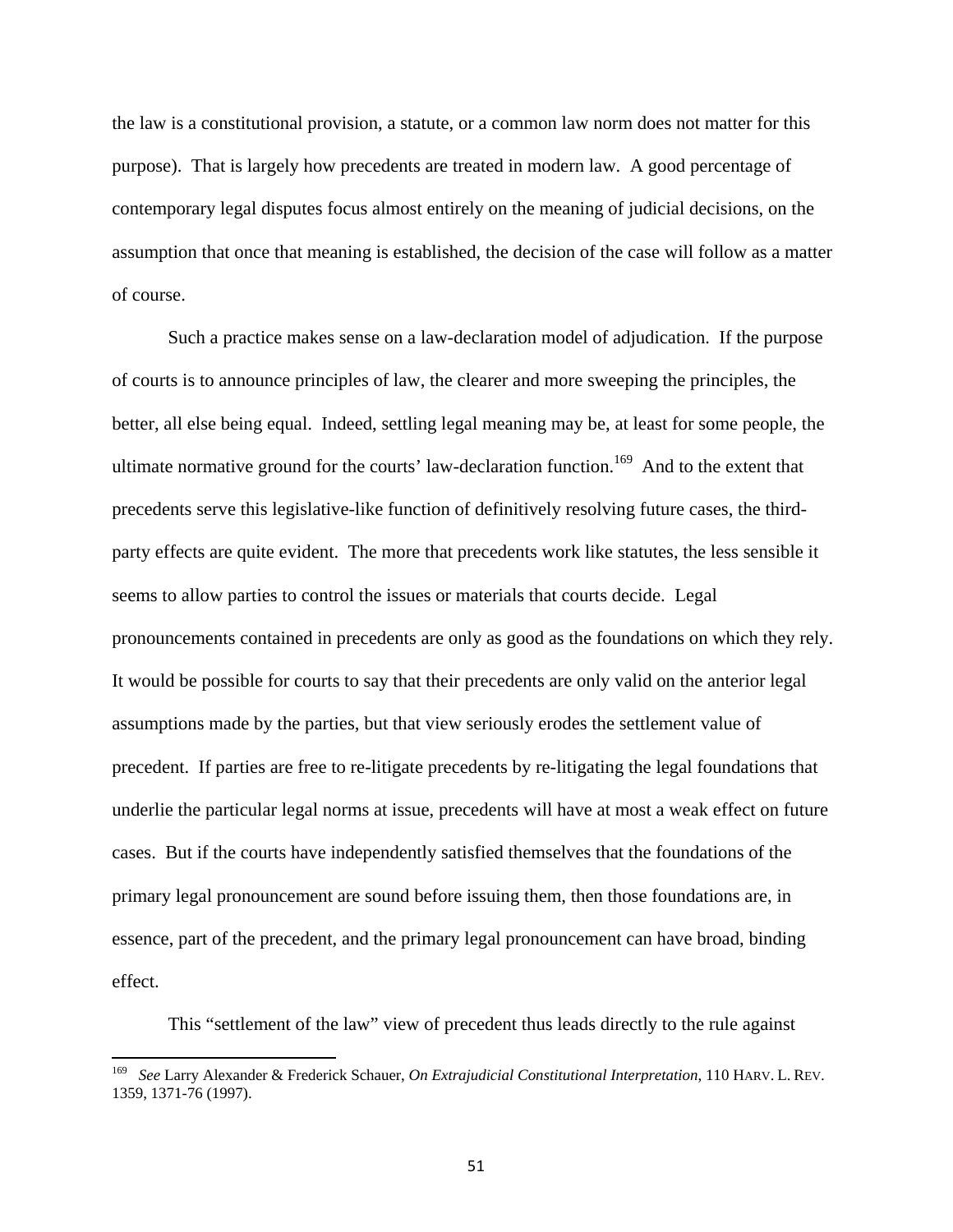accepting party stipulations about the law. If those stipulations are considered binding in future cases, the parties will effectively have settled not only their own dispute but the future disputes of non-parties as well. And if they are instead considered binding only on the parties and court in a particular case but not in future cases, it must be open to future parties to re-examine those stipulated premises, in which case the precedent is of only minimal value to the legal system (though perhaps not zero value if the stipulated premises are unlikely to be challenged). Accepting party stipulations of fact does not have the same consequences, because the legal rule can have a settlement function even if it is based on false assumptions about the case in which it is announced. At a minimum, it could settle future cases in which those false factual assumptions turn out to be true. Courts may have other reasons for not accepting factual stipulations, but promoting the societal settlement function of adjudication is not among them.

This quasi-legislative view of precedent, however, is not the only way in which one might weave precedent into a legal system. Indeed, it is an impoverished way to view precedent in many respects. First, it is far from obvious that settlement of the law is an affirmative good. The American system of separation of powers and federalism rather plainly assumes, at least to some extent, that it is not, on the theory that bad settlements can often be more harmful than leaving the law unsettled.<sup>170</sup> Second, if settlement of the law is the goal, it is hardly obvious that giving precedential effect to judicial decisions is the right way to accomplish it, particularly in a system with a multi-layered judiciary. Third, and most pertinent here, this view of precedent undermines the most important jurisprudential feature of precedent: its role as a source of otherwise inaccessible, socially dispersed information.

To explore this informational role for precedent, which is inspired (even if not actually

<sup>170</sup> *See* Gary Lawson, *Interpretative Equality As a Structural Imperative (Or "Pucker Up and Settle THIS!")*, 20 CONST. COMMENTARY 379 (2003).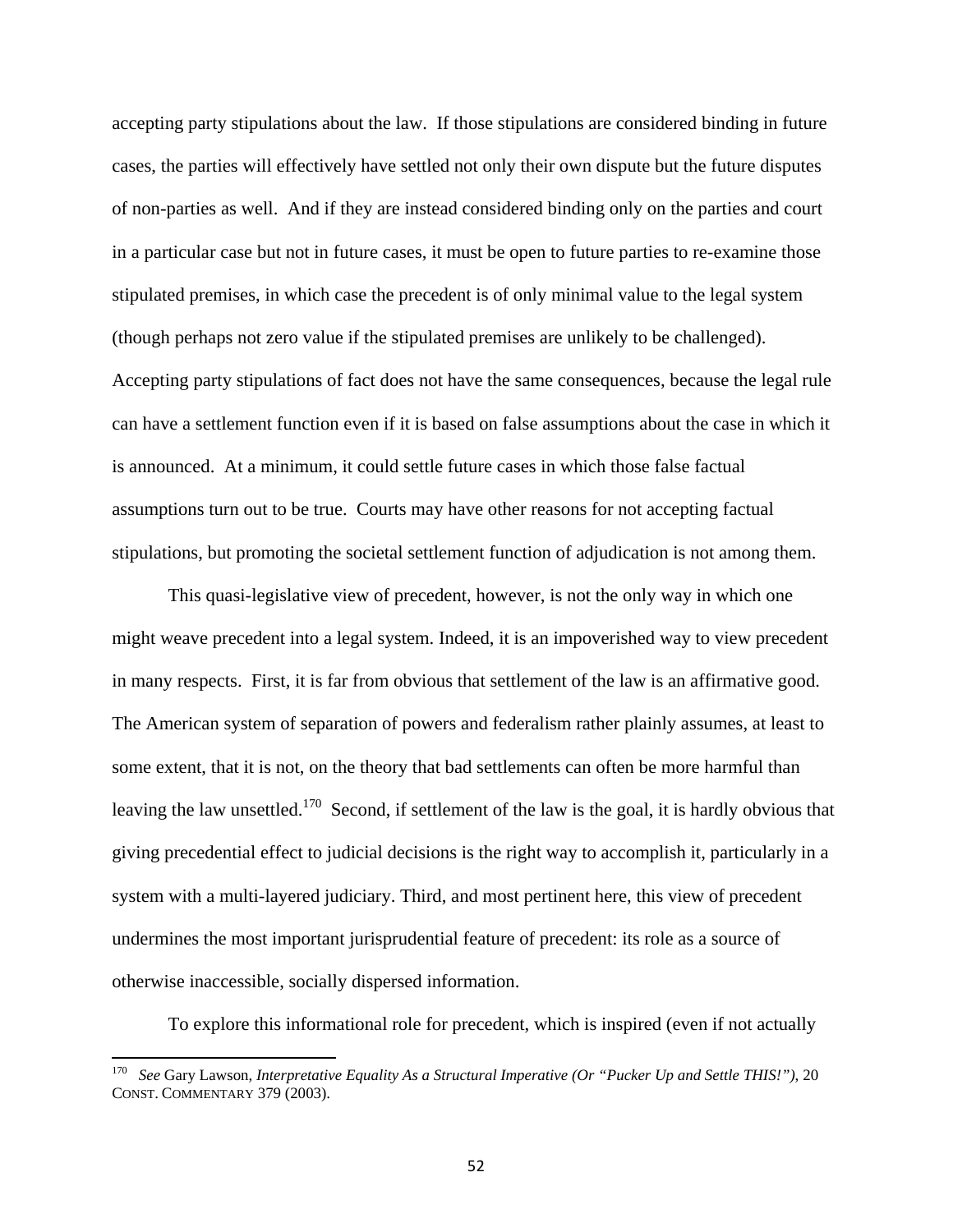endorsed) by F.A. Hayek,<sup>171</sup> would require a separate work. For now, it will have to suffice to say that precedents can reflect contributions to legal knowledge, just as money prices can reflect contributions to economic knowledge. But just as one would never make resource-allocation decisions based on a single price without considering the larger context of prices in which it is situated, it makes little sense to draw strong conclusions about law from a single precedent without considering how that precedent fits into a larger context of other precedents and other sources of knowledge. On this model, precedent is a *process* of considering and evaluating decisions made in concrete contexts across an entire legal system, possibly over a very long period of time. The generality and authoritativeness of a precedent may not appear until a large number of cases have accumulated reflecting and applying the norm contained in the precedent. Such a view of precedent does not provide the settlement function afforded by seeing precedents as quasi-legislative enactments. But then a system of competitive prices does not provide the settlement function afforded by a monopoly. Monopolies have the non-trivial virtue of reducing price dispersion and its associated search costs. That is not a convincing argument in favor of monopolies, and the diminished settlement value of a system of informational precedent is not a convincing argument in favor of treating court decisions as generally binding declarations of law.

Within an informational system of precedent, there is nothing wrong with accepting party stipulations on both fact and law. Any decision entered in such a case will be a "precedent" only in an incremental sense and therefore "binding" (or, more precisely, relevant and persuasive) only when those stipulated foundations are not challenged or altered in subsequent cases. That is fine on a model of precedent that is looking to individual cases not to establish sweeping norms but rather to make possibly quite modest contributions to a store of legal knowledge that is

<sup>171</sup> *See* FRIEDRICH A. HAYEK, LAW, LEGISLATION AND LIBERTY: RULES AND ORDER (1973).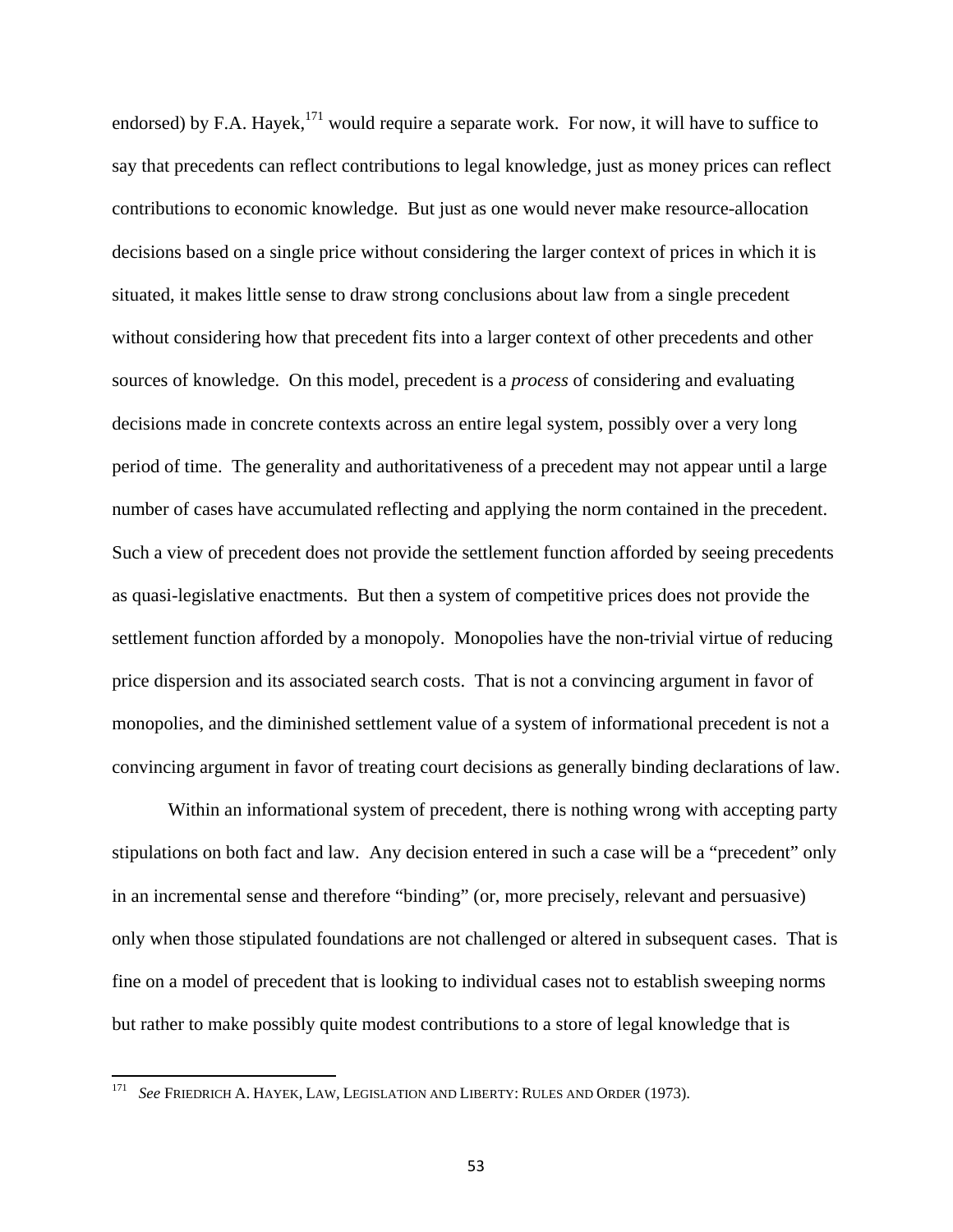expected to accumulate and grow over time.

If that model of precedent seems too thin, it would be possible to have a stronger doctrine of precedent melded to a party-oriented theory of litigation that accepts stipulations of law, but at some non-trivial cost to the legal system. One could treat prior decisions as controlling *unless* the legal conclusions of the precedent court were shaped in some important respect by party stipulations of law. If stipulations lay behind the precedent, then either the precedent must be discounted to some degree or those stipulations would need to be examined to determine if the precedent court's legal conclusions would likely have been different had the correct background law been applied. Whether one is attempting to uncover the legal foundations of precedents or attempting to formulate an appropriate discount rate for precedents that might rest on incorrect stipulations of law, the obvious effect is to increase the costs of invoking precedent. Whether those costs are worth the benefits of party control of litigation is a question that may be impossible to answer without a metric for comparing the relevant costs and benefits, which I do not have.

One should not overstate the differences between law-declaration and dispute-resolution models of litigation. A dispute-resolution model of law leaves plenty of room for law declaration by courts. Anytime that parties disagree on a legal proposition, the court will have to make a decision about that proposition, and that decision may well have system-wide effects. The question is not whether courts should abandon the enterprise of independent law-declaration; the question is whether they should do so in the limited class of cases in which parties explicitly agree on certain legal propositions essential to their cases. My limited point here is that one cannot say "no" based on the external effects of precedent without begging vital questions about the proper role of precedent in adjudication. And by the same token, one cannot say "yes"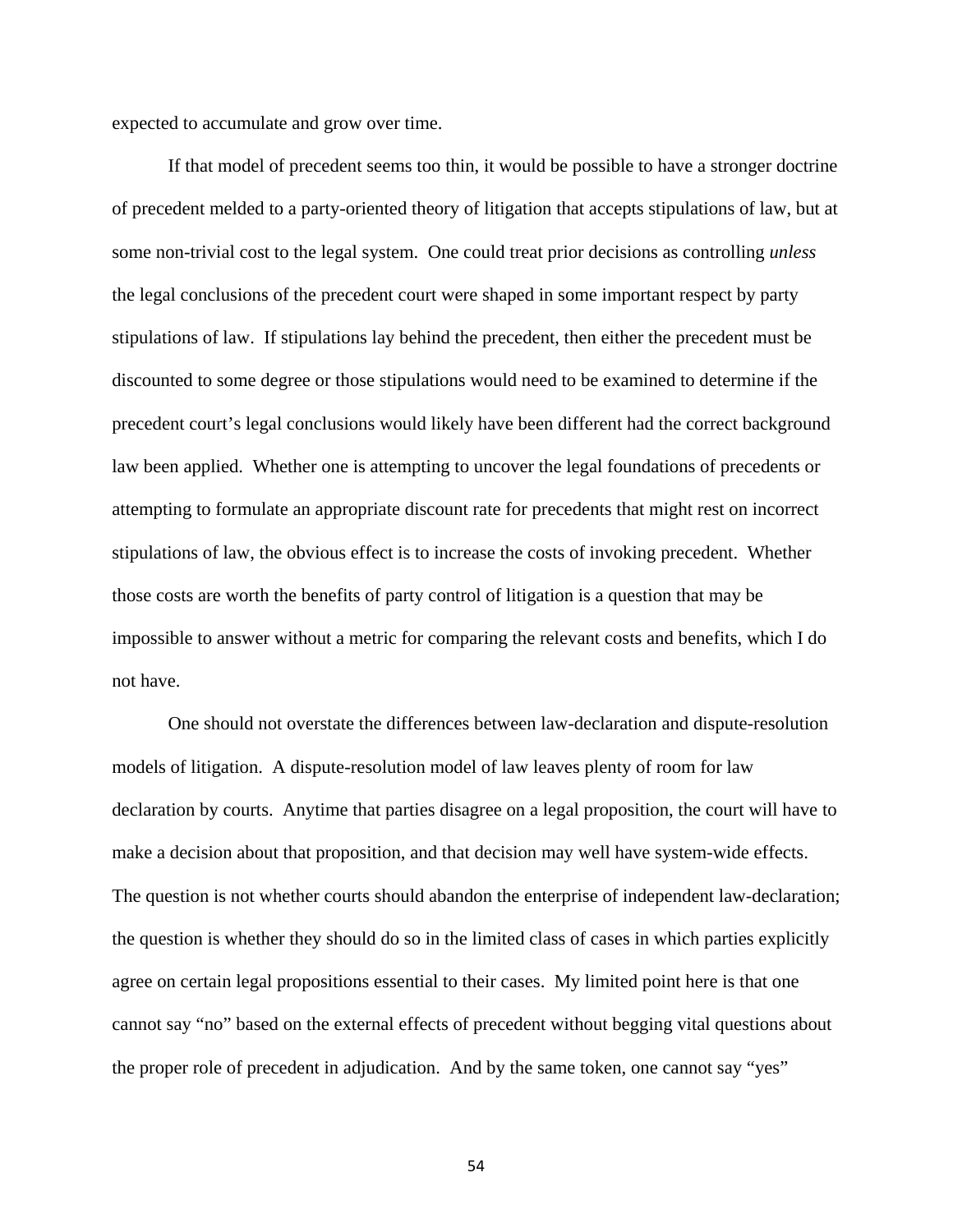without giving some thought to the likely implications of that answer for the role of precedent in adjudication.

#### *c. Other Grounds*

While the third-party effect of precedent seems to the be the leading reason offered for not ceding parties full control of the legal contours of their disputes, it is not the only reason conceivable or that has been advanced. Indeed, Amanda Frost has recently assembled a variety of reasons why, at least under certain circumstances, she thinks it appropriate for courts to conduct independent legal analysis in the face of party agreement. To be sure, she was not focusing specifically on situations where the parties have expressly stipulated to the law, so some of her arguments are not a perfect fit with the issues raised here. But she has done an impressive job of mustering a wide range of arguments that potentially bear on these issues, and it is worthwhile to examine them.

Professor Frost's arguments fall into four main categories, one of which can easily be expanded to encompass some other important concerns as well. In her view (and that of others), courts need to maintain control over the law applicable to their cases to preserve their power and duty to say what the law is, to keep control over their interpretative processes, to maintain their decisional independence, and to safeguard both their own judicial powers and the legislative powers of lawmaking bodies. Alone or in combination, these arguments are not decisive against a party-centered approach to adjudication and its accompanying sympathy for legal stipulations.

#### 1. *Law Declaration*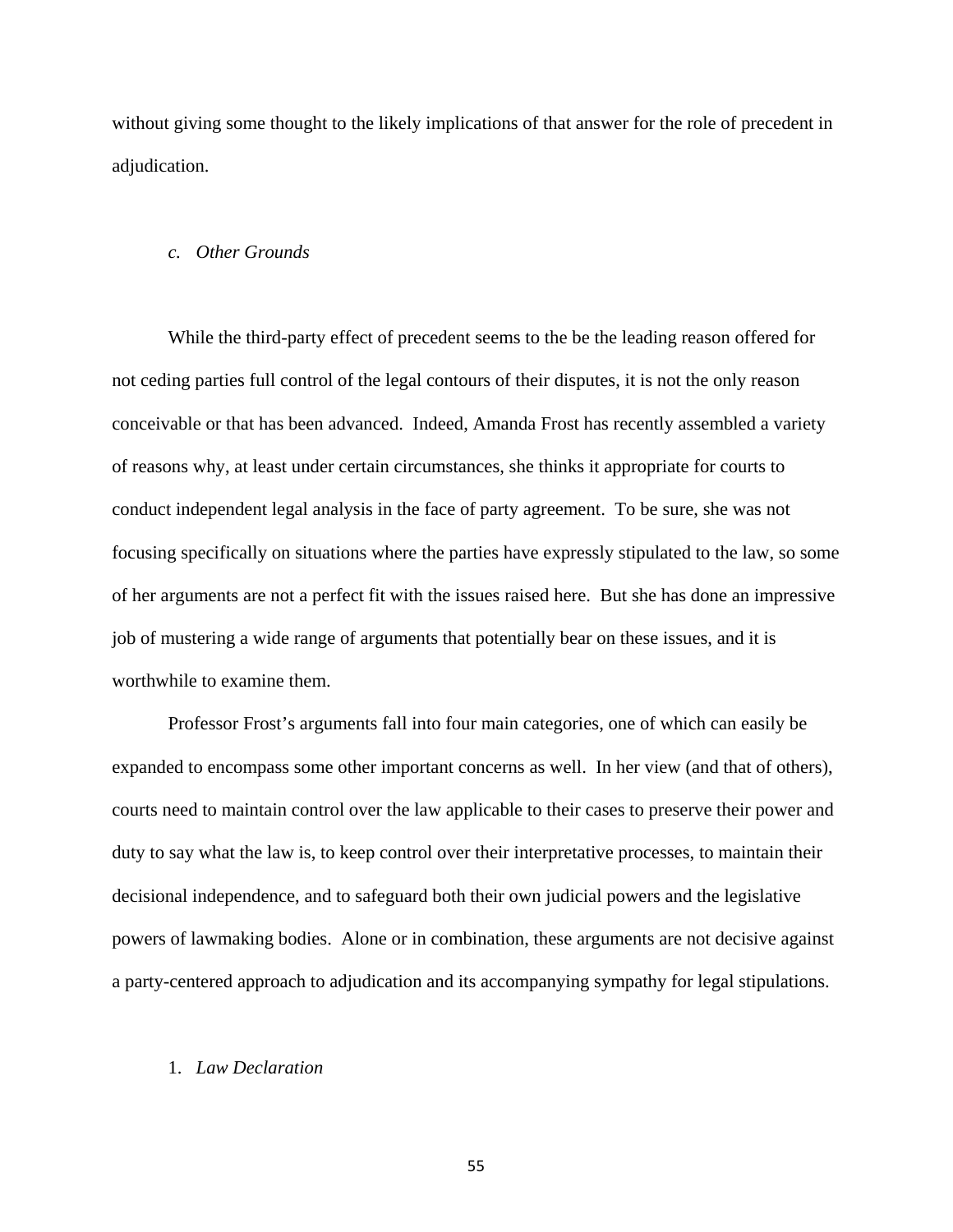One of the most famous lines in American law is the statement in *Marbury v. Madison* that courts have "the power and duty to say what the law is."<sup>172</sup> In the context of the case, the statement makes perfect sense. Congress and the President had previously determined, at least implicitly, that it was constitutional to vest the Supreme Court with original jurisdiction in mandamus cases such as William Marbury's claim for his commission.<sup>173</sup> The question for the Court was whether those prior determinations were conclusively binding on courts or whether the Court could make its own judgment, independently of the other national departments, on the meaning of the applicable law. *Marbury* said, quite sensibly, that federal courts are not so bound because their "judicial Power" to decide cases includes, as a necessary component, the power and duty to determine the applicable law. Accordingly, the Court was free to decide for itself whether the statute or the Constitution, assuming a conflict between the two, was the paramount governing law.

Nothing in this discussion speaks to legal stipulations when jurisdiction is not at stake. If the only parties to the case were Congress and the President, and they all agreed on relevant legal propositions, then it would raise the question whether the courts could or should interject a different view of the law. But that is not what happened in *Marbury*. Moreover, the issue addressed by the Court in *Marbury* was jurisdictional: if the Court truly had no power to hear the case, then it needed simply to establish that fact and say no more. Even if all of the parties wanted the Court to decide the case on the merits, if the Court truly believed that it had no

  $172$  5 U.S. (1 Cranch) 137, 177 (1803).

 $173$  In fact, it is questionable whether any such determination was made, even implicitly, as it is doubtful whether the Judiciary Act of 1789 actually purported to create such original jurisdiction in the Supreme Court. For a brief account of the scholarly debate over Chief Justice Marshall's interpretation of Section 13 of the Judiciary Act in *Marbury*, see Edward A. Hartnett, *Not the King's Bench*, 20 CONST. COMMENTARY 283, 286-90 (2003). I take the Court's decision at face value here.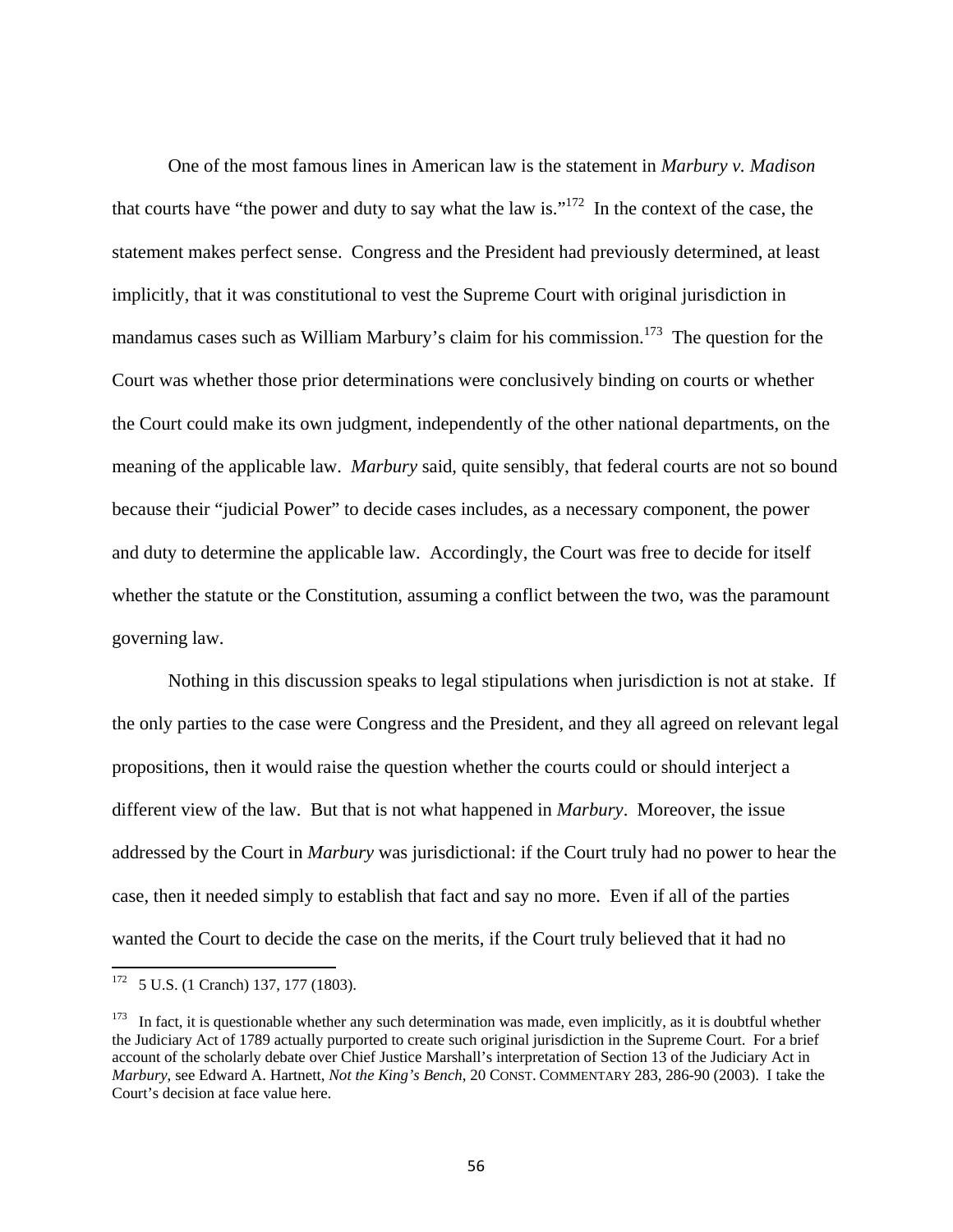jurisdiction, then that is the one context in which party stipulations of law should not be accepted even under a party-centered adjudicative model.

*Marbury* today is often taken to stand for very different claims, including at the extreme the claim that legal pronouncement by federal courts are hierarchically superior to, rather than (as *Marbury* actually decided) coordinate with, the legal views of other federal officials, state officials, or private citizens.<sup>174</sup> This vision of judicial supremacy has no foundation in the Constitution or the decision in *Marbury* (though some have tried, unsuccessfully in my view, to ground it in foundational principles of jurisprudence<sup>175</sup>). *Marbury* grounded the judicial power and obligation to state the law – a power nowhere expressly granted by the Constitution – in the more basic power to decide cases.<sup>176</sup>

Once one takes a sweepingly broad view of judicial power, it is not difficult to find in that "power" an active role for judges in determining law even in the face of party agreement. Professor Frost takes that leap, moving from (1) *Marbury* to (2) the claim that "[l]ocating the answer to disputed questions of law is one of the federal judiciary's essential functions"<sup>177</sup> to (3) the conclusion that "[w]hen the parties fail to fully and accurately describe applicable legal standards, the norm against judicial issue creation comes into conflict with the judiciary's law pronouncement power."178 But all of this begs the question whether the federal judiciary in fact

178 *Id.* at 472.

<sup>174</sup> The poster child for this position is *Cooper v. Aaron*, 358 U.S. 1 (1958), with its bald declaration that "the federal judiciary is supreme in the exposition of the law of the Constitution," *id*. at 18, and that Supreme Court decisions are therefore "the supreme law of the land." *Id*. Professor Frost appears to accept that judicial supremacist position. *See* Frost, *supra* note 109, at 472 (saying that, until they are overridden by statutes or constitutional amendments, "judicial pronouncements are the law for all the citizens to follow".

<sup>175</sup> *See* Alexander & Schauer, *supra* note 174.

<sup>176</sup> For a correct account of *Marbury*, see Michael Stokes Paulsen, *The Irrepressible Myth of* Marbury, 101 MICH. L. REV. 2703 (2003).

<sup>177</sup> Frost, *supra* note 110, at 471.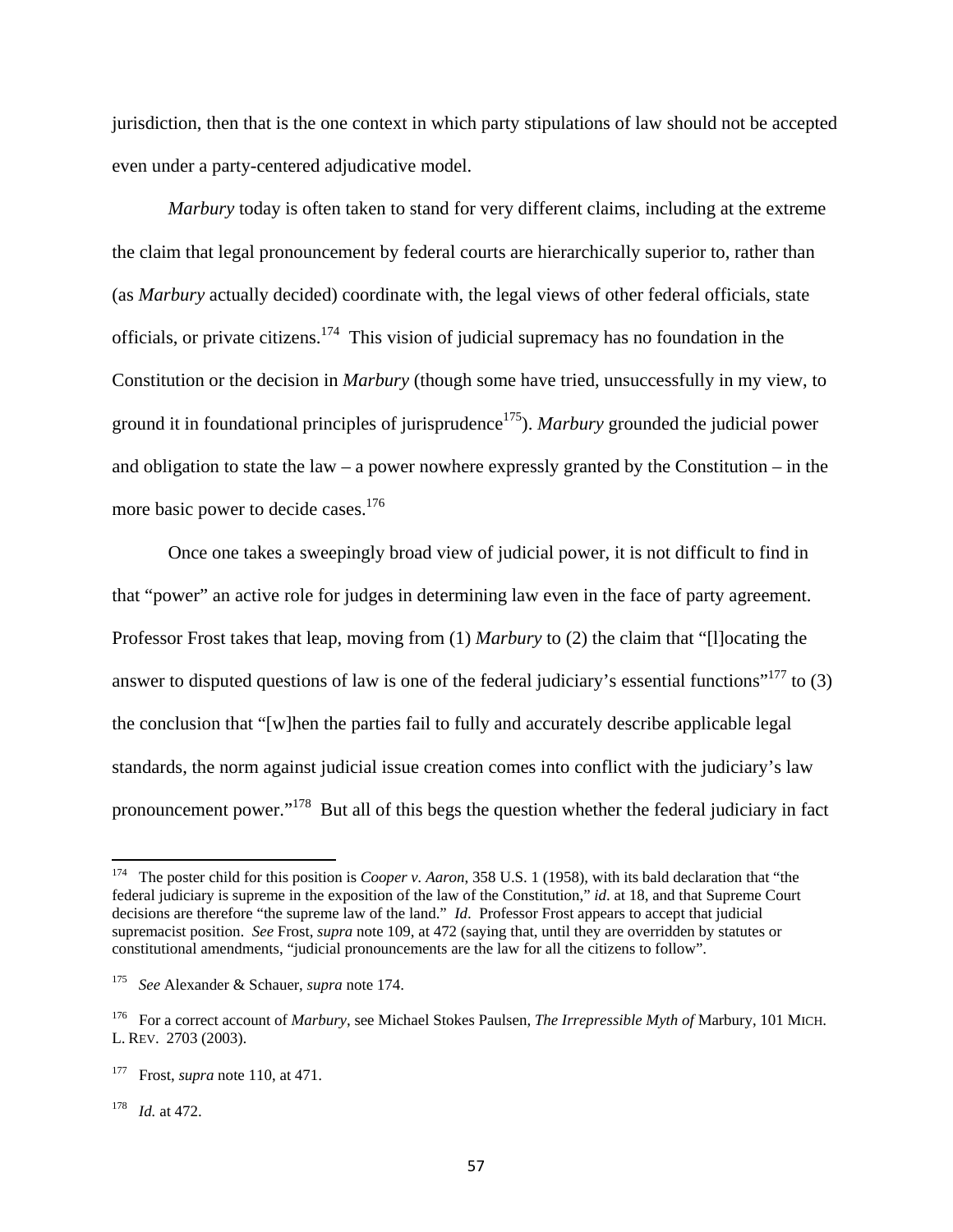has a "law pronouncement power," separate and apart from its case-deciding power, as an "essential function[]." It is certainly possible to hold and defend that view; I daresay it is by far the majority view among members of the American legal community. Such a view, however, requires independent support from some other argument besides itself.<sup>179</sup>

Professor Frost writes that "[i]f litigants could constrain courts through their own truncated or inaccurate depictions of the meaning of statutes, constitutional provisions, and the like, they could effectively wrest this task away from the courts, putting federal judges in the impoverished role of picking and choosing from among the litigants' interpretations of the law, rather than their own."<sup>180</sup> Take away the word "impoverished," and I would say "right on!" If one believes that litigation is about courts choosing among arguments and proofs presented by parties rather than objectively determining right answers, then that is precisely what courts should do. Professor Frost has elegantly described the (widely held) view that courts should control the law-finding process in litigation, but she has not actually argued for it in anything other than a question-begging fashion.

#### 2. *Interpretative Method*

<u> 1989 - Johann Stoff, amerikansk politiker (d. 1989)</u>

<sup>&</sup>lt;sup>179</sup> Professor Pushaw has argued that law declaration was an expected function of federal courts, especially in federal question, admiralty, and foreign dignitary cases. *See* Pushaw, *supra* note 73, at 476=83. But while this may establish that there should be different justiciability requirements for different classes of disputes in federal courts, it does not speak to whether courts may or should disregard party agreement on questions of law. Law declaration is absolutely a crucial aspect of the judicial function whenever the parties disagree about the applicable law. That does not make courts law declarers first and dispute resolvers second, nor does it say to prefer the first role over the second in the event of conflict. *See* David E. Engdahl, *Intrinsic Limits of Congress' Power Regarding the Judicial Branch*, 1999 B.Y.U. L. REV. 75, 149 n.278.

<sup>&</sup>lt;sup>180</sup> Frost, *supra* note 110, at 474 (deciding cases based on the parties' arguments and proofs "would transform the federal courts from the third branch of government responsible for declaring the meaning of law into a private arbitration service working for the parties and no one else").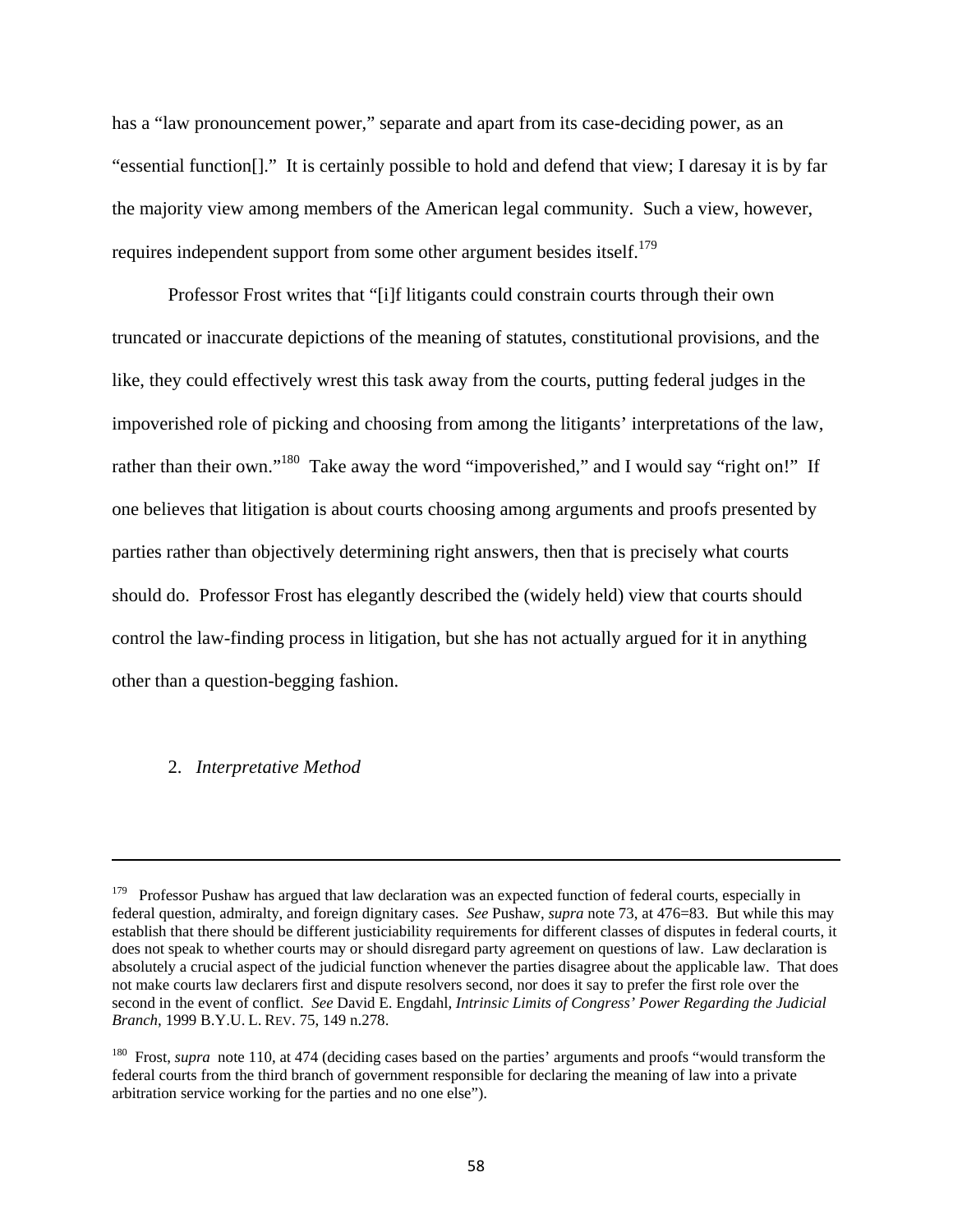One of the most important legal questions at issue in every case is how legal questions should be decided. In order to defend a proposition of law, one must have some interpretative methodology that prescribes how legal propositions are properly defended. Oftentimes, choosing the appropriate methodology is the decisive legal issue in a case. Accordingly, the power and duty to select and apply interpretative methodologies when needed for the disposition of a case is as much an implied component of the judicial power as is the power and duty to establish the law.

What if the parties stipulate to the appropriate interpretative methodology in a case? Can the parties agree, for instance, that their statutory dispute will be resolved solely on the basis of plain meaning (perhaps to avoid the mutual costs of exhaustively canvassing the legislative history, just as parties can sometimes stipulate to facts to avoid the mutual costs of determining the truth)? Would a court in such a case be bound to accept the parties' agreed-upon methodology?

On a party-centered view of adjudication, it is hard to see why not. Agreeing on legal methodology is no different in principle from agreeing on the meaning of a statute or the bindingness of a precedent. And indeed, Professor Frost's principal argument against letting parties control methodology through stipulation is the same as her argument against letting parties directly determine substantive law: it would "let litigants control an essential aspect of the judicial function."<sup>181</sup> Again, this argument simply begs the question. It is entirely persuasive for anyone who already believes in a law-declaration model of courts, but it provides only selfreferential reasons for holding that belief in the first place.

Professor Frost does, however, add a twist that can easily be extended into a broader

<sup>181</sup> *Id.* at 479.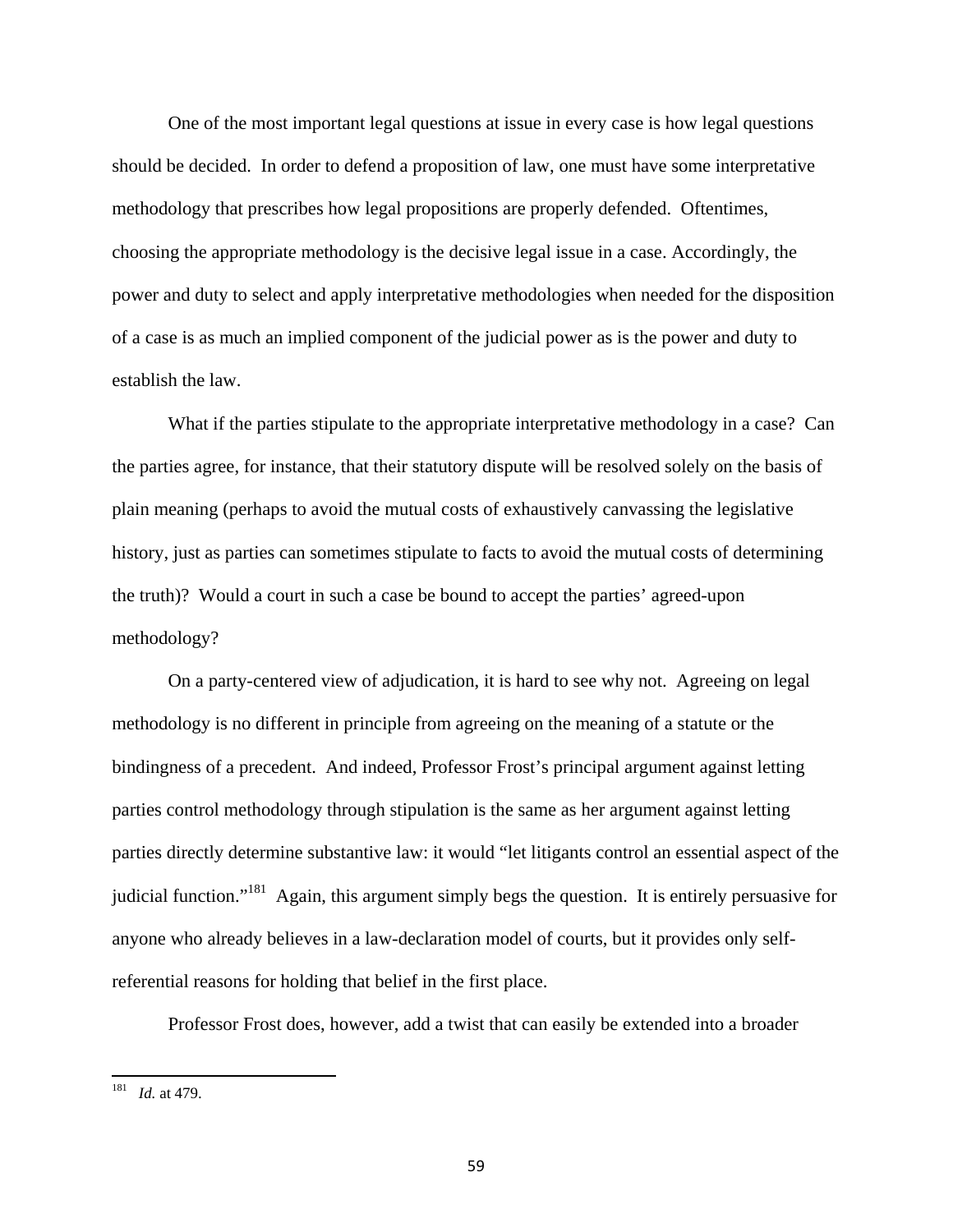argument against party control of legal methodology. She points out that certain methodological principles are employed by courts to protect system-wide values, and specific parties may have no interest in promoting those values in any particular case. As an example, she invokes the avoidance doctrine, which counsels courts to (mis?)construe ambiguous statutes to render them, as much as possible, in accordance with rather than contrary to the Constitution.182 In *Free Enterprise Fund,* Justice Breyer pointed out that by assuming that SEC commissioners are removable only for cause without examining the statutory basis for that claim, the Court traded what could have been a decision on statutory grounds for a decision on constitutional grounds, in apparent disregard of at least one variant of the avoidance canon.<sup>183</sup> Numerous other canons of construction also have substantive aims, such as preserving federalism or protecting the public fisc.<sup>184</sup> Litigants may have no interest in serving those values if they get in the way of a decision that both litigants want. As Professor Frost correctly points out,  $185$  deciding cases as the parties want them decided can often result in broader assertions of judicial power than courts would prefer to exercise if they could choose the terms of decision for themselves.

Framed in this way, the argument is an extension of the previous argument from externalities. Precedent is the most obvious third-party effect of judicial decisions, but perhaps substantive canons reflect other potential system-wide effects that are supposed to affect individual cases but which will not necessarily enter into the calculus of litigating (and stipulating) parties. And once one focuses on those effects, others can readily come to mind.

<sup>182</sup> *Id*.

<sup>183 561</sup> U.S. at – (Breyer, J., dissenting). Avoidance can involve construing statutes to avoid constitutional issues, and it can also involve choosing to decide statutory questions before addressing constitutional issues.

<sup>184</sup> For an enlightening discussion of substantive canons, and the difficulties of defending many of them, see Amy Coney Barrett, *Substantive Canons and Faithful Agency*, 90 B.U.L.REV. 109 (2010).

<sup>185</sup> *See* Frost, *supra* note 110 at 481-82.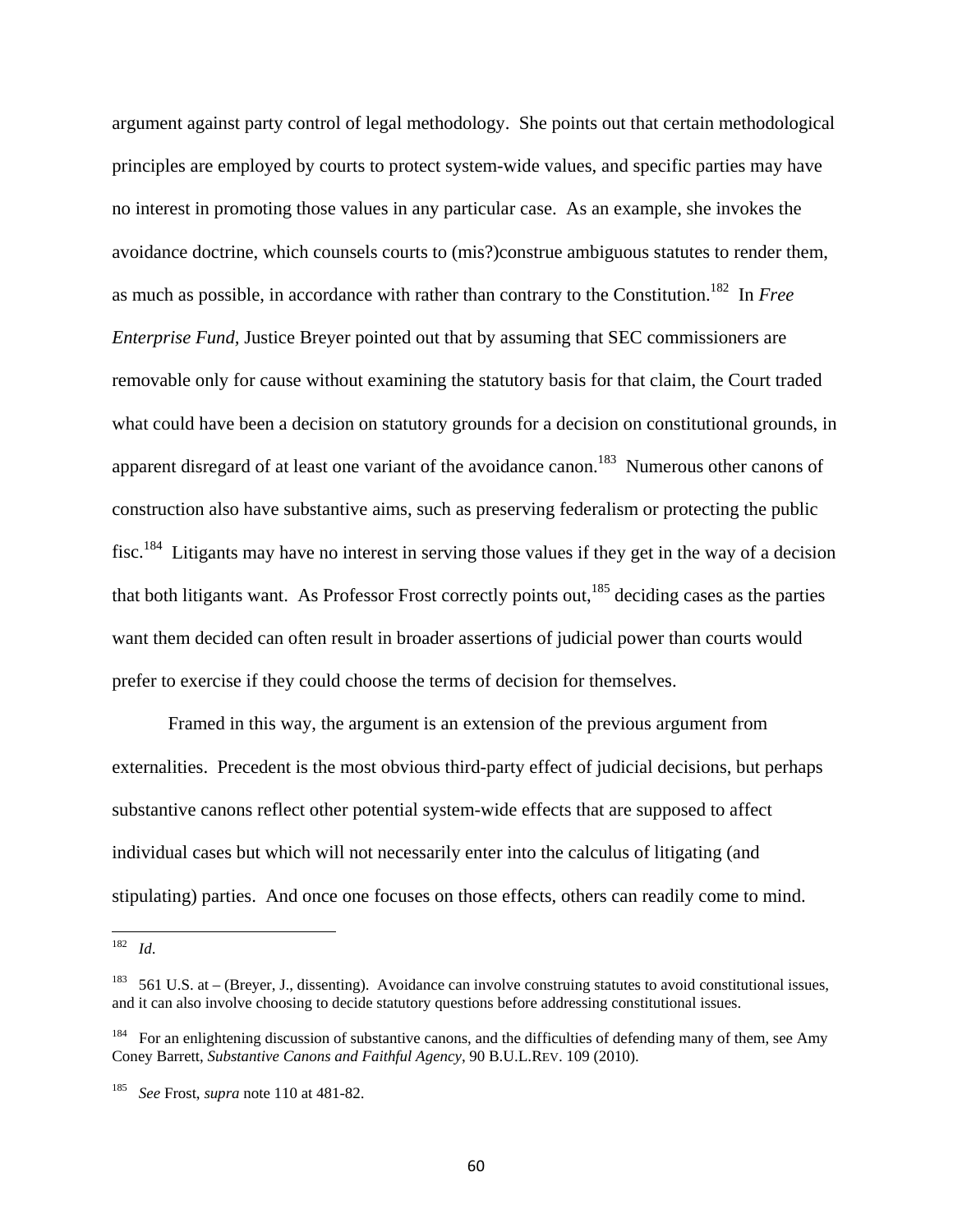The parties will not always choose to focus on issues that are easiest for courts to decide. Stipulations, either of law or fact, can make the courts' work more difficult rather than easier if it trades agreement on relatively straightforward issues for disagreement on relatively complex ones. Because courts are publicly funded, litigants do not bear the full costs of their use of the court system, so perhaps there are institutional reasons for refusing to yield complete control over the legal process to parties.

This is, to my mind, the strongest argument against full party control of litigation through legal stipulations. Note that, unlike the argument from precedent, it is also an argument against full party control of litigation through factual stipulations, which have the same potential to increase costs to courts and to direct decisions in ways that benefit the parties but not the system as a whole. But the appropriate solution to the undoubted problem of externalities is not necessarily to take away party control, just as the appropriate solution to economic externalities is not necessarily to abolish property. Even if one thinks that the costs (however measured) of those externalities exceed the benefits (however measured) of party control of litigation, perhaps those externalities could instead be internalized. For example, if party stipulations increase rather than decrease the costs to the court system, why not simply make parties pay those costs by allowing courts to charge the parties for such stipulations? The parties can then decide whether the stipulations are worth the candle.<sup>186</sup> With respect to system-wide values embodied in substantive canons: under a party-centered view of litigation, the precedential effect of any decision that implicates those values is limited by the underlying agreement of the parties. Of course, in a system that treats precedents as quasi-legislative enactments, it is important to make

<sup>&</sup>lt;sup>186</sup> Coming up with an appropriate fee schedule is not a simple or costless task. But figuring out under existing law whether to accept party agreement on a legal question, such as the continuing vitality of existing precedent, is no picnic either. Decisions are never costless.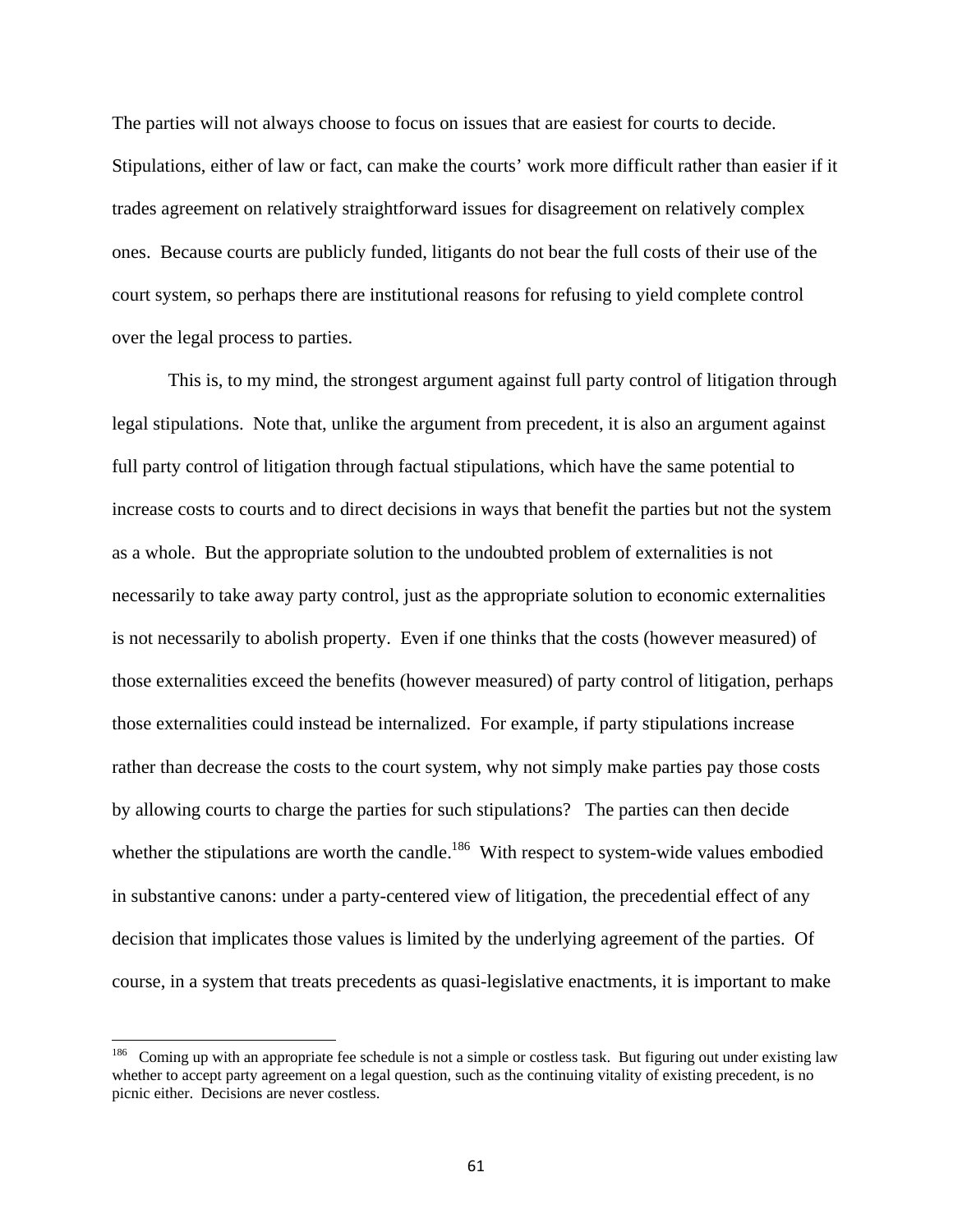sure that those precedents protect values that the parties may not care about very deeply. But any such system has already abandoned party-centrism as a guiding norm.

If the question is whether to make marginal moves towards or away from party control in a system that tries to accommodate both a dispute-resolution and a law-declaration model of courts, Professor Frost has raised critical considerations that bear on that question. But if one is looking more broadly at the two models, there is no general "argument from externalities" that counsels strongly against (or for) a focus on dispute resolution.

# 3. *Judicial Independence*

Professor Frost suggests that restricting courts only to those legal matters actually in dispute would undermine the independence of the judiciary.<sup>187</sup> This claim is hard to fathom. It is true that giving full effect to legal stipulations allows the parties to manipulate the issues decided by courts. But why is that a problem, much less a threat to judicial independence? Professor Frost suggests that it could, in some sense, conscript courts into endorsing legal and policy positions not reflective of either the actual law or the judges' own views.<sup>188</sup> It is difficult to see how that can be the case if the decision is based on a stipulation. Acceptance of a stipulation is acceptance of party agreement, not an endorsement of the substance of the stipulation. Of course, if one somehow equates judicial independence with the very idea of courts as law-declarers, then accepting legal stipulations plainly undermines judicial "independence" so defined. But that is an odd conception of independence.

 187 *See* Frost, *supra* note 110, at 483.

<sup>188</sup> *See id*.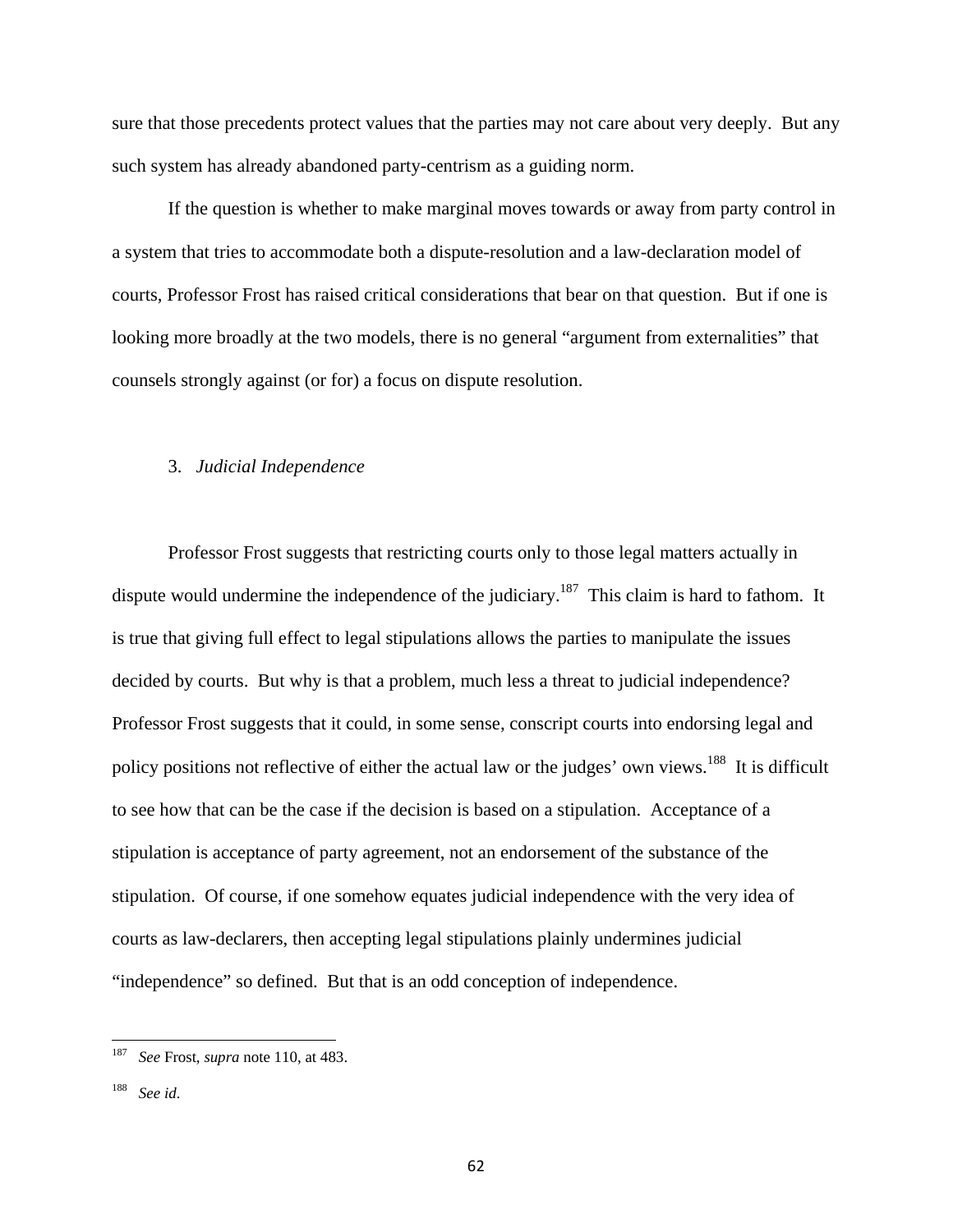In the end, the argument seems to rest on a notion that judicial independence, *from all possible controlling influences*, is a good thing. That is a hard position to maintain. To be sure, judicial independence from *other governmental actors* is a good thing for a wide range of reasons, and certainly one would want judicial independence from the influence of *one party* to a dispute. But when *all of the parties* agree on the appropriate "influence," it is hard to see how that is any threat either to courts or to the legal system as a whole.

# 4. *Safeguarding Power*

Suppose that Congress enacts a flagrantly unconstitutional law, but all of the parties choose to accept that law as valid for purposes of their case. If courts accept the parties' stipulation of constitutionality, haven't the courts let Congress exceed its constitutional jurisdiction? Isn't that just as serious a problem as the courts exceeding their own jurisdiction? $189$ 

On a dispute-resolution model, no, it is not serious at all. Courts do not exist to police the actions of other governmental actors. Courts exist to decide cases. In the course of deciding cases, courts must determine the applicable law. If one of the parties – be it the government or a private citizen – thinks that a governmental act, such as a statute, bolsters its case, the party is free to raise that act as a relevant source of law. If the other party argues that the statute is in fact unconstitutional and the court agrees, the statute is given no effect in the particular adjudication. That is it. The court's decision that the statute is unconstitutional does not delete the statute from the United States Code or state statute books. The President would not commit an impeachable

<sup>189</sup> *See id*. at 487.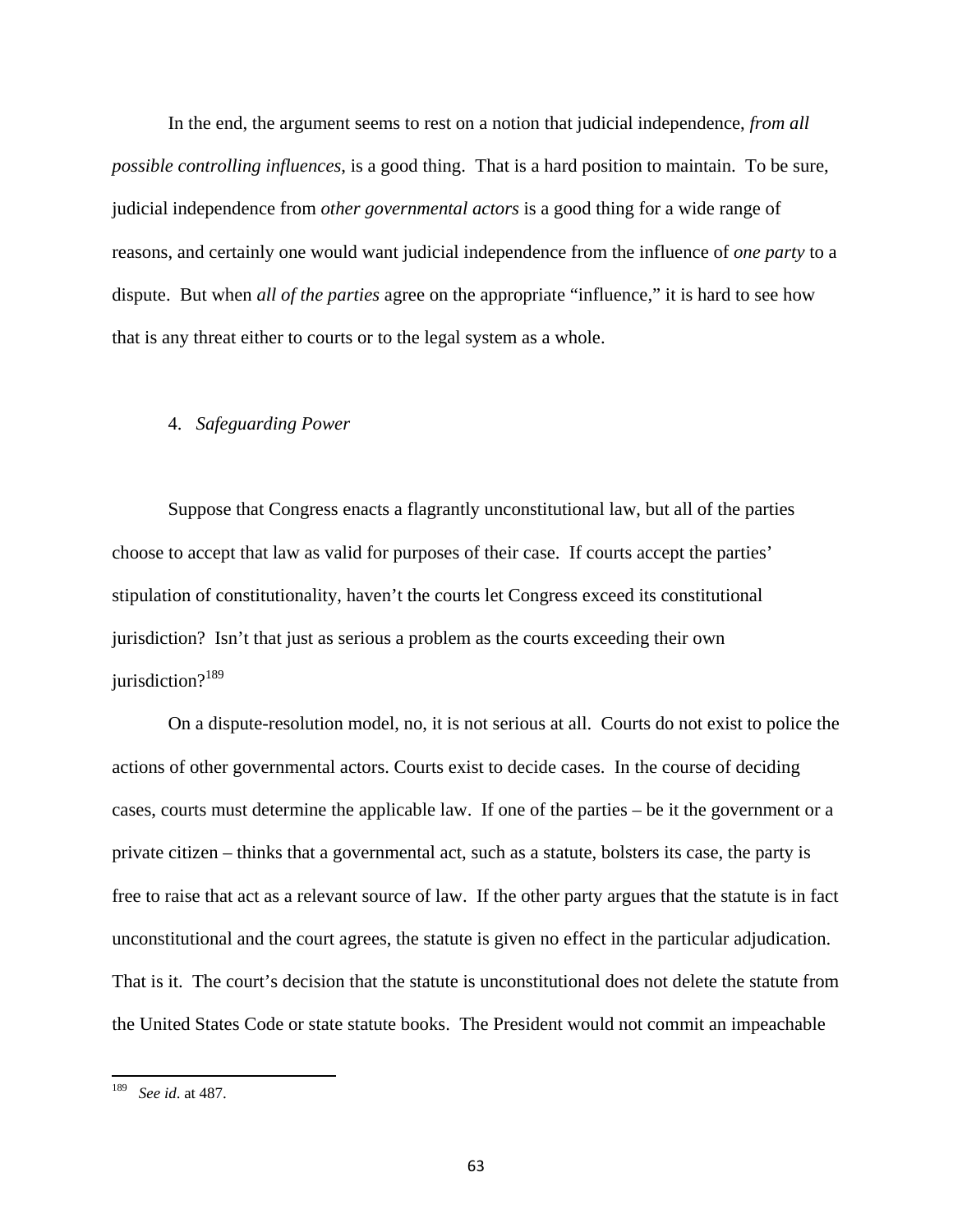offense by attempting to enforce the "invalidated" law if the President genuinely believed that the court was clearly wrong.<sup>190</sup> The statute simply fails to operate if challenged in a particular case. If the statute is *not* challenged, so that all parties are willing to accept the law as valid, there is no deep jurisprudential problem with deciding the case on that assumption.

To be sure, that may mean that Congress (or the President, or a State, or a prior court) may, at least for the moment, get away with acting unconstitutionally. So what? It is not the job of courts "to check overstepping by the political branches  $\dots$ ."<sup>191</sup> That is the job of voters (or armed revolutionaries). The job of courts is to decide cases and, where necessary, to determine the applicable law. Where the applicable law is settled by agreement, it is not necessary to determine it.

\* \* \*

The dispute resolution and law declaration models of adjudication are both coherent models. Each model can spin out implications for the design of legal institutions and the appropriate rules for litigation. A reasonable person, and a reasonable judge, could choose either model with a considerable measure of intellectual integrity. The underlying choice is largely normative, which makes it time for this author, who is no philosopher, to stop talking about it.

Of course, to spin out coherent polar models of adjudication is not to say that one must

<sup>&</sup>lt;sup>190</sup> To be sure, Professor Frost is correct that "[s]cholars generally agree that the executive has to obey Supreme Court pronouncements about the meaning of the Constitution, even when the executive disagrees with the Court." *Id*. at 489. I respectfully dissent. *See* Gary Lawson, & Christopher D. Moore, *The Executive Power of Constitutional Interpretation,* 81 IOWA L. REV. 1267 (1996) (arguing that the President has no obligation to afford even modest deference to Supreme Court opinions,and that he may, and indeed must, defy even specific judgments which the President believes are clearly mistaken)*.* For an even more extreme dissent than mine, see Michael Stokes Paulsen, *The Most Dangerous Branch: Executive Power to Say What the Law Is*, 83 GEO. L.J. 217 (1994).

<sup>191</sup> Frost, *supra* note 110, at 489.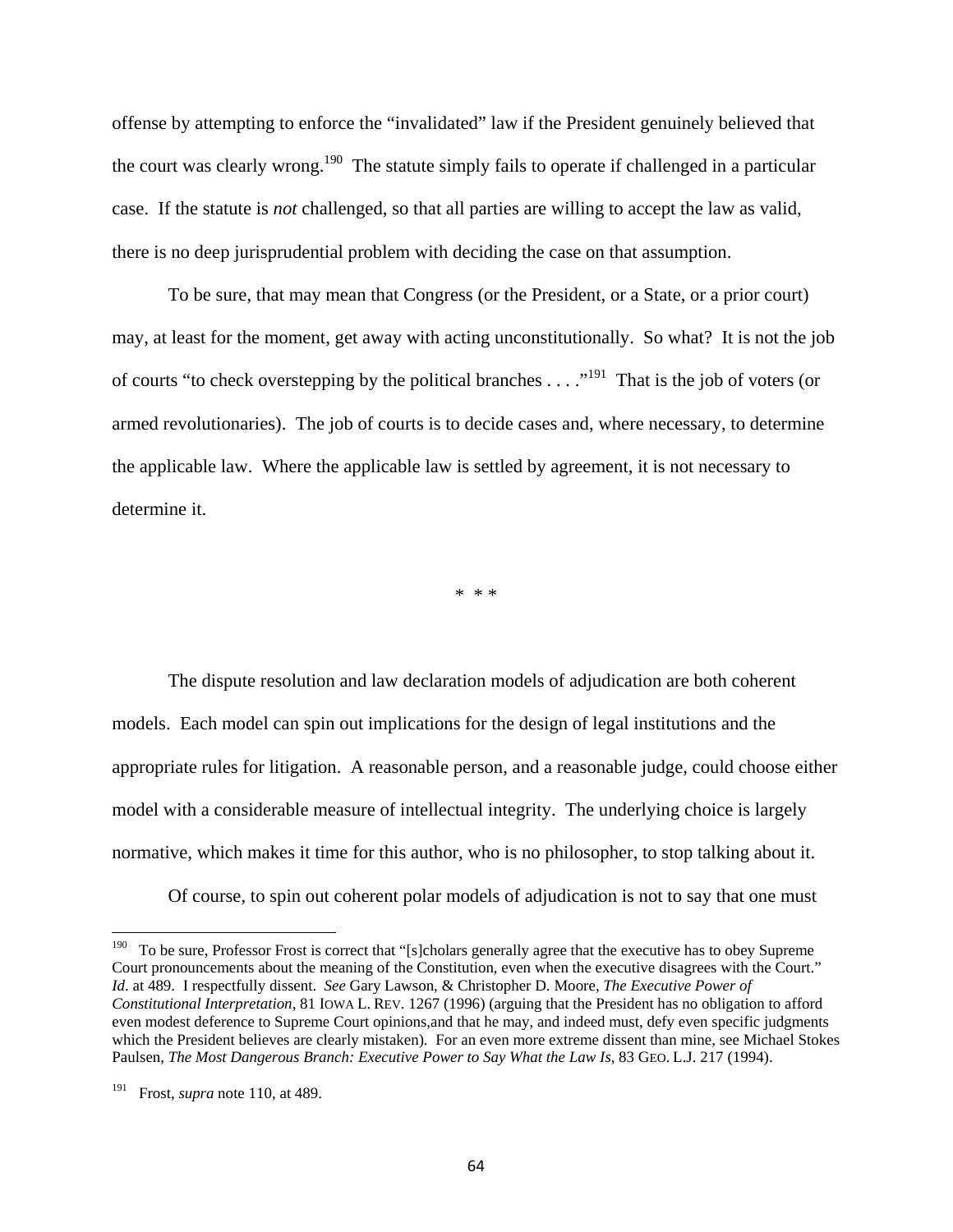necessarily choose only at the poles. The American legal system obviously pays homage at different points to both models. And there is no doubt that on a dispute resolution model courts will decide issues of law and on a law declaration model (at least one that is not a pure rulemaking system) courts will decide cases. The problem, however, is that those models point in very different directions on a wide range of issues crucial to the structure of adjudication. It matters where one puts the emphasis. One can view courts as deciding matters of law as an incident to their case-deciding function or one can view them as deciding cases as an incident to their law-declaring function. If one puts both functions on an equal footing, then there must be some means for determining when the one function or the other will serve as the foundation for a particular practice. Again, my goal here is not to tell anyone which choice to make, though I have made no secret of my preference. My goal is to identify the implications and consequences of those approaches. One of the most important consequences is the extent to which courts should consider themselves bound by legal stipulations made by parties. The majority opinion in *Free Enterprise Fund* chose to accept those stipulations, and it thereby chose to accept a role as essentially a publicly-paid arbitrator. That is a perfectly noble role to serve, to which anyone spared a duel by the existence of the court system can attest. It is no less noble even though the Court is not remotely going to accept the full range of consequences that flow from that role. But it might be nice to see some of those consequences at least acknowledged.

#### IV

The choice between a dispute-resolution and a law-declaration role for courts has many collateral consequences. The dispute resolution model calls for an incremental view of precedent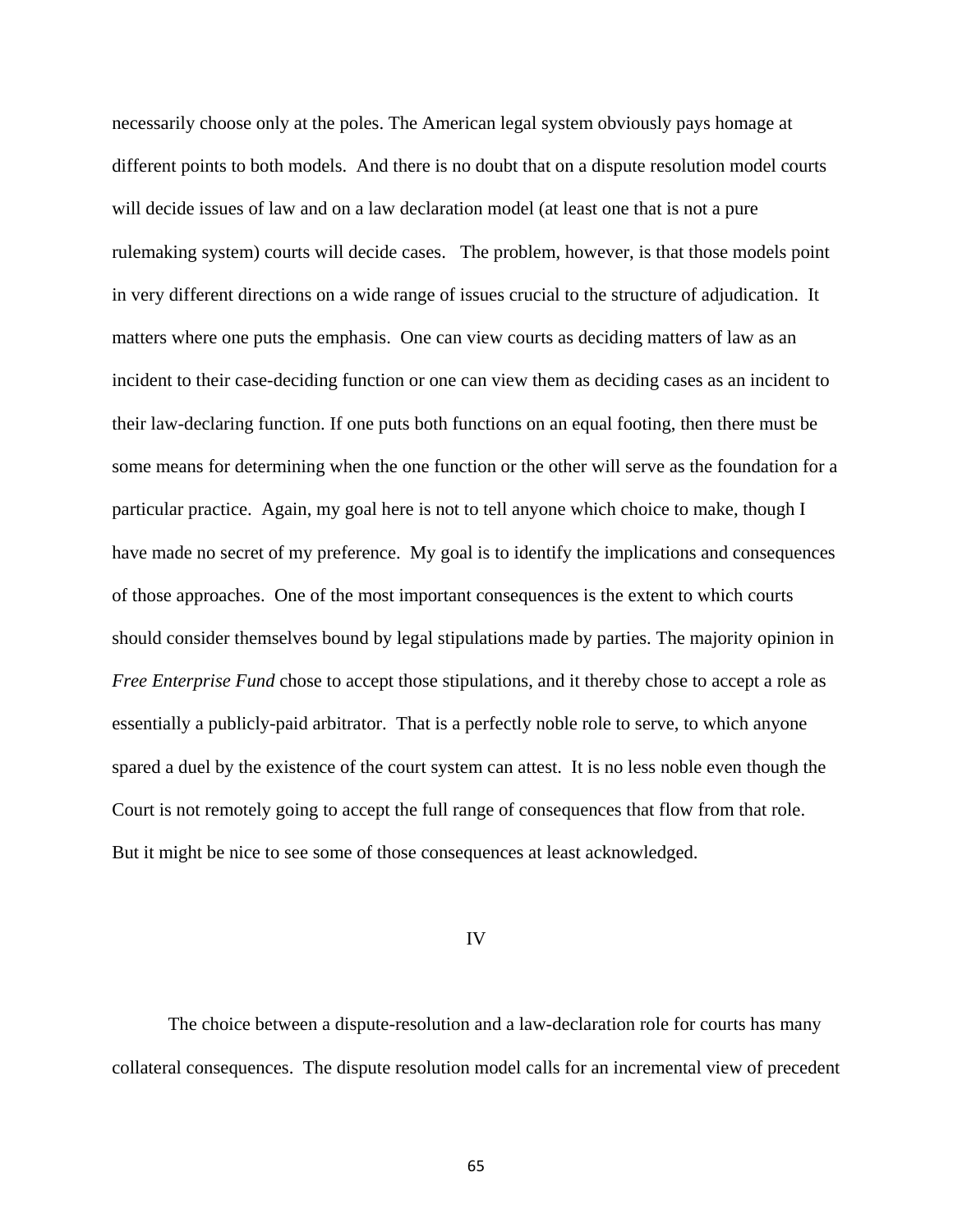and a broad role for party control of both the factual and legal issues decided. The law declaration model calls for a much more definitive role for precedent and broader power for courts to control the terms of their decisions. Framed in this way, the dispute resolution model appears more (for lack of a better word) modest in its conception of the judicial role than does the law declaration model. Seen through this light, the majority opinion in *Free Enterprise Fund*, which accepted the parties' framing of the legal issues with respect both to the removability of SEC commissioners and to the viability of the Court's prior precedents on removal of federal officers, was a more (again for lack of a better word) restrained opinion than was the dissent. Similarly, the dissenting judges in the D.C. Circuit in *American Ins*. took a more (again for lack of a better word) restrained view of the judicial role than did the majority.<sup>192</sup> That by itself is neither good nor bad; judicial modesty and restraint are not necessarily good things, much less constitutionally appropriate things.<sup>193</sup> But it is (once more for lack of a better word) interesting.

It also has implications for the common practice of non-parties filing amicus briefs to raise issues not addressed by the parties.<sup>194</sup> In *Free Enterprise Fund*, for example, one brief filed by some legal scholars (including the present author) asked the Court to overturn *Morrison v. Olson* and hold that the President has constitutionally unlimited power to remove executive officials.195 The same brief urged the Court to hold that members of the PCAOB were constitutional "Heads of Departments" under the Appointments Clause and therefore principal

<sup>&</sup>lt;sup>192</sup> The majority included, by the way, such conservative stalwarts as David Sentelle, Jim Buckley, and Karen Henderson.

<sup>193</sup> 193 *See* Gary Lawson, *Conservative or Constitutionalist?*, 1 GEO. J.L. & PUB. POL'Y 81 (2002).

<sup>&</sup>lt;sup>194</sup> For a much more detailed and thoughtful account than I provide here of this practice and its implications, see Cravens, *supra* note 160, at 274-82.

<sup>195</sup> *See* Brief of Law Professors, *supra* note 54.